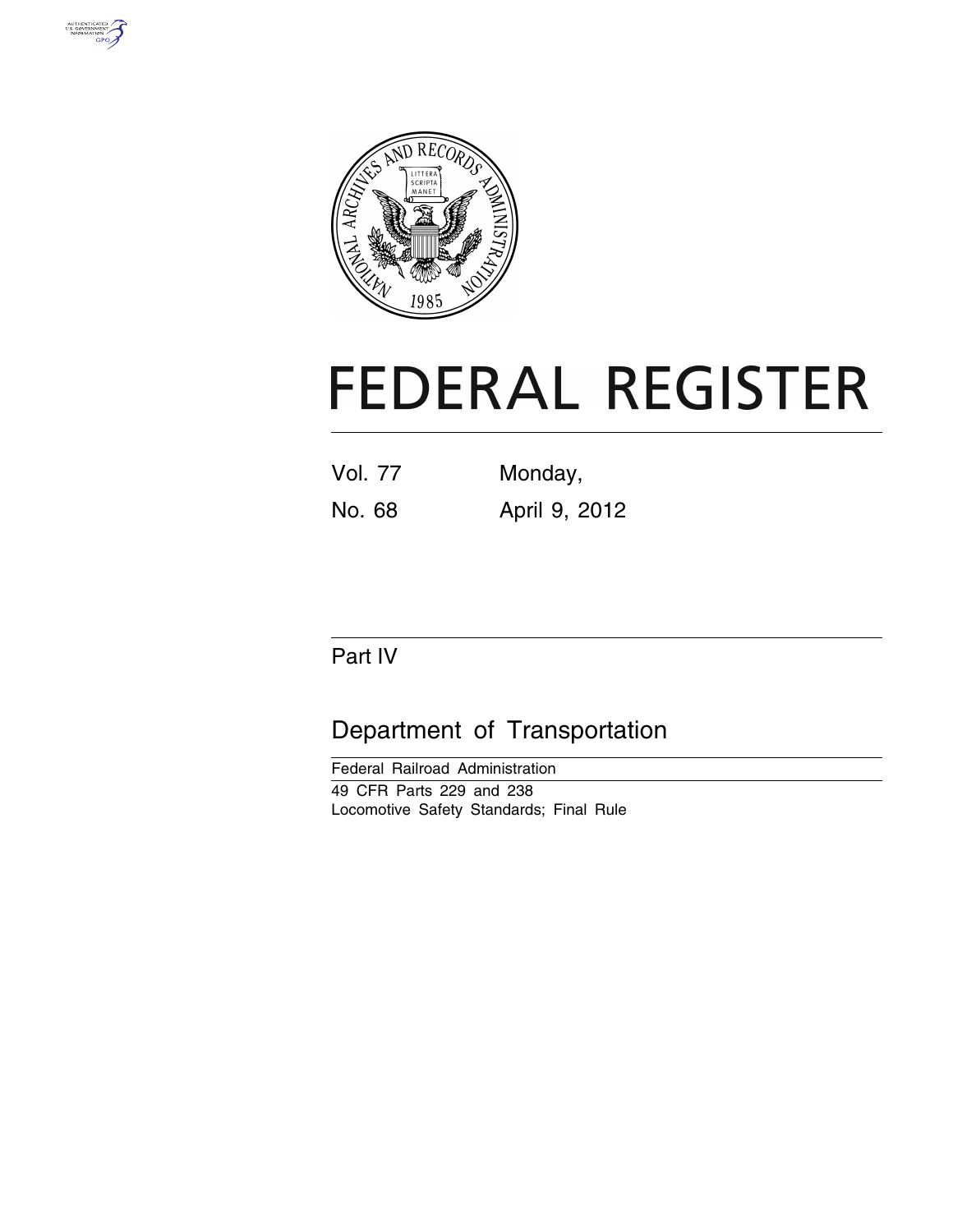# **DEPARTMENT OF TRANSPORTATION**

# **Federal Railroad Administration**

# **49 CFR Parts 229 and 238**

**[Docket No. FR–2009–0095; Notice No. 3] RIN 2130–AC16** 

#### **Locomotive Safety Standards**

**AGENCY:** Federal Railroad Administration (FRA), Department of Transportation (DOT). **ACTION:** Final rule.

**SUMMARY:** FRA is revising the existing regulations containing Railroad Locomotive Safety Standards. The revisions update, consolidate, and clarify the existing regulations. The final rule incorporates existing industry and engineering best practices related to locomotives and locomotive electronics. This includes the development of a safety analysis for new locomotive electronic systems. FRA believes this final rule will modernize and improve its safety regulatory program related to locomotives. In accordance with the requirements of the Executive Order 13563 (E.O. 13563), this final rule also modifies the existing locomotive safety standards based on what has been learned from FRA's retrospective review of the regulation. As a result, FRA is reducing the burden on the industry by modifying the regulations related to periodic locomotive inspection and headlights.

**DATES:** This final rule is effective June 8, 2012. Petitions for reconsideration must be received on or before June 8, 2012. Petitions for reconsideration will be posted in the docket for this proceeding. Comments on any submitted petition for reconsideration must be received on or before July 23, 2012.

**ADDRESSES:** Petitions for reconsideration or comments on such petitions: Any petitions and any comments to petitions related to Docket No. FRA–2009–0095, may be submitted by any of the following methods: Web site: Federal eRulemaking Portal, *[http://](http://www.regulations.gov) [www.regulations.gov.](http://www.regulations.gov)* Follow the online instructions for submitting comments.

• *Fax:* 202–493–2251.

• *Mail:* Docket Management Facility, U.S. Department of Transportation, 1200 New Jersey Avenue SE., W12–140, Washington, DC 20590.

• *Hand Delivery:* Room W12–140 on the Ground level of the West Building, 1200 New Jersey Avenue SE., W12–140, Washington, DC between 9 a.m. and 5 p.m. Monday through Friday, except Federal holidays.

• *Federal eRulemaking Portal:* Go to *[http://www.regulations.gov.](http://www.regulations.gov)* Follow the online instructions for submitting comments.

*Instructions:* All submissions must include the agency name and docket number or Regulatory Identification Number (RIN) for this rulemaking. Note that all comments received will be posted without change to *[http://](http://www.regulations.gov) [www.regulations.gov](http://www.regulations.gov)* including any personal information. Please see the Privacy Act heading in the

**SUPPLEMENTARY INFORMATION** section of this document for Privacy Act information related to any submitted comments or materials.

*Docket:* For access to the docket to read background documents or comments received, go to *[http://](http://www.regulations.gov)  [www.regulations.gov](http://www.regulations.gov)* at any time or to Room W12–140 on the Ground level of the West Building, 1200 New Jersey Avenue SE., Washington, DC between 9 a.m. and 5 p.m. Monday through Friday, except Federal holidays. **FOR FURTHER INFORMATION CONTACT:** 

Charles Bielitz, Office of Safety Assurance and Compliance, Motive Power & Equipment Division, RRS–14, Federal Railroad Administration, 1200 New Jersey Avenue SE., Washington, DC (telephone 202–493–6314, email *[charles.bielitz@dot.gov](mailto:charles.bielitz@dot.gov)*), or Michael Masci, Trial Attorney, Office of Chief Counsel, Federal Railroad Administration, 1200 New Jersey Avenue SE., Washington, DC (telephone 202–493–6037).

# **SUPPLEMENTARY INFORMATION:**

I. Executive Summary

- II. Statutory and Regulatory Background
- III. Railroad Safety Advisory Committee
- (RSAC) Overview
- IV. Proceedings to Date
- V. General Overview of Final Rule Requirements
	- A. Remote Control Locomotives
	- B. Electronic Recordkeeping
	- C. Brake Maintenance
	- D. Brakes, General
	- E. Locomotive Cab Temperature
	- F. Headlights
	- G. Alerters
	- H. Locomotive Electronics
	- I. Periodic Locomotive Inspection
	- J. Rear End Markers
	- K. Locomotive Horn
	- L. Risk Analysis Standardization and Harmonization
	- M. Locomotive Cab Securement
	- N. Diesel Exhaust in Locomotive Cabs
	- O. Federalism Implications
	- P. E.O. 13563 Retrospective Review
	-
- VI. Section-by-Section Analysis A. Amendments to Part 229 Subparts A, B, and C
	- B. Part 229 Subpart E—Locomotive Electronics
- C. Amendments to Part 238
- VII. Regulatory Impact and Notices
- A. Executive Orders 12866, 13563, and
- DOT Regulatory Policies and Procedures B. Regulatory Flexibility Act and Executive Order 13272
- C. Paperwork Reduction Act
- D. Federalism Implications
- E. Environmental Impact
- F. Unfunded Mandates Reform Act of 1995
- G. Privacy Act

# **I. Executive Summary**

The requirements that are being established by this final rule are based on: existing waivers that have been granted by FRA's Safety Board; existing clarifications of requirements that are currently being enforced; new developments in technology related to locomotives; and in part, on a Railroad Safety Advisory Committee recommendation. On February 22, 2006, FRA presented, and the RSAC accepted, the task of reviewing existing locomotive safety needs and recommending consideration of specific actions useful to advance the safety of rail operations. The RSAC established the Locomotive Safety Standards Working Group (Working Group) to handle this task. The Working Group met twelve times between October 30, 2006, and April 16, 2009. The Working Group successfully reached consensus on the following locomotive safety issues: locomotive brake maintenance, pilot height, headlight operation, danger markings placement, load meter settings, reorganization of steam generator requirements, and the establishment locomotive electronics requirements based on industry best practices. The full RSAC voted to recommend the consensus issues to FRA on September 10, 2009.

The Working Group did not reach consensus on several locomotive safety issues. Thus, FRA independently developed a proposal containing requirements related to: remote control locomotives, alerters, locomotive cab securement, equipping new and remanufactured locomotive cabs with air conditioning units, and a minimum permissible locomotive cab temperature. FRA also independently developed a proposal for locomotive securement. FRA has incorporated the Working Group's views to the extent possible.

In accordance with the requirements of E.O. 13563, this final rule also modifies the existing locomotive safety standards based on what has been learned from FRA's retrospective review of the regulation. E.O. 13563 requires agencies to review existing regulations to identify rules that are overly burdensome, and when possible, modify them to reduce the burden. As a result its retrospective review, FRA is reducing the burden on the industry by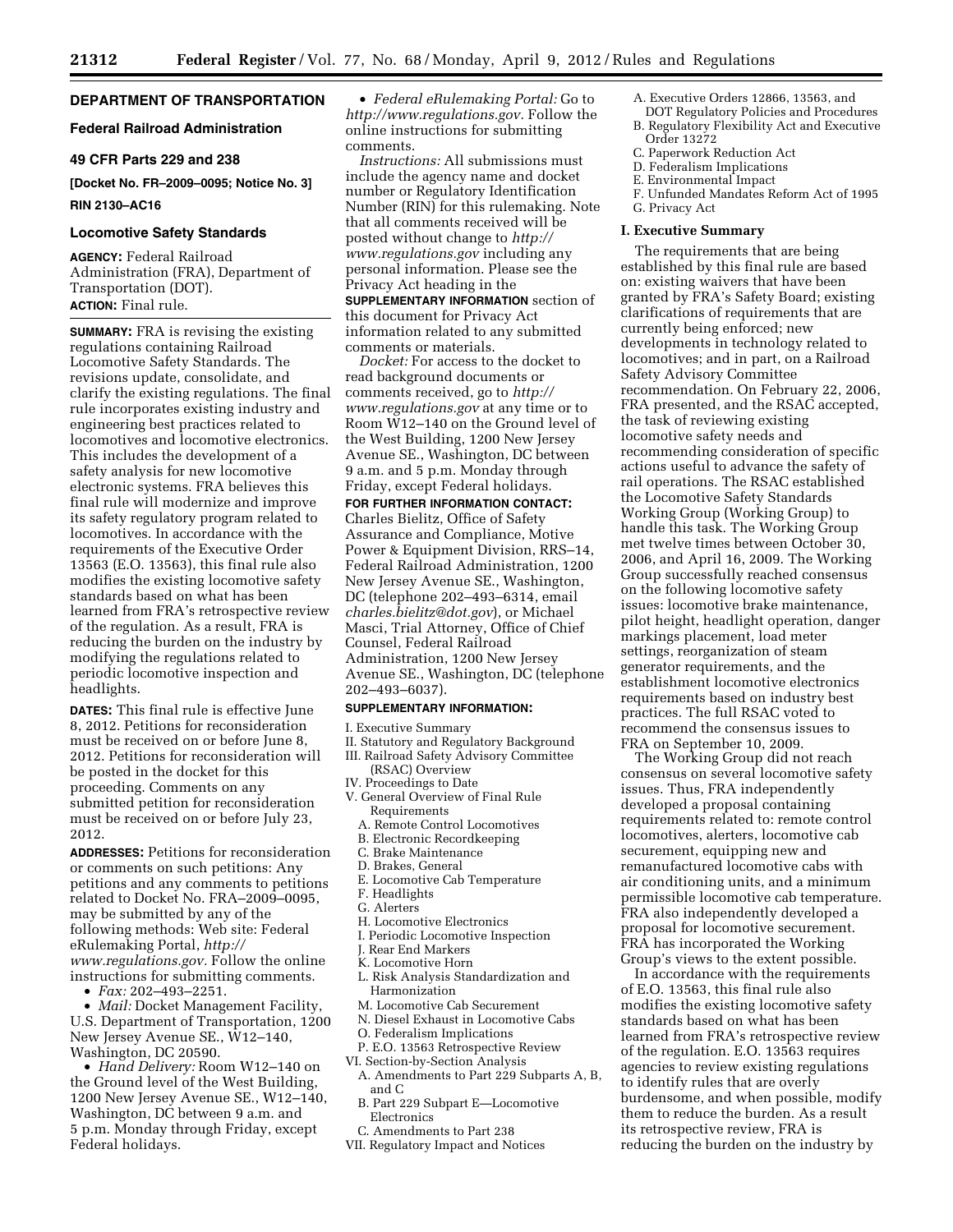modifying the regulations related to periodic locomotive inspection and headlights. FRA believes that the modifications related to periodic locomotive inspection and headlights in this final rule will not reduce safety.

# *Overview of Final Rule Requirements*

#### Remote Control Locomotives

The rule related to remote control locomotives includes design and operation requirements, as well as, inspection, testing, and repair requirements. FRA's Remote Control Locomotive Safety Advisory, published in 2001, is the basis for the requirements. All of the major railroads have adopted the recommendations contained in the advisory, with only slight modifications to suit their individual operations, and the Association of American Railroads (AAR) issued an industry standard that adopted the most significant requirements of the Safety Advisory. During several productive meetings, the Working Group identified many areas of agreement regarding the regulation of remote control locomotive equipment. On issues that produced disagreement, FRA gathered useful information. Informed by the Working Group discussions and the comments to the NPRM related to this proceeding, this final rule will codify the industry's best practices related to the use and operation of remote control locomotives.

# Electronic Recordkeeping

The development and improved capability of electronic recordkeeping systems has led to the potential for safe electronic maintenance of records required by part 229. Since April 3, 2002, FRA has granted a series of waivers permitting electronic recordkeeping with certain conditions intended to ensure the safety, security and accessibility of such systems. *See*  FRA–2001–11014. Based on the information gathered under the experiences of utilizing the electronic records permitted under these existing waivers, the Working Group discussed, and agreed to, generally applicable requirements for electronic recordkeeping systems. This final rule will establish generally applicable requirements based on the Working Group's recommendation.

#### Brake Maintenance

The revisions to locomotive air brake maintenance are based on this extensive history of study and testing. Over the last several decades, FRA has granted several conditional waivers extending the air brake cleaning, repair, and test

requirements of §§ 229.27 and 229.29. These extensions were designed to accommodate testing of the reliability of electronic brake systems and other brake system components, with the intent of moving toward performance based test criterion with components being replaced or repaired based upon their reliability. This final rule will establish generally applicable requirements based on the Working Group's recommendation.

# Brakes, General

At a MP&E Technical Resolution Committee (TRC) meeting in December of 1999, the representatives from NYAB Corporation, a brake manufacturer, asserted that a problem with a faulty automatic or independent brake valve will not create an unsafe condition when the locomotive is operating in the trail position, provided the locomotive consist has a successful brake test (application and release) from the lead unit. The reason offered was that in order for a locomotive to operate in the trailing position, the automatic and independent brake valves must be cutout. FRA agrees, and currently applies this rationale in regards to performing a calendar day inspection. The calendar day inspection does not require that the operation of the automatic and independent brake controls be verified on trailing locomotives. The Working Group agreed, and recommended adding a tagging requirement to prevent a trailing, non-controlling locomotive with defective independent or automatic brakes from being used as a controlling locomotive. FRA adopted this recommendation in the NPRM and retains it in this final rule.

#### Locomotive Cab Temperature

In 1998, FRA led an RSAC Working Group to address various cab working condition issues. To aid the Working Group discussions, FRA conducted a study to determine the average temperature in each type of locomotive cab commonly used at the time. The study concluded that at the location where the engineer operates the locomotive, each locomotive maintained an average temperature of at least 60 degrees. The window and door gaskets were maintained in proper condition on the locomotives that were studied. Now that the locomotive safety standards are in the process of being revised, FRA is incorporating existing industry practice into the regulation in an effort to maintain the current conditions. In addition to increasing the minimum cab temperature from 50 °F to 60 °F, FRA believes that requiring railroads to continue their current practice of

equipping new locomotives with air conditioning units inside the locomotive cab and maintaining those units during the periodic inspection required by § 229.23, will maintain the existing level of railroad safety.

#### Headlights

The revisions to the headlight requirements incorporate waiver FRA 2005–23107 into part 229. The waiver permits a locomotive with one failed 350-watt incandescent lamp to operate in the lead until the next daily inspection, if the auxiliary lights remain continuously illuminated. Under the existing requirements, a headlight with only one functioning 200-watt lamp is not defective and its condition does not affect the permissible movement of a locomotive. However, the existing requirements are more restrictive for a 350-watt lamp. A locomotive with only one functioning 350-watt lamp in the headlight can be properly moved only under the conditions of § 229.9. This final rule modifies the treatment of locomotives with a failed 350-watt lamp to allow flexibility, and be consistent with the current treatment of 200-watt lamps. In accordance with E.O. 13563, this modification will reduce the downtime for locomotives with certain headlight defects, and thereby, reduce the burden on the rail industry.

#### Alerters

An alerter is a common safety device that is intended to verify that the locomotive engineer remains vigilant and capable of accomplishing the tasks that he or she must perform while operating a locomotive. An alerter will initiate a penalty brake application to stop the train if it does not receive the proper response from the engineer. As an appurtenance to the locomotive, an alerter must operate as intended when present on a locomotive. Section 20701 of Title 49 of the United States Code prohibits the use of a locomotive unless the entire locomotive and its appurtenances are in proper condition and safe to operate in the service to which they are placed. Under this authority, FRA has issued many violations against railroads for operating locomotives equipped with a nonfunctioning alerter. Alerters are currently required on passenger locomotives pursuant to § 238.237 (67 FR 19991), and are present on most freight locomotives. A long-standing industry standard currently contains various requirements for locomotive alerters. *See* AAR Standard S–5513, ''Locomotive Alerter Requirements,'' (November 26, 2007). FRA believes that the requirements proposed in the NPRM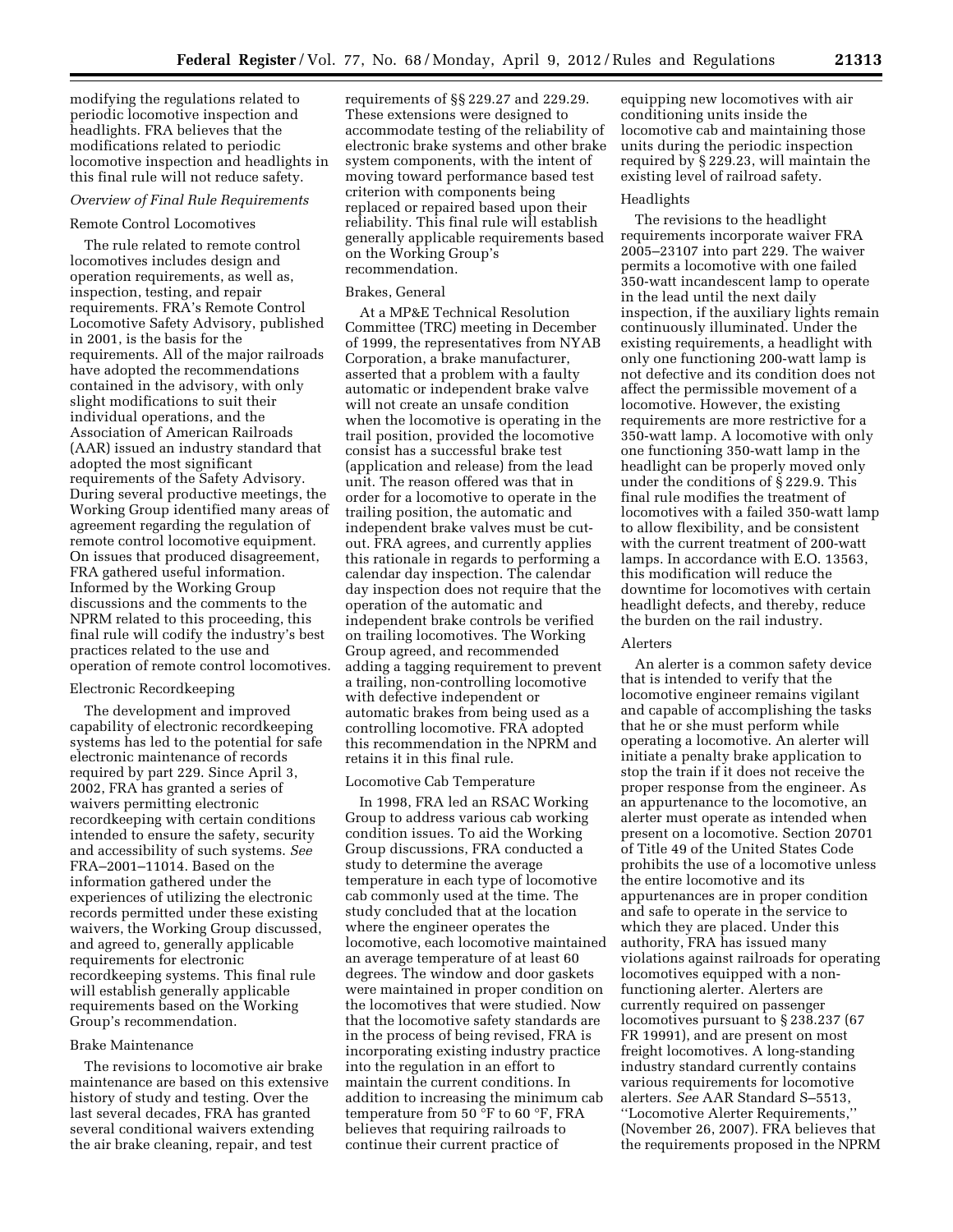and retained in this final rule related to alerters incorporate existing railroad practices and locomotive design, and address each of the National Transportation Safety Board (NTSB) recommendations discussed below in section v., ''General Overview of the Final Rule Requirements.''

# Locomotive Electronics

This final rule retains requirements proposed in the NPRM that prescribe safety standards for safety-critical electronic locomotive control systems, subsystems, and components including requirements to ensure that the development, installation, implementation, inspection, testing, operation, maintenance, repair, and modification of those products will achieve and maintain an acceptable level of safety. This final rule is also establishing standards to ensure that personnel working with safety-critical products receive appropriate training. Of course, each railroad would be able to prescribe additional or more stringent rules, and other special instructions, provided they are consistent with the proposed standards.

# Periodic Locomotive Inspection

The Working Group was unable to reach consensus on whether current locomotive inspection intervals and procedures are appropriate to current conditions. On June 22, 2009, FRA granted the Burlington Northern Santa Fe's (BNSF) request for waiver from compliance with the periodic locomotive inspection requirements. *See* Docket FRA–2008–0157. BNSF stated in their request that each of the subject locomotives are equipped with new self-diagnostic technology and advanced computer control, and that the locomotives were designed by the manufacturer to be maintained at a six month interval.

Based on the initial results of the waiver, FRA identified the periodic locomotive inspection as a potential candidate for reducing the regulatory burden on the rail industry, as required by E.O. 13563. FRA's continued observations of test during joint inspections of the brake systems shows that the waiver has been successful. As there is no material difference between the locomotive models covered by the BNSF waiver and other self diagnostic microprocessor-based locomotives, FRA is modifying the existing periodic inspection requirements to provide for a 184-day inspection interval for all locomotives equipped with microprocessor-based control systems with self-diagnostic capabilities.

# Locomotive Cab Securement

By letter dated September 22, 2010, in response to a conductor being shot and killed during an attempted robbery on June 20, 2010, the Brotherhood of Locomotive Engineers and Trainmen (BLET) requested that FRA require door locks on locomotive cab doors. Under current industry practice, many locomotive cab doors are not locked. According to BLET's letter, requiring the use of door locks would impede unauthorized access to the locomotive cab and reduce the risk of violence to the train crew when confronted by a potential intruder.

In the NPRM, FRA requested comments on the various securement options that are currently available on locomotive cab doors, and whether equipping the locomotive cab with a securement device would improve safety. Based on its review of comments received, FRA believes that locomotive cab securement can potentially prevent unauthorized access to the locomotive cab, and thereby increase train crew safety. Consequently, FRA is establishing in this final rule a requirement for new and remanufactured locomotives to be equipped with a securement device.

#### *Expected Benefits*

This final rule includes numerous regulatory clarifications and adoption of most current part 229 waivers. The primary costs or burdens in this final rule are from the alerters, periodic inspection change and revised minimum (*i.e.,* cold weather) cab temperature requirements. The savings will accrue from fewer train accidents, fewer future waivers, and waiver renewals. In addition, savings would also accrue from a reduction in downtime for locomotives due to changes to headlight and brake requirements. Finally the railroad industry will accrue significant cost savings from a change in the periodic inspection requirement for microprocessor based locomotives. For the 20 year period analyzed, the estimated quantified costs total \$56.2 million, and the present value (PV) (7 percent) of the estimated costs is \$27.7 million. The uniform adoption of some waivers will provide cost savings from a reduction in locomotive downtime. For example, the headlight and brake maintenance waiver incorporations will reduce future industry-wide locomotive downtime, because locomotives that are not currently covered by the waivers will be permitted to continue in use. FRA also anticipates a small reduction in future accidents from the proposed alerter

requirements. For the 20-year period, the estimated quantified benefits total \$806.8 million, and the PV (7 percent) of the estimated quantified benefits is \$385 million.

# COSTS FOR FINAL RULE

[Note dollars are discounted (7%) and all costs are for a 20-year period]

| Periodic Inspection          | \$20,820,604 |
|------------------------------|--------------|
| AFM Calibration              | 136,335      |
| Alerters-Requirement and     |              |
| Trip Test                    | 4,495,455    |
| Cab Temperature: Heaters,    |              |
| Maintenance & Insulation     | 889.503      |
| Locomotive Electronics: File |              |
| Notice & Training Docu-      |              |
| ments                        | 1.338.763    |
| End Plates                   | 21,187       |
|                              |              |
| Total                        | 27,701,846   |
|                              |              |

#### BENEFITS FOR FINAL RULE

[Note dollars are discounted (7%) and all benefits are for a 20-year period]

| Reduction in Locomotive<br>Downtime-Headlights | \$1.588.995 |
|------------------------------------------------|-------------|
| Reduction in Locomotive<br>Downtime-Brakes     | 2,118,660   |
| Reduced Train Accidents-                       |             |
| Due to Alerter Require-                        | 2.318.972   |
| Cost Savings-Reduction in<br>Waivers           | 975,325     |
| Savings: High Voltage Dan-                     |             |
| ger Signs/Markings<br>Periodic Inspection: In- | 317.799     |
| creased Time Interval                          | 377,825,552 |
| Total<br>.                                     | 385.145.303 |

# **II. Statutory and Regulatory Background**

FRA has broad statutory authority to regulate railroad safety. The Federal railroad safety laws (formerly the Locomotive Boiler Inspection Act at 45 U.S.C. 22–34, repealed and recodified at 49 U.S.C. 20701–20703) prohibit the use of unsafe locomotives and authorize FRA to issue standards for locomotive maintenance and testing. In order to further FRA's ability to respond effectively to contemporary safety problems and hazards as they arise in the railroad industry, Congress enacted the Federal Railroad Safety Act of 1970 (Safety Act) (formerly 45 U.S.C. 421, 431 et seq., now found primarily in chapter 201 of Title 49). The Safety Act grants the Secretary of Transportation rulemaking authority over all areas of railroad safety (49 U.S.C. 20103(a)) and confers all powers necessary to detect and penalize violations of any rail safety law. This authority was subsequently delegated to the FRA Administrator (49 CFR 1.49). Until July 5, 1994, the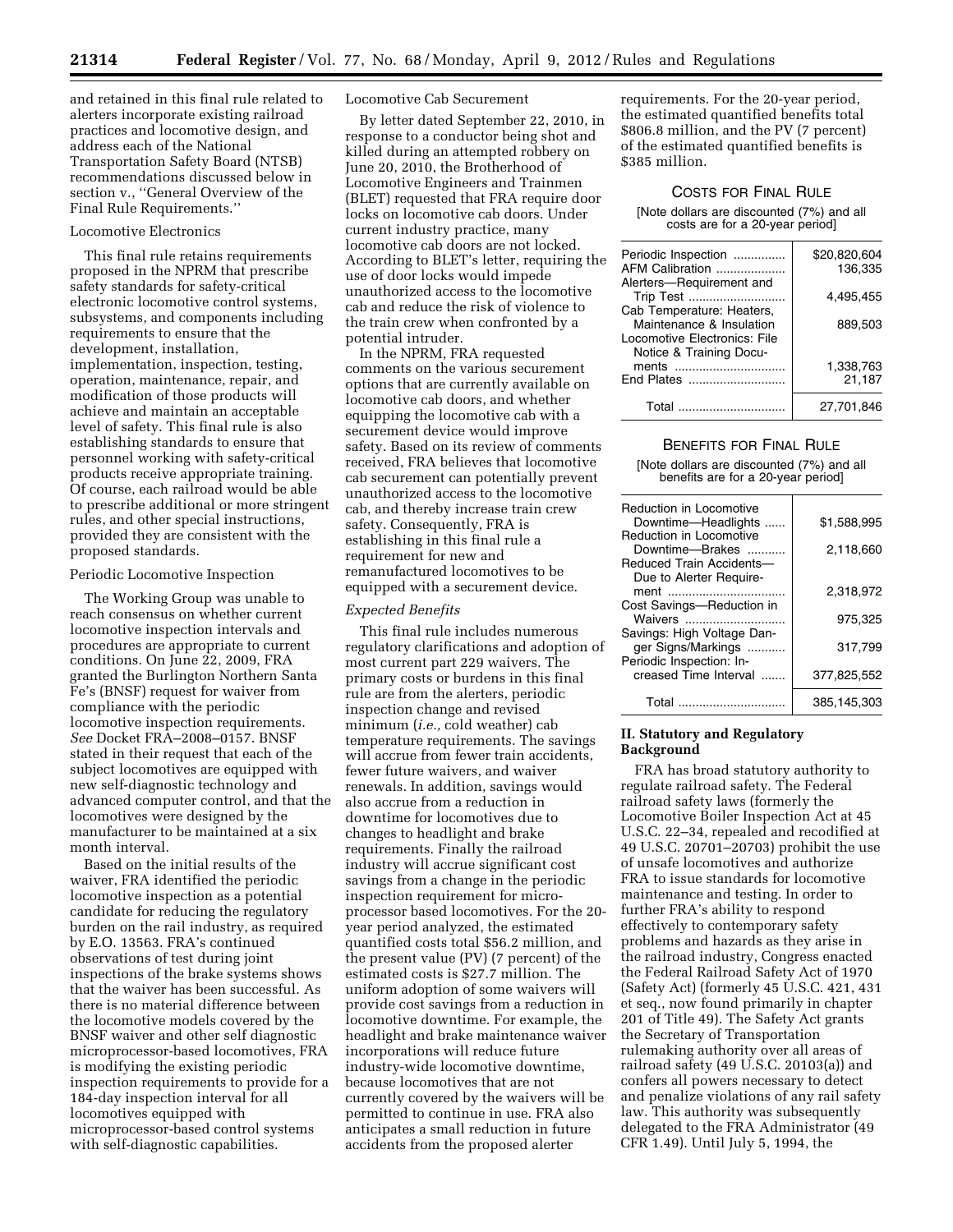Federal railroad safety statutes existed as separate acts found primarily in title 45 of the United States Code. On that date, all of the acts were repealed, and their provisions were recodified into title 49 of the United States Code. All references to parts and sections in this document shall be to parts and sections located in Title 49 of the Code of Federal Regulations.

Pursuant to its general statutory rulemaking authority, FRA promulgates and enforces rules as part of a comprehensive regulatory program to address the safety of, inter alia, railroad track, signal systems, communications, rolling stock, operating practices, passenger train emergency preparedness, alcohol and drug testing, locomotive engineer certification, and workplace safety. In 1980, FRA issued the majority of the regulatory provisions currently found at 49 CFR part 229 addressing various locomotive related topics including: inspections and tests; safety requirements for brake, draft, suspension, and electrical systems, and locomotive cabs; and locomotive cab equipment. Since 1980, various provisions currently contained in part 229 have been added or revised on an ad hoc basis to address specific safety concerns or in response to specific statutory mandates.

Topics for new regulation typically arise from several sources. FRA continually reviews its regulations and revises them as needed to address emerging technology, changing operational realities, and to bolster existing standards as new safety concerns are identified. It is also common for the railroad industry to introduce regulatory issues through FRA's waiver process. Several of FRA's requirements contained in this final rule have been partially or previously addressed through FRA's waiver process. As detailed in part 211, FRA's Railroad Safety Board (Safety Board) reviews, and approves or denies, waiver petitions submitted by railroads and other parties subject to the regulations. Petitions granted by the Safety Board can be utilized only by the petitioning party. By incorporating existing relevant regulatory waivers into part 229, FRA intends to extend the reach of the regulatory flexibilities permitted under those waivers. Although, FRA is altering a number of regulatory requirements, the comprehensive safety regulatory structure remains unchanged.

The requirement that a locomotive be safe to operate in the service in which it is placed remains the cornerstone of Federal regulation. Title 49 U.S.C. 20701 provides that ''[a] railroad carrier may use or allow to be used a

locomotive or tender on its railroad line only when the locomotive or tender and its parts and appurtenances: (1) are in proper condition and safe to operate without unnecessary danger of personal injury; (2) have been inspected as required under this chapter and regulations prescribed by the Secretary of Transportation under this chapter; and (3) can withstand every test prescribed by the Secretary under this chapter.''

The statute is extremely broad in scope and makes clear that each railroad is responsible for ensuring that locomotives used on its line are safe. Even the extensive requirements of part 229 are not intended to be exhaustive in scope, and with or without that regulatory structure, the railroads remain directly responsible for finding and correcting all hazardous conditions. For example, even without these regulations, a railroad would be responsible for repairing an inoperative alerter and an improperly functioning remote control transmitter, if the locomotive is equipped with these devices.

On July 12, 2004, the AAR, on behalf of itself and its member railroads, petitioned FRA to delete the requirement contained in 49 CFR 229.131 related to locomotive sanders. The petition and supporting documentation asserted that contrary to popular belief, depositing sand on the rail in front of the locomotive wheels will not have any significant influence on the emergency stopping distance of a train. While contemplating the petition, FRA and interested industry members began identifying other issues related to the locomotive safety standards. The purpose of this task was to develop information so that FRA could potentially address the issues through the RSAC.

The locomotive sanders final rule was published on October 19, 2007 (72 *FR*  59216). FRA continued to utilize the RSAC process to address additional locomotive safety issues. On September 10, 2009, after a series of detailed discussions, the RSAC approved and provided recommendations on a wide range of locomotive safety issues including, locomotive brake maintenance, pilot height, headlight operation, danger markings, and locomotive electronics. FRA generally proposed the consensus rule text for these issues with minor clarifying modifications on January 12, 2011. *See*  76 FR 2199. The RSAC was unable to reach consensus on the issues related to remote control locomotives, cab temperature, and locomotive alerters. Based on its consideration of the

information and views provided by the RSAC Locomotive Safety Standards Working Group, FRA also proposed rule text related to the non-consensus items. *Id.* Many comments were submitted to the public docket in response to the NPRM. The comment period closed on March 14, 2011. FRA is issuing this final rule after considering the comments.

# **III. RSAC Overview**

In March 1996, FRA established the RSAC, which provides a forum for developing consensus recommendations on rulemakings and other safety program issues. The Committee includes representation from interested parties, including railroads, labor organizations, suppliers and manufacturers, and other interested parties. A list of member groups follows:

- American Association of Private Railroad Car Owners (AAPRCO)
- American Association of State Highway & Transportation Officials (AASHTO)
- American Public Transportation Association (APTA)
- American Short Line and Regional Railroad Association (ASLRRA)
- American Train Dispatchers Association (ATDA)
- Amtrak
- AAR
- Association of Railway Museums (ARM)
- Association of State Rail Safety Managers (ASRSM)
- BLET
- Brotherhood of Maintenance of Way Employes Division (BMWED)
- Brotherhood of Railroad Signalmen (BRS)
- Federal Transit Administration (FTA) \*
- High Speed Ground Transportation
- Association (HSGTA) International Association of Machinists and
- Aerospace Workers
- International Brotherhood of Electrical Workers (IBEW)
- Labor Council for Latin American Advancement (LCLAA) \*
- League of Railway Industry Women \*
- National Association of Railroad Passengers (NARP)
- National Association of Railway Business Women \*
- National Conference of Firemen & Oilers
- National Railroad Construction and Maintenance Association
- National Railroad Passenger Corporation (Amtrak)
- NTSB \*
- Railway Supply Institute (RSI)
- Safe Travel America (STA)
- Secretaria de Communicaciones y Transporte \*
- Sheet Metal Workers International Association (SMWIA)
- Tourist Railway Association Inc.
- Transport Canada\*
- Transport Workers Union of America (TWU)
- Transportation Communications
- International Union/BRC (TCIU/BRC)
- United Transportation Union (UTU)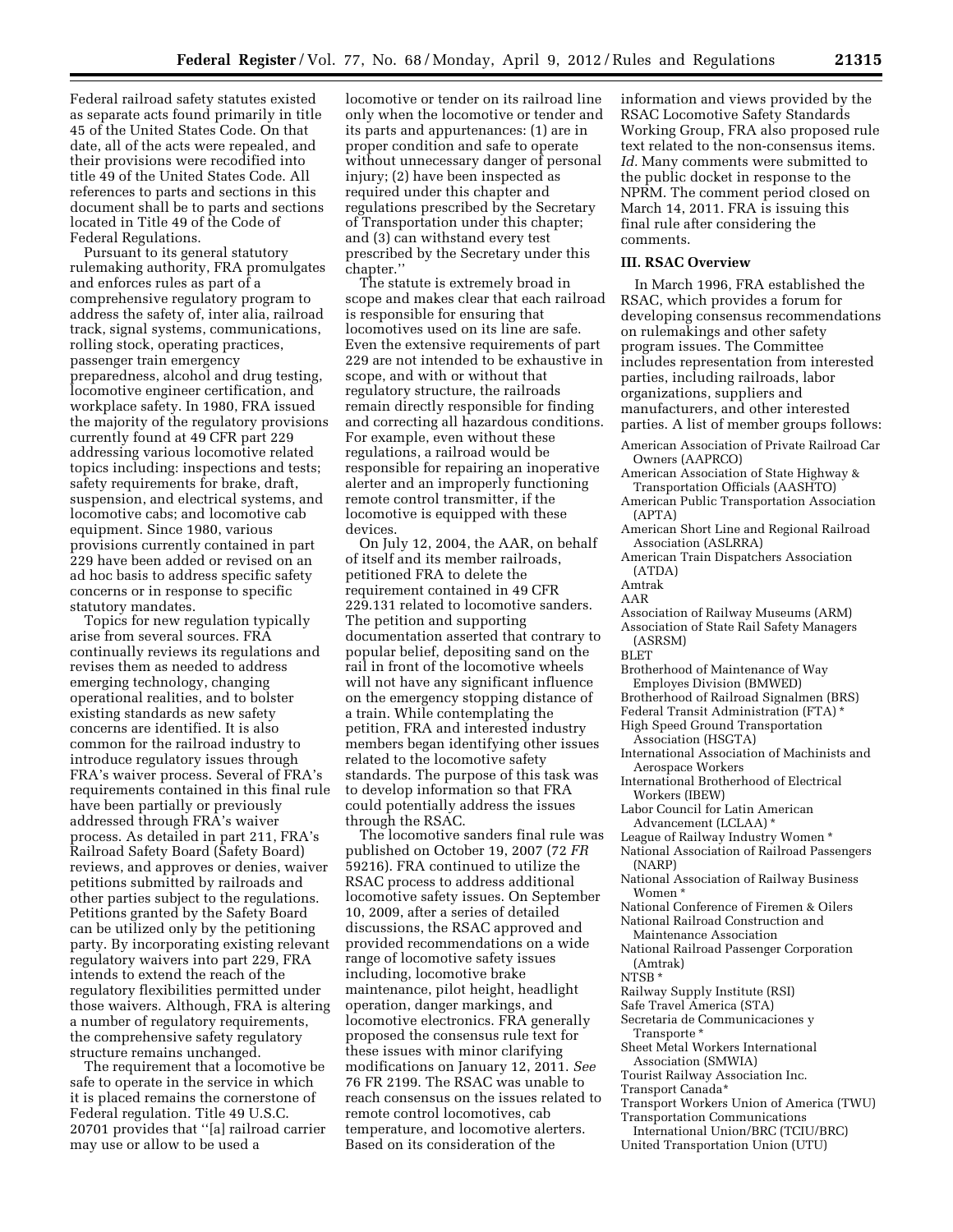\* Indicates associate membership.

When appropriate, FRA assigns a task to the RSAC, and after consideration and debate, the RSAC may accept or reject the task. If accepted, the RSAC establishes a working group that possesses the appropriate expertise and representation of interests to develop recommendations to FRA for action on the task. These recommendations are developed by consensus. A working group may establish one or more task forces to develop facts and options on a particular aspect of a given task. The task force then provides that information to the working group for consideration. If a working group comes to unanimous consensus on recommendations for action, the package is presented to the RSAC for a vote. If the proposal is accepted by a simple majority of the RSAC, the proposal is formally recommended to FRA. FRA then determines what action to take on the recommendation. Because FRA staff has played an active role at the working group level in discussing the issues and options and in drafting the language of the consensus proposal, FRA is often favorably inclined toward the RSAC recommendation. However, FRA is in no way bound to follow the recommendation and the agency exercises its independent judgment on whether the recommended rule achieves the agency's regulatory goal, is soundly supported, and is in accordance with policy and legal requirements. Often, FRA varies in some respects from the RSAC recommendation in developing the actual regulatory proposal. If the working group or the RSAC is unable to reach consensus on recommendations for action, FRA moves ahead to resolve the issue through conventional practices including traditional rulemaking proceedings.

# **IV. Proceedings to Date**

On February 22, 2006, FRA presented, and the RSAC accepted, the task of reviewing existing locomotive safety needs and recommending consideration of specific actions useful to advance the safety of rail operations. The RSAC established the Working Group to handle this task and develop recommendations for the full RSAC to consider. Members of the Working Group, in addition to FRA, included the following:

APTA ASLRRA Amtrak AAR ASRSM BLET BMWE BRS

BNSF Railway Company (BNSF) California Department of Transportation Canadian National Railway (CN) Canadian Pacific Railway (CP) Conrail CSX Transportation (CSXT) Florida East Coast Railroad General Electric (GE) Genesee & Wyoming Inc. International Association of Machinists and Aerospace Workers IBEW Kansas City Southern Railway (KCS) Long Island Rail Road Metro-North Railroad MTA Long Island National Conference of Firemen and Oilers Norfolk Southern Corporation (NS) Public Service Commission of West Virginia Rail America, Inc. Southeastern Pennsylvania Transportation Agency SMWIA STV, Inc. Tourist Railway Association Inc. Transport Canada Union Pacific Railroad (UP) **UTU** Volpe Center Wabtec Corporation

The task statement approved by the full RSAC sought immediate action from the Working Group regarding the need for, and usefulness of, the existing regulation related to locomotive sanders. The task statement established a target date of 90 days for the Working Group to report back to the RSAC with recommendations to revise the existing regulatory sander provision. The Working Group conducted two meetings that focused almost exclusively on the sander requirement. The meetings were held on May 8–10, 2006, in St. Louis, Missouri, and on August 9–10, 2006, in Fort Worth, Texas. Minutes of these meetings have been made part of the docket in this proceeding. After broad and meaningful discussion related to the potential safety and operational benefits provided by equipping locomotives with operative sanders, the Working Group reached consensus on a recommendation for the full RSAC.

Watco Companies

On September 21, 2006, the full RSAC unanimously adopted the Working Group's recommendation on locomotive sanders as its recommendation to FRA. The next twelve Working Group meeting addressed a wide range of locomotive safety issues. The meetings were held at the following locations on the following days:

Kansas City, MO, October 30 & 31, 2006; Raleigh, NC, January 9 & 10, 2007; Orlando, FL, March 6 & 7, 2007; Chicago, IL, June 6 & 7, 2007; Las Vegas, NV, September 18 & 19, 2007;

New Orleans, LA, November 27 & 28, 2007;

Fort Lauderdale, FL, February 5 & 6, 2008;

Grapevine, TX, May 20 & 21, 2008; Silver Spring, MD, August 5 & 6, 2008; Overland Park, KS, October 22 & 23, 2008;

Washington, DC, January 6 & 7, 2009; and

Arlington, VA, April 15 & 16, 2009.

At the above listed meetings, the Working Group successfully reached consensus on the following locomotive safety issues: locomotive brake maintenance, pilot height, headlight operation, danger markings placement, load meter settings, reorganization of steam generator requirements, and the establishment locomotive electronics requirements. Throughout the preamble discussion in the NPRM and this final rule, FRA refers to commentsviews, suggestions, or recommendations made by members of the Working Group. When using this terminology, FRA is referring to views, statements, discussions, or positions identified or contained in the minutes of the Working Group meetings. These documents have been made part of the docket in this proceeding and are available for public inspection as discussed in the

**ADDRESSES** portion of this document. These points are discussed to show the origin of certain issues and the course of discussions on those issues at the task force or working group level. We believe this helps illuminate factors FRA has weighed in making its regulatory decisions, and the logic behind those decisions.

The reader should keep in mind, of course, that only the full RSAC makes recommendations to FRA, and it is the consensus recommendation of the full RSAC on which FRA is primarily acting in this proceeding. As discussed above, the Working Group reported its findings and recommendations to the RSAC at its September 10, 2009 meeting. The RSAC approved the recommended consensus regulatory text proposed by the Working Group, which accounts for the majority of the NPRM issued in this proceeding. 76 FR 2199. The specific regulatory language recommended by the RSAC was amended slightly for clarity and consistency. FRA independently developed proposals related to remote control locomotives, alerters, and locomotive cab temperature, issues that the Working Group discussed, but ultimately did not reach consensus. *Id.*  Many comments were submitted to the public docket in response to the NPRM. The comment period closed on March 14, 2011. FRA is issuing this final rule after considering the comments.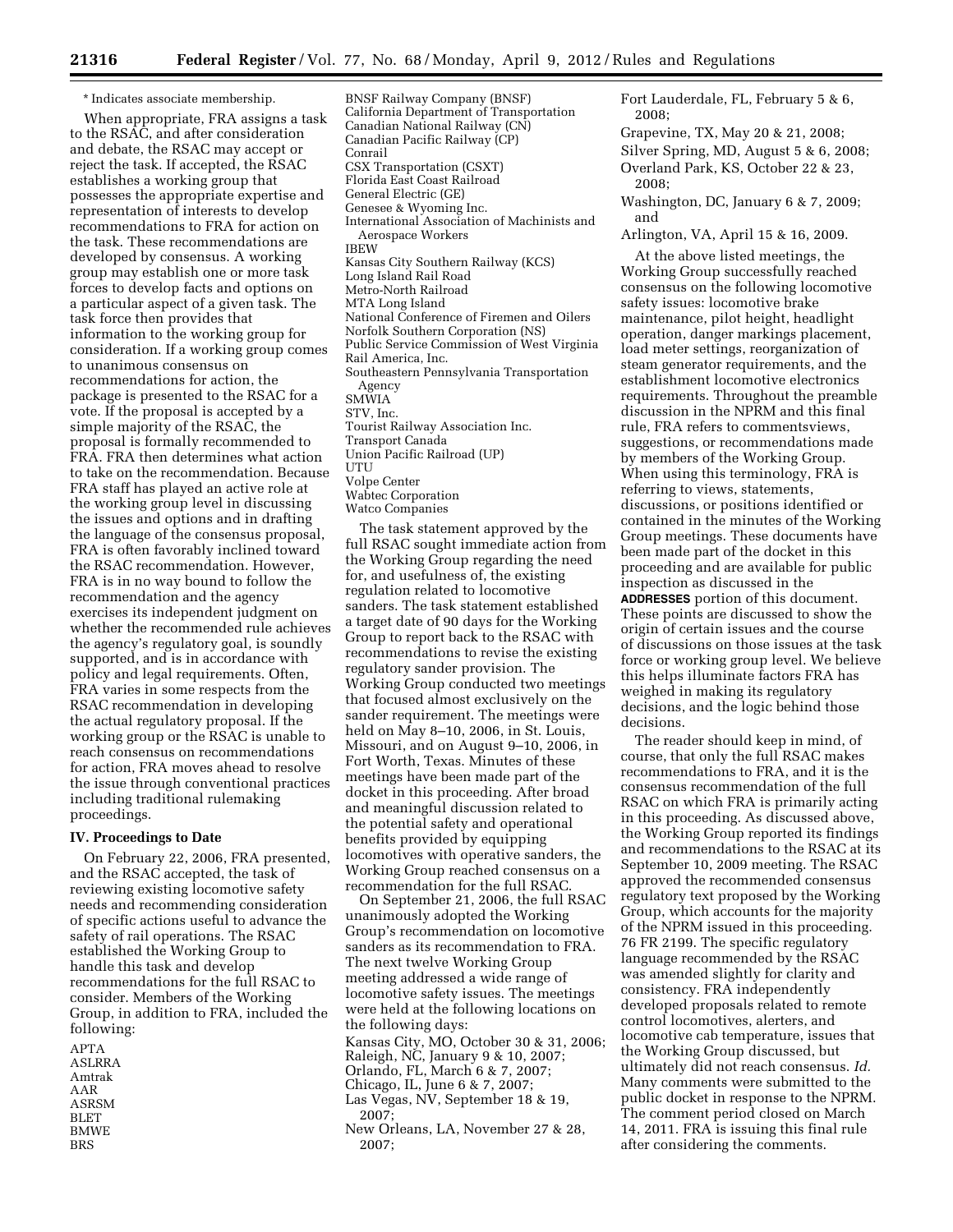# **V. General Overview of Final Rule Requirements**

The retrospective review requirements of E.O. 13563, trends in locomotive operation, concern about the safe design of electronics, technology advances, and experience applying Federal regulations provide the main impetus for the revisions to FRA's existing standards related to locomotive safety. An overview of some of the major areas addressed in this final rule is provided below.

# *A. Remote Control Locomotives*

Remote control devices have been used to operate locomotives at various locations in the United States for many years, primarily within yards and certain industrial sites. Railroads in Canada have extensively used remote control locomotives for more than a decade. FRA began investigating remote control operations in 1994 and held its first public hearing on the subject in mid-1990s to gather information and examine the safety issues relating to this new technology. On July 19, 2000, FRA conducted a technical conference in which interested parties, including rail unions, remote control systems suppliers, and railroad representatives, shared their views and described their experiences with remote control operations.

On February 14, 2001, FRA published a Safety Advisory in which FRA issued recommended guidelines for conducting remote control locomotive operations. *See* 66 *FR* 10340, Notice of Safety Advisory 2001–01, Docket No. FRA– 2000–7325. By issuing these recommendations, FRA sought to identify a set of ''best practices'' to guide the rail industry when implementing this technology. As this was an emerging technology, FRA believed the approach served the railroad industry by providing flexibility to both manufacturers designing the equipment and to railroads using the technology in their operations, while reinforcing the importance of complying with all existing railroad safety regulations. All of the major railroads have adopted the recommendations contained in the advisory, with only slight modifications to suit their individual operations.

In the Safety Advisory, FRA addressed the application and enforcement of the Federal regulations to remote control locomotives. FRA discussed the existing Federal locomotive inspection requirements and the application of those broad requirements to remote control locomotive technology. The Safety

Advisory explains that: ''although compliance with this Safety Advisory is voluntary, nothing in this Safety Advisory is meant to relieve a railroad from compliance with all existing railroad safety regulations [and] [t]herefore, when procedures required by regulation are cited in this Safety Advisory, compliance is mandatory.'' *Id.* at 10343. For example, the Safety Advisory states that the remote control locomotive ''system must be included as part of the calendar day inspection required by section 229.21, since this equipment becomes an appurtenance to the locomotive.'' *Id.* at 10344. Another example of a mandatory requirement mentioned in the Safety Advisory is that the remote control locomotive ''system components that interface with the mechanical devices of the locomotive, e.g., air pressure monitoring devices, pressure switches, speed sensors, etc., should be inspected and calibrated as often as necessary, but not less than the locomotive's periodic (92-day) inspection.'' *Id.; see also* 49 CFR 229.23. Thus, the Safety Advisory made clear that the existing Federal regulations require inspection of the remote control locomotive equipment.

The Safety Advisory also addressed the application of various requirements related to the operators of remote control locomotives. The Safety Advisory states that ''each person operating an RCL [remote control locomotive] must be certified and qualified in accordance with part 240 [FRA's locomotive engineer rule] if conventional operation of a locomotive under the same circumstances would require certification under that regulation.'' *Id.* at 10344. In 2006, FRA codified additional requirements to address specific operational issues such as situational awareness. *See* 71 *FR*  60372.

During several productive meetings, the Working Group identified many areas of agreement regarding the regulation of remote control locomotive equipment. On issues that produced disagreement, FRA gathered useful information. Informed by the Working Group discussions and the comments to the NPRM related to this proceeding, this final rule will codify the industry's best practices related to the use and operation of remote control locomotives.

# *B. Electronic Recordkeeping*

The development and improved capability of electronic recordkeeping systems has led to the potential for safe electronic maintenance of records required by part 229. Since April 3, 2002, FRA has granted a series of waivers permitting electronic

recordkeeping with certain conditions intended to ensure the safety, security and accessibility of such systems. *See*  FRA–2001–11014. Based on the information gathered under the experiences of utilizing the electronic records permitted under these existing waivers, the Working Group discussed, and agreed to, generally applicable requirements for electronic recordkeeping systems. This final rule establishes generally applicable requirements based on the Working Group's recommendation.

# *C. Brake Maintenance*

Advances in technology have increased the longevity of locomotive brake system components. In conjunction with several railroads and the AAR, FRA has monitored the performance of new brake systems since the Locomotive Safety Standards regulation was first published in 1980. *See* 45 *FR* 21092. The revisions to locomotive air brake maintenance are based on this extensive history of study and testing. Over the last several decades, FRA has granted several conditional waivers extending the air brake cleaning, repair, and test requirements of §§ 229.27 and 229.29. These extensions were designed to accommodate testing of the reliability of electronic brake systems and other brake system components, with the intent of moving toward performance based test criterion with components being replaced or repaired based upon their reliability.

In 1981, FRA granted a test waiver (H–80–7) to eight railroads, permitting them to extend the annual and biennial testing requirements contained in §§ 229.27 and 229.29, in order to conduct a study of the safe service life and reliability of the locomotive brake components. On January 29, 1985, FRA expanded the waiver to permit all railroads to inspect the 26–L type brake equipment on a triennial basis. In the 1990's, the Canadian Pacific Railroad (CP) and the Canadian National Railroad (CN) petitioned the FRA to allow them to operate locomotives into the United States that received periodic attention every four years. The requests were based on a decision by Transport Canada to institute a four-year inspection program following a thorough test program in Canada. In November 2000, FRA granted conditional waivers to both the CN and CP, extending the testing interval to four years for Canadian-based locomotives equipped with 26–L type brake systems and air dryers. The waiver also requires all air brake filtering devices to be changed annually and the air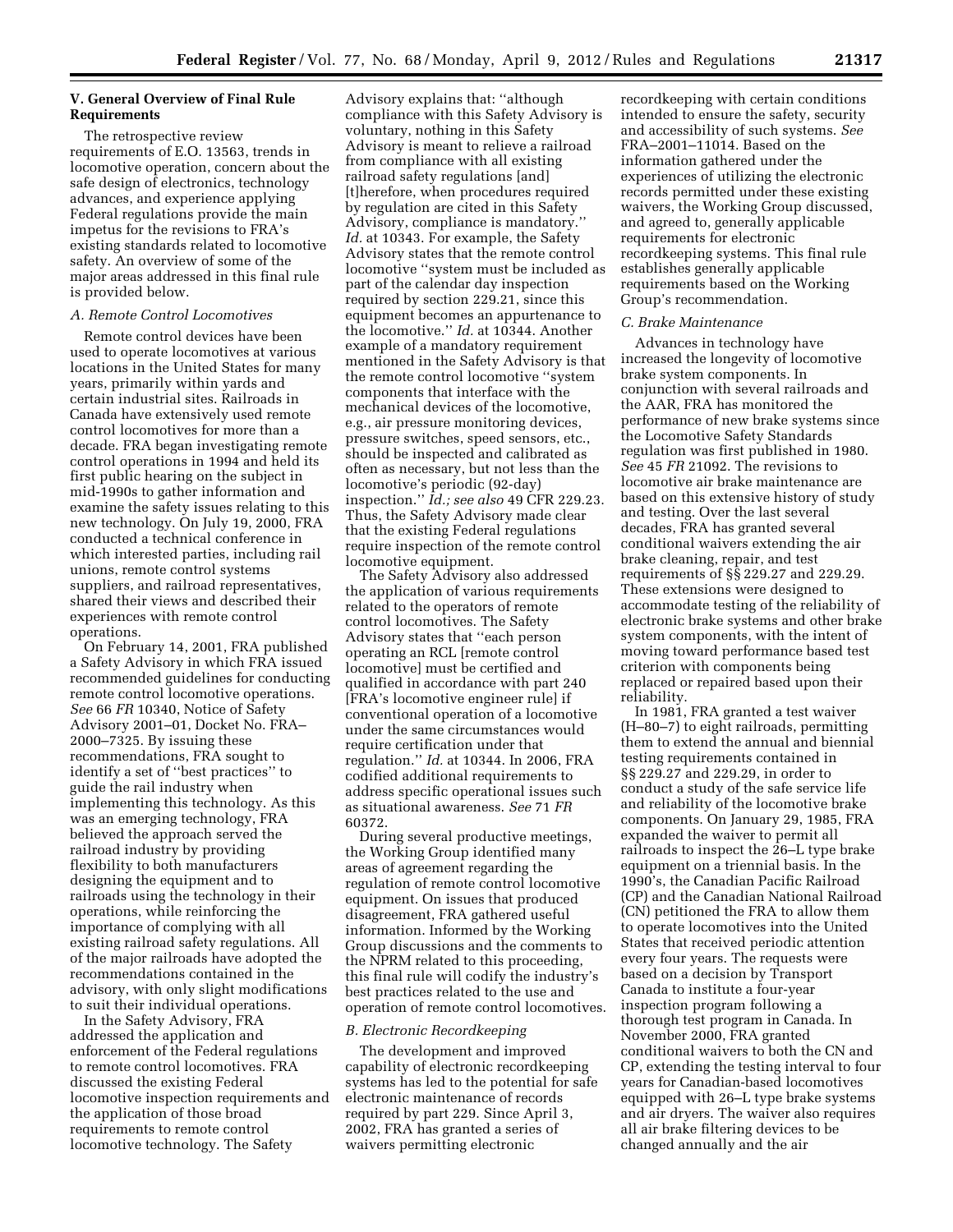compressor to be overhauled not less than every six years. In 2005, this waiver was extended industry-wide. *See*  FRA–2005–21325.

In 2009, AAR petitioned for a waiver that would permit four year testing and maintenance intervals for locomotives that are equipped with 26–L type brake equipment and not equipped with air dryers. The petition assumed that the testing and maintenance intervals that are appropriate for locomotives equipped with air dryers are also appropriate for locomotives without air dryers. FRA denied the request, but granted a limited test program to determine whether the addition of operative air dryers on a locomotive merits different maintenance and testing requirements. FRA recognizes that the results of the test plan may indicate that locomotives that are not equipped with air dryers merit the same treatment as locomotives that operate without air dryers.

The New York Air Brake Corporation (NYAB) sought by waiver, and was granted, an extension of the cleaning, repairing, and testing requirements for pneumatic components of the CCBI and CCBII brake systems (FRA–2000–7367, formerly H–95–3), and then modification of that waiver to include its new CCB–26 electronic airbrake system. The initial waiver, which was first granted on September 13, 1996, extended the interval for cleaning, repairing, and testing pneumatic components of the NYAB Computer Controlled Brake (CCB, now referred to as CCB–I) locomotive air brake system under 49 CFR 229.27(a)(2) and 49 CFR 229.29(a) from 736 days to five years. The waiver was modified to include NYAB's CCB–II electronic air brake system on August 20, 1998.

To confirm that the extended brake maintenance interval did not have a negative effect on safety, FRA required quarterly reports listing air brake failures, both pneumatic and electrical, of all locomotives operating under the waiver including: Locomotive reporting marks; and the cause and resolution of the problem. All verified failures were required to be reported to FRA prior to disassembly, so that NYAB, the railroad, and FRA could jointly witness the disassembly of the failed component to determine the cause. The last quarterly submission to FRA listed 1,889 CCBI and 1,806 CCBII equipped locomotives in the United States, all of which were operating at high levels of reliability and demonstrated safety. All past tests and teardown inspections confirm the safety and reliability of the five year interval.

Based on successful performance of the two NYAB electronic air brake

systems under the conditions of the 1996 and 1998 waivers, the waiver was extended for another five years on September 10, 2001 and the conditions of the waiver were modified on September 22, 2003. NYAB described the new CCB–26 electronic air brake system as an adaptation of the CCB–II system designed to be used on locomotives without integrated cab electronics. It used many of the same sub-assemblies of pneumatic valves, electronic controls and software (referred to as line replaceable units or LRUs) as the CCB–II. Some changes were made to simplify the system while maintaining or increasing the level of safety. For example, the penalty brake interface was changed to mimic the 26L system interface, allowing for a fully pneumatic penalty brake application. Also, the brake cylinder pilot pressure development has been simplified from an electronic control to a fully pneumatic version based on proven components.

Much of the software and diagnostic logic which detects critical failures and takes appropriate action to effect a safe stop has been carried over from CCB–II. Overall, NYAB characterized the CCB– 26 as being more similar to CCB–II than CCB–II is to CCB–I. As a final check on the performance of the CCB–26 system, it was included in the existing NYAB failure monitoring and recording systems. For the reasons above, FRA extended the waiver of compliance with brake maintenance requirements to locomotives equipped with CCB–26 brake systems.

Similarly, WABCO Locomotive Products (WABCO), a Wabtec company, sought and was granted an extension of the cleaning, repairing, and testing requirements for pneumatic components of the EPIC brake systems (FRA–2002– 13397, formerly H–92–3), and then modification of that waiver to include its new FastBrake line of electronic airbrake systems. The initial waiver conditionally extended to five years the clean, repair and test intervals for certain pneumatic air brake components contained in §§ 229.27(a)(2) and 229.29(a) for WABCO's EPIC electronic air brake equipment. WABCO complied with all of the conditions of the waiver. Specifically, WABCO provided regular reports to FRA including summaries of locomotives equipped with EPIC brake systems and all pneumatic and electronic failures. FRA participated in two joint teardown inspections of EPIC equipment after five years of service in June 2000 and May 2002. After five years of service, the EPIC brake systems were found to function normally. No faults were found during locomotive

tests, and the teardown revealed that the parts were clean and in working condition.

In support of its proposal to extend brake maintenance for FastBrake brake systems, WABCO stated that virtually all of the core pneumatic technology that has been service proven in EPIC from the time of its introduction and documented as such under the provisions of the above waiver and were transferred into FastBrake with little or no change. They asserted that a further reduction of pneumatic logic devices had been made possible by the substitution of computer based logic. WABCO also provided a discussion of the similarities between the EPIC and FastBrake systems as well as the differences, which are primarily in the area of electronics rather than pneumatics. In conclusion, WABCO stated that the waiver could be amended without compromising safety. For the reasons above, FRA granted the waiver petition.

Over time, several brake systems have been brought into a performance based standard. FRA, along with railroads and brake valve manufacturers, has participated in a series of brake valve evaluations. Each evaluation was performed after extended use of a particular brake valve system to determine whether it can perform safely when used beyond the number of days currently permitted by part 229. The Working Group agreed with the evidence of success and the overall approach taken by FRA. As a result, the Working Group reached consensus on the brake maintenance standards. That consensus recommendation was included in the NPRM and is retained in this final rule.

# *D. Brakes, General*

In December of 1999, a TRC, consisting of FRA and industry experts, met in Kansas City to consider the proper application of the phrase ''operate as intended'' contained in § 229.46 when applied to trailing, noncontrolling locomotives. Extensive discussion failed to reach consensus on this issue, but revealed valuable insight into the technical underpinnings and operational realities surrounding the issue. The Working Group revived this issue, and after lengthy discussion, reached consensus.

Generally, even if a locomotive has a defective brake valve that prevents it from functioning as a lead locomotive, its brakes will still properly apply and release when it is placed and operated as a trailing locomotive. This situation can apply on either a pneumatic 26–L application or on the electronic versions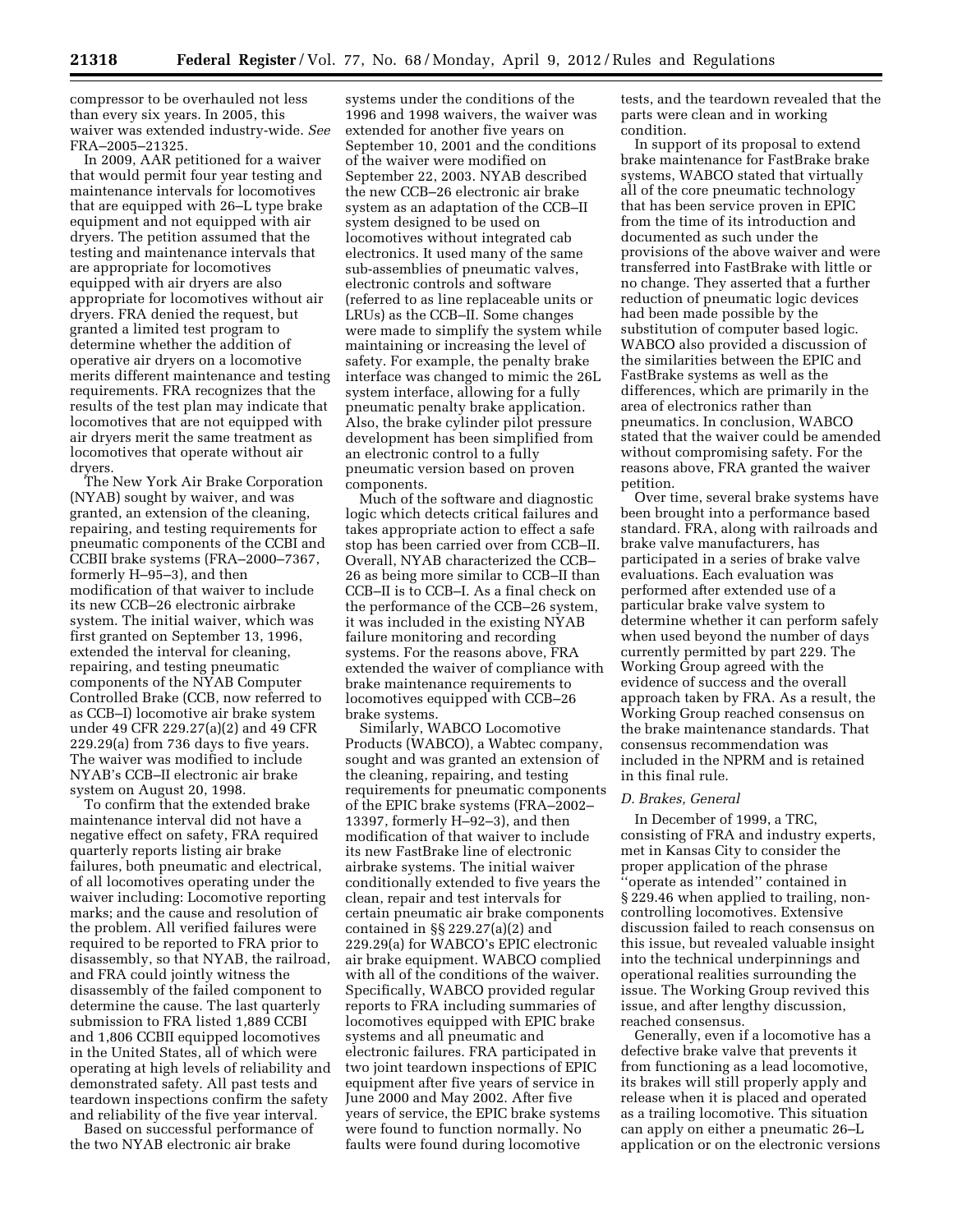of the locomotive brake. The electronic brake often will have the breaker turned off, thus making the brake inoperative unless it is being controlled by another locomotive.

Based on reading the plain language of the existing regulation, it is not clear under what conditions a trailing, noncontrolling locomotive operates as intended. The existing regulation provides that ''the carrier shall know before each trip that the locomotive brakes and devices for regulating all pressures, including but not limited to the automatic and independent brake valves, operate as intended \* \* \*'' *See*  49 CFR 229.46. One could reasonably argue that a trailing non-controlling locomotive is operating as intended when the brakes are able to apply and release in response to a command from a controlling locomotive, because the locomotive is not intended to control the brakes when it is used in the trailing position. It could also be argued that the trailing, non-controlling locomotive's automatic and independent brake valves must be able to control the brakes whenever it is called on to do so. Under this reading, a trailing, non-controlling locomotive does not operate as intended when it is not able to control the brakes.

At the TRC meeting, the representatives from NYAB Corporation, a brake manufacturer, asserted that a problem with a faulty automatic or independent brake valve will not create an unsafe condition when the locomotive is operating in the trail position, provided the locomotive consist has a successful brake test (application and release) from the lead unit. The reason offered was that, in order for a locomotive to operate in the trailing position, the automatic and independent brake valves must be cutout. FRA agrees, and currently applies this rationale in regards to performing a calendar day inspection. The calendar day inspection does not require that the operation of the automatic and independent brake controls be verified on trailing locomotives. The Working Group agreed, and recommended adding a tagging requirement to prevent a trailing, non-controlling locomotive with defective independent or automatic brakes from being used as a controlling locomotive. FRA adopted this recommendation in the NPRM and retains it in this final rule.

# *E. Locomotive Cab Temperature*

In 1998, FRA led an RSAC Working Group to address various cab working condition issues. To aid the Working Group discussions, FRA conducted a cold weather study to determine the average temperature in each type of

locomotive cab commonly used at the time. The study concluded that at the location where the engineer operates the locomotive, each locomotive maintained an average temperature of at least 60 degrees. The window and door gaskets were maintained in proper condition on the locomotives that were studied. Now that the locomotive safety standards are in the process of being revised, FRA is incorporating existing industry practice into the regulation in an effort to maintain the current conditions. For review, the 1998 study has been included in the public docket related to this proceeding.

In addition to increasing the minimum cab temperature from 50 °F to 60 °F, FRA believes that requiring railroads to continue their current practice of equipping new locomotives with air conditioning units inside the locomotive cab and maintaining those units during the periodic inspection required by § 229.23, will maintain the existing level of railroad safety. Current literature regarding the effect of low temperature on human performance indicates that performance decreases when the temperature decreases below 60 °F. Similarly, the literature regarding the effect of high temperature and humidity indicates that performance decreases when temperatures increase above 80 °F, and that performance decreases to an even greater extent when the temperature increases above 90 °F. *Ergonomics,* 2002 vol. 45, no. 10, 682–698. Please note that when discussing high temperatures in the research about the effects on human performance, the term temperature means the Wet Bulb Globe temperature or WBGT. When discussing accident statistics the temperatures reported were ambient not accounting for humidity and radiant heat sources.

In many occupational settings, it is desirable to minimize the health and safety effects of temperature extremes. Depending upon the workplace, engineering controls may be employed as well as the management of employee exposure to excess cold or heat using such methods as work-rest regimens. Because of the unique nature of the railroad operating environment, the locomotive cab can be viewed as a captive workplace where the continuous work of the locomotive crew takes place in a relatively small space. For this reason, in an excessively hot cab, a locomotive crew member may have no escape from extreme temperatures, since they cannot be expected to readily disembark the train and rest in a cooler environment as part of a work-rest regimen without prior planning by the railroad. As such, FRA expects reliance

upon engineering controls to limit temperature extremes. When FRA considered controls for cold and hot temperature cab environments, FRA learned that there is a range of engineering controls available that can be employed. Some of these controls are presently employed to affect the cab temperature environment. Controls include isolation from heat sources such as the prime mover; reduced emissivity of hot surfaces; insulation from hot or cold ambient environments; heat radiation shielding including reflective shields, absorptive shielding, transparent shielding, and flexible shielding; localized workstation heating or cooling; general and spot (fan) ventilation; evaporative cooling; chilled coil cooling systems.

Locomotive crew performance is directly linked to railroad safety through the safe operation of trains. Locomotive engineers are responsible for operating trains in a safe and efficient manner. This requires the performance of cognitive tasks, including the mathematical information processing required for train handling, constant vigilance, and accurate perception of the train and outside environment. Conductors are responsible for maintaining accurate train consists, including the contents and position of hazardous materials cars, for confirming the aspects and indications of signals, and for ensuring compliance with written orders and instructions. A decrease in performance of any of these tasks that can be anticipated from relevant scientific findings should be avoided where amelioration can be applied.

Based on the preceding discussion and its review of existing literature on the subject, FRA believes it is appropriate to limit minimum locomotive cab temperature and also require that new locomotives be equipped with an air conditioning unit inside the locomotive cab. To ensure that an air conditioning unit is properly maintained, the unit should be inspected and maintained so that it works properly and meets or exceeds the manufacturer's minimum operating specifications during the periodic inspection that is required by § 229.23. Comments by AAR indicate that this is consistent with the current industry schedule. FRA believes that requiring the railroads to maintain their air conditioning units in a manner that meets or exceeds the manufacturer's minimum operating specifications should result in the sufficient maintenance of the units. FRA will monitor air conditioning maintenance performed by railroads to ensure that it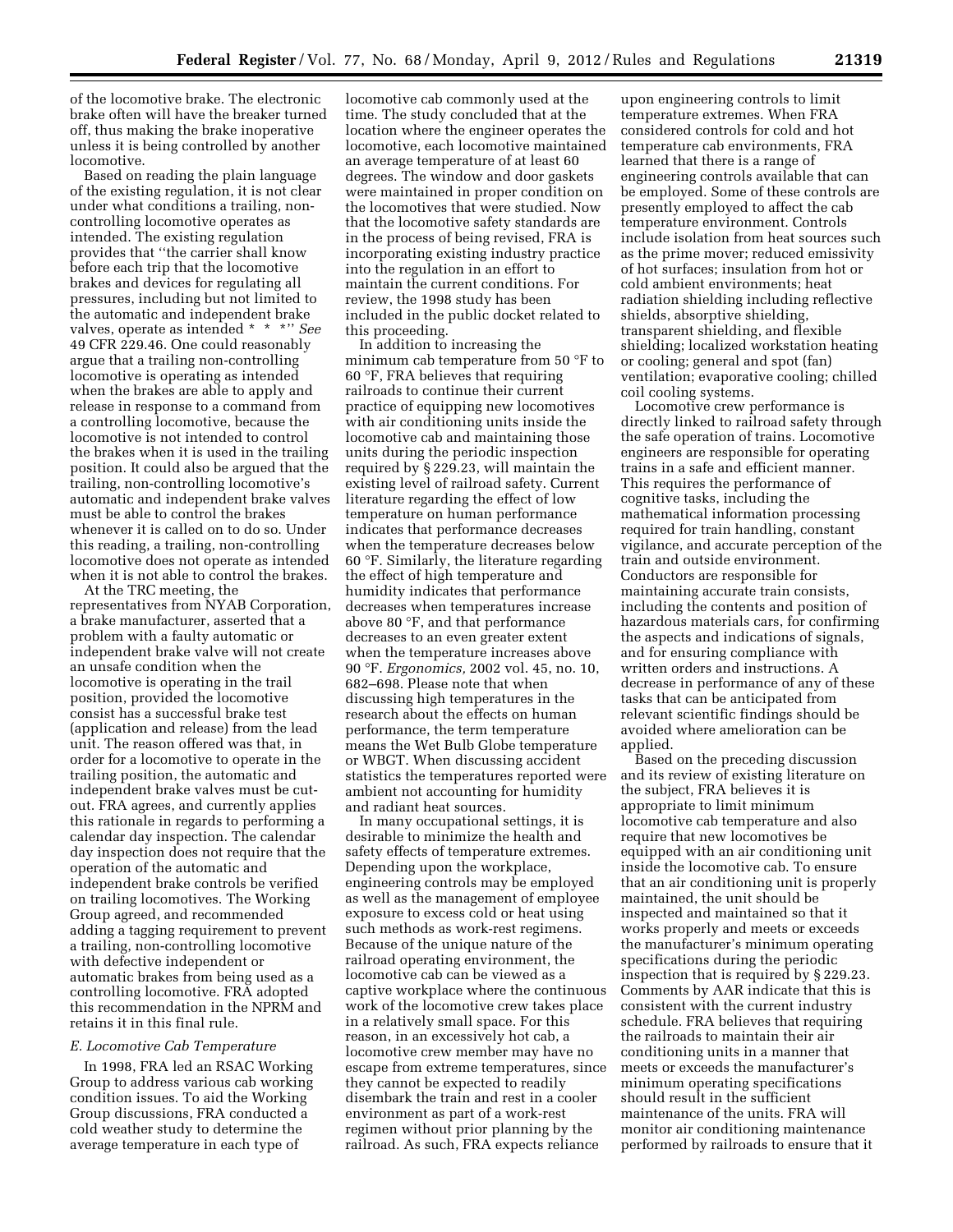is being properly an adequately performed. If FRA determines that the prescribed level of maintenance is insufficient to ensure the proper functioning of the air conditioning units, FRA will consider taking regulatory action to address the issue in a future rulemaking.

AAR submitted comments stating that new locomotives have been ordered with air conditioning units for many years and that they are maintained at the periodic inspection, and that these practices are expected to continue. FRA believes that requiring railroads to continue to equip new locomotives with air conditioning units inside the locomotive cab and maintaining those units during the periodic inspection required by § 229.23, will maintain the existing level of railroad safety.

AAR and the U.S. Army's Joint Munitions Command submitted comments stating that a maximum temperature requirement that is intended to prevent excessive heat stress from affecting locomotive crew performance inside the locomotive cab: would not address a safety issue; would be difficult to accurately measure inside the locomotive cab; and, would be overly burdensome. The UTU and the BLET submitted comments supporting the establishment of a maximum temperature requirement. The comments stated that such a requirement would improve locomotive crew performance during operation of the locomotive. FRA believes that the issues need to be considered further before a determination can be made as to whether a maximum temperature requirement would be appropriate. The RSAC has recently tasked a working group with addressing issues related to fatigue management. FRA believes that the fatigue management working group is an appropriate forum for further exploring issues related to the potential benefits that could result from requiring a limit to the permissible maximum locomotive cab temperature.

# *F. Headlights*

The revisions to the headlight requirements incorporate waiver FRA 2005–23107 into part 229. The waiver permits a locomotive with one failed 350-watt incandescent lamp to operate in the lead until the next daily inspection, if the auxiliary lights remain continuously illuminated. Under the existing requirements, a headlight with only one functioning 200-watt lamp is not defective and its condition does not affect the permissible movement of a locomotive. However, the existing requirements are more restrictive for a 350-watt lamp. A locomotive with only

one functioning 350-watt lamp in the headlight can be properly moved only under the conditions of section 229.9. This final rule modifies the treatment of locomotives with a failed 350-watt lamp to allow flexibility, and be consistent with the current treatment of 200-watt lamps. In accordance with E.O. 13563, this modification will reduce the downtime for locomotives with certain headlight defects, and thereby, reduce the burden on the rail industry.

Testing showed that production tolerances for the 350-watt incandescent lamp cause most individual lamps to fall below the 200,000 candela requirement at the center of the beam. As such, two working 350-watt lamps are required to ensure 200,000 candela at the center of the beam. Testing also showed that the 350-watt incandescent lamp produced well over 100,000 candela at the center of the beam, and its high power and the position of the filament within the reflector causes the lamp to be brighter than the 200-watt incandescent lamp at all angles greater than approximately 2.5 degrees off the centerline. In other words, the only area in which the 350-watt lamp produces insufficient illumination is within 2.5 degrees of the centerline. The new requirement compensates for the reduced amount of illumination by requiring the auxiliary lights to be aimed parallel to the centerline of the locomotive and illuminate continuously.

Significantly, in 1980, when FRA promulgated the 200,000 candela requirement it could not take into consideration the light produced by auxiliary lights, because they were not required and not often used. Today, there is light in front of a locomotive produced by both the headlight and the auxiliary lights. When discussing AAR's request that the final rule permit locomotives with a nonfunctioning 350 watt lamp to operate without restriction, FRA stated that AAR's comments ''may have merit when considering locomotives with auxiliary lights aimed parallel to the centerline of the locomotive.'' *See* 69 FR 12533. While the auxiliary lights on some locomotives are aimed parallel to the centerline, on many others the auxiliary lights are aimed so that their light will cross 400 feet in front of the locomotive. The regulations only require auxiliary lights to be aimed within 15 degrees of the centerline. FRA is not aware of a basis for assuming that the light from two auxiliary lights complying with the regulations in any fashion would be insufficient, when combined with a 350 watt headlight lamp.

# *G. Alerters*

An alerter is a common safety device that is intended to verify that the locomotive engineer remains vigilant and capable of accomplishing the tasks that he or she must perform while operating a locomotive. An alerter will initiate a penalty brake application to stop the train if it does not receive the proper response from the engineer. As an appurtenance to the locomotive, an alerter must operate as intended when present on a locomotive. Section 20701 of Title 49 of the United States Code prohibits the use of a locomotive unless the entire locomotive and its appurtenances are in proper condition and safe to operate in the service to which they are placed. Under this authority, FRA has issued many violations against railroads for operating locomotives equipped with a nonfunctioning alerter. Alerters are currently required on passenger locomotives pursuant to § 238.237 (67 FR 19991), and are present on most freight locomotives. A long-standing industry standard currently contains various requirements for locomotive alerters. *See* AAR Standard S–5513, ''Locomotive Alerter Requirements,'' (November 26, 2007).

After several productive meetings, the Working Group reached partial consensus on requirements related to the regulation of alerters. For those areas where agreement could not be reached, FRA has fully considered the information and views of the Working Group members and the recommendations made by the NTSB in developing the requirements related to locomotive alerters.

On July 10, 2005, at about 4:15 a.m., two Canadian National (CN) freight trains collided head-on in Anding, Mississippi. The collision occurred on the CN Yazoo Subdivision, where the trains were being operated under a centralized traffic control signal system on single track. Signal data indicated that the northbound train, IC 1013 North, continued past a stop (red) signal at North Anding and collided with the southbound train, IC 1023 South, about 1⁄4 mile beyond the signal. The collision resulted in the derailment of six locomotives and 17 cars. Approximately 15,000 gallons of diesel fuel were released from the locomotives and resulted in a fire that burned for roughly 15 hours. Two crewmembers were on each train; all four were killed. As a precaution, about 100 Anding residents were evacuated; fortunately, they did not report any injuries. Property damages exceeded \$9.5 million and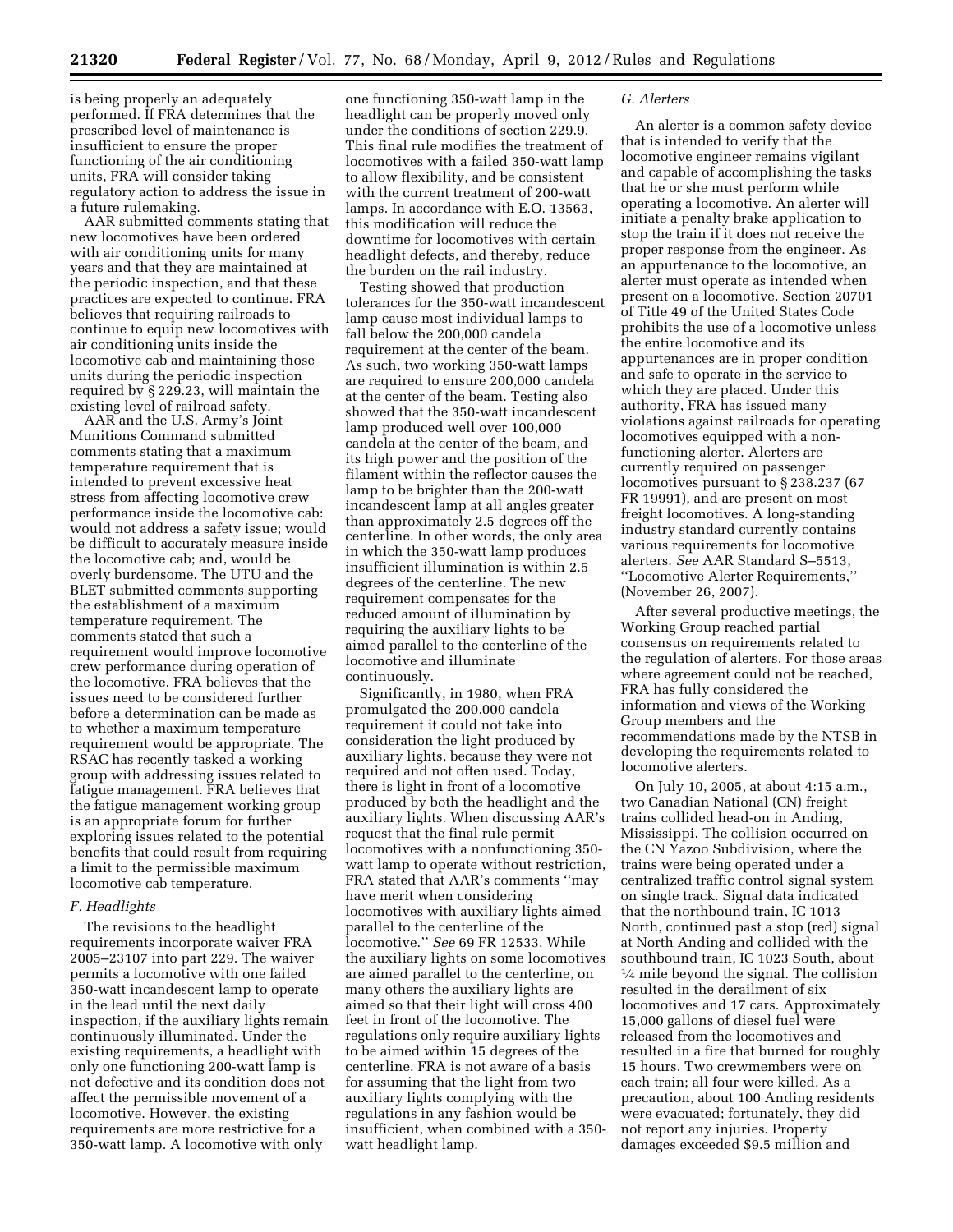clearing and environmental cleanup costs totaled approximately \$616,800.

The NTSB has issued a series of safety recommendations that would require freight locomotives to be equipped with an alerter. On April 25, 2007, the NTSB determined that a contributing cause of the head-on collision in Anding, Mississippi, was the lack of an alerter on the lead locomotive, which if present, could have prompted the crew to be more attentive to their operation of the train. *See* Recommendation R– 07–1. That recommendation provides as follows: ''[r]equire railroads to ensure that the lead locomotives used to operate trains on tracks not equipped with a positive train control system are equipped with an alerter.''

Another NTSB recommendation relating to locomotive alerters was issued as a result of an investigation into the collision of two Norfolk Southern Railway freight trains at Sugar Valley, Georgia, on August 9, 1990. In that incident, the crew of one of the trains failed to stop at a signal. The NTSB concluded that the engineer of that train was probably experiencing a micro-sleep or was distracted. Based on testing, it was determined that as the train approached the stop signal, the alerter would have initiated an alarm cycle. The NTSB concluded that the engineer ''could have cancelled the alerter system while he was asleep by a simple reflex action that he performed without conscious thought.'' As a result of the investigation, the NTSB made the following recommendation to the FRA: ''[i]n conjunction with the study of fatigue of train crewmembers, explore the parameters of an optimum alerter system for locomotives. *See* NTSB Recommendation R–91–26.

Typically, alerter alarms occur more frequently as train speed increases. Unlike the Sugar Valley, Georgia, accident in which the train had slowed and entered a siding before overrunning a signal, the northbound train in the Anding, Mississippi, remained on the main track at higher speeds. Had an alerter been installed, there was a four minute time period after passing the approach signal during which the alerter would have activated four to five times. It seems unlikely that the engineer could have reset the alerter multiple times by reflex action without any increase in his awareness. Therefore, the NTSB determined that an alerter likely would have detected the lack of activity by the engineer and sounded an alarm that could have alerted one or both crewmembers. Had the crew been incapacitated or not responded to the alarm, the alerter would have automatically applied the

brakes and brought the train to a stop. The NTSB concluded that had an alerter been installed on the lead locomotive of the northbound train, it may have prevented the collision.

The NTSB also closely examined the use of locomotive alerters when investigating the sideswipe collision between two Union Pacific Railroad (UP) freight trains in Delia, Kansas, on July 2, 1997. In that accident, a train entered a siding but did not stop at the other end, and it collided with a passing train on the main track. The NTSB concluded that ''had the striking locomotive been equipped with an alerter, it may have helped the engineer stay awake while his train traveled through the siding.'' As a result of its investigation, the NTSB made the following recommendation to the FRA: ''[r]evise the Federal regulations to require that all locomotives operating on lines that do not have a positive train separation system be equipped with a cognitive alerter system that cannot be reset by reflex action.'' *See* NTSB Recommendation R–99–53.

FRA believes that the requirements proposed in the NPRM and retained in this final rule related to alerters incorporate existing railroad practices and locomotive design, and address each of the NTSB recommendations discussed above. As with all of FRA's regulatory requirements, the requirements related to alerters are minimum Federal safety requirements that do not prohibit railroads from doing more to improve railroad safety. Based on industry meetings, FRA understands that the industry is considering establishing industry requirements that would be more restrictive than the Federal requirements. FRA fully supports such an effort by the industry.

# *H. Locomotive Electronics*

After extensive discussion, the Working Group reached consensus on the requirements related to locomotive electronic systems that were proposed in the NPRM. Advances in electronics and software technology have resulted in changes to the implementation of locomotive control systems. Technology changes have allowed the introduction of new functional capabilities as well as the integration of different functions in ways that advance the building, operation, and maintenance of locomotive control systems. FRA encourages the use of these advanced technologies to improve safe, efficient, and economical operations. However, the increased complexities and interactions associated with these technologies increase the potential for unintentional and unplanned

consequences, which could adversely affect the safety of rail operations.

The NPRM proposed requirements that would prescribe safety standards for safety-critical electronic locomotive control systems, subsystems, and components including requirements to ensure that the development, installation, implementation, inspection, testing, operation, maintenance, repair, and modification of those products will achieve and maintain an acceptable level of safety. The NPRM also proposed standards to ensure that personnel working with safety-critical products receive appropriate training. Of course, each railroad would be able to prescribe additional or more stringent rules, and other special instructions, provided they are consistent with the final rule.

FRA also recognizes that advances in technology may further eliminate the traditional distinctions between locomotive control and train control functionalities. Indeed, technology advances may provide for opportunities for increased or improved functionalities in train control systems that run concurrent with locomotive control. Train control and locomotive control, however, remain two fundamentally different operations with different objectives. FRA does not want to restrict the adoption of new locomotive control functions and technologies by establishing regulations for locomotive control systems intended to address safety issues associated with train control.

#### *I. Periodic Locomotive Inspection*

The Locomotive Safety Standards Working Group was unable to reach consensus on whether current locomotive inspection intervals and procedures are appropriate to current conditions. On June 22, 2009, FRA granted the BNSF request for waiver from compliance with the periodic locomotive inspection requirements. *See* Docket FRA–2008–0157. BNSF stated in their request that each of the subject locomotives are equipped with new self-diagnostic technology and advanced computer control, and that the locomotives were designed by the manufacturer to be maintained at a six month interval.

The modern locomotive equipped with microprocessor-based controls has diagnostics that monitor the functioning of locomotive equipment and record faults, particularly with respect to features relevant to the periodic inspection. Major faults are instantly addressed. Minor faults are addressed through later data analysis. In some cases, railroads have the capability of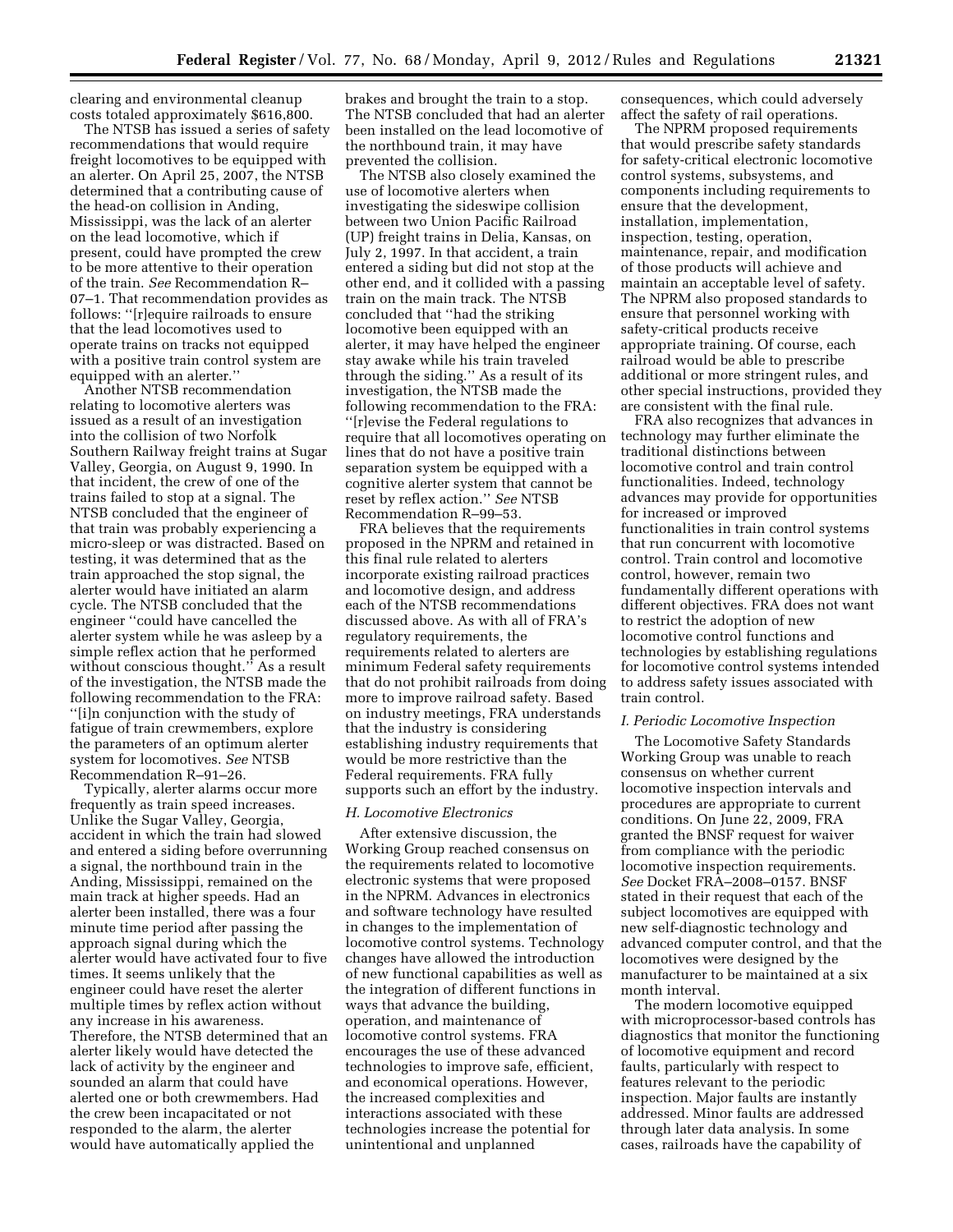analyzing the data remotely, without the need for the locomotive to be shopped. Among the features addressed by the self-diagnostic equipment on the locomotive models covered by this petition are the ground relay, locked power axle, slipped pinion, and traction motor flashover. Other faults monitored include contactor faults, electrical feedback signal faults, and electronic air brake faults. If the system detects an air brake system failure, the system goes into fail-safe mode. Another feature of these models is that the maintenance interval recommended by the manufacturers is 184 days. In 1980, the 92-day periodic-inspection interval instituted by FRA reflected the maintenance intervals recommended by the manufacturers at that time.

The model locomotives that are the subject of the above noted waiver use a very viscous oil instead of grease to lubricate the pinions and bull gears on traction-motor wheel assemblies. The oil does not degrade with age or thicken or thin as ambient temperature varies. Years of use have demonstrated that there is no need to check oil levels or replenish the lubricant frequently. Other relevant features of the modern locomotive include:

• Traction motor brushes last well over 184 days (most last one year);

• Improved seals and gaskets, greatly reducing the occurrence of fluid leaks and the need to inspect gusseted and sealed joints;

• Improved insulation protecting against the deterioration of locomotive wiring (microprocessors have reduced the generation of heat, which also enhances wiring life); and,

• The traction motor support bearings are completely sealed roller bearings, with lubrication only required when wheels are changed.

In the waiver petition, BNSF requested that the required 92-day periodic inspection be performed at 184-day intervals on subject locomotives, if qualified mechanical forces perform at least one of the required daily inspections every 31 days and FRA non-complying conditions that are discovered en-route or during any daily inspection are moved to a mechanical facility capable of making required repairs. Pursuant to the conditions of the waiver, data were collected on the locomotives' performance and joint FRA/BNSF inspections were conducted. The data show that safety was not impacted by extending the periodic inspection interval to 184 days. Based on the initial results of the waiver, FRA identified the periodic locomotive inspection as a potential candidate for reducing the

regulatory burden on the rail industry, as required by E.O. 13563. FRA's continued observations of tests during joint inspections of the brake systems shows that the waiver has been successful. As there is no material difference between the locomotive models covered by the BNSF waiver and other self diagnostic microprocessorbased locomotives, FRA is modifying the existing periodic inspection requirements to provide for a 184-day inspection interval for all locomotives equipped with microprocessor-based control systems with self-diagnostic capabilities.

#### *J. Rear End Markers*

In 2003, the U.S. DOT's Office of Governmental Affairs received a letter from Senator Feinstein on behalf of one of her constituents. The individual suggested a revision to FRA's rear end marker regulation, which is found in part 221. Specifically, the constituent suggested that Federal regulations should require trains with distributive power on the rear to have a red marker, because a red marker would make for a safer operating environment by giving a rail worker a better indication of whether he or she is looking at the rear or front end of the train. The individual made reference to a recent fatality involving a BNSF conductor who jumped from his train because he observed a headlight that he mistakenly believed was a train on the same track, directly ahead of his train. As FRA is currently reviewing its existing requirements for locomotive safety standards, FRA requested comments on this rear end marker issue. AAR submitted the only comment related to this issue, stating that no changes should be made to the existing requirements based on the single incident mentioned above. FRA agrees that at this time there is not enough evidence to merit a change to the existing requirements.

# *K. Locomotive Horn*

In the NPRM, FRA solicited comments regarding methods currently being used by railroads to test locomotive horns as required by § 229.129. More than one method of testing could satisfy the current testing requirements. AAR submitted the only comment on this issue, stating that an accepted ANSI or SAE standard should satisfy the requirement. However, based on AAR's comment, it is unclear which specific ANSI and SAE standards would be applicable to locomotive horn testing. FRA has been considering whether certain current methods of testing should be preferred, or

additional methods should be permitted. AAR's comment did not provide enough specific information to justify modifying the existing locomotive horn requirements. At this point, the great majority of initial locomotive horn testing has been performed, and there is no clear need to modify the requirements.

# *L. Risk Analysis Standardization and Harmonization*

FRA notes that it has been actively implementing, whenever practical, performance regulations based on the management of risk. In the process of doing so, a number of different system safety requirements, each unique to a particular regulation, have been promulgated. While this approach is consistent with the widely, and deeply, held conviction that risk management efforts should be specifically tailored for individual situations, it has resulted in confusion regarding the applicable regulatory requirements. This, in turn, has defeated one of the primary objectives of using performance based regulations, reduction in costs from simplifying regulations.

The problem is not the concept of tailoring, but the lack of standard terms, basic tools, and techniques. Numerous directives, standards, regulations, and regulatory guides establish the authority for system safety engineering requirements in the acquisition, development, and maintenance of hardware and software-based systems. The lack of commonality makes extremely difficult the task of training system safety personnel, evaluating and comparing programs, and effectively monitoring and controlling system safety efforts for the railroads, their vendors, and the government. Even though tailoring will continue to be an important system safety concept, at some point FRA believes the proliferation of techniques, worksheets, definitions, formats, and approaches has to end, or at least some common ground has to be established.

To accomplish this, FRA is harmonizing risk management process requirements across all regulations that have been promulgated by the agency. This will implement a systematic approach to hardware and software safety analysis as an integral part of a project's overall system safety program for protecting the public, the worker, and the environment. Harmonization enhances compliance and improves the efficiency of the transportation system by minimizing the regulatory burden. Harmonization also facilitates interoperability among products and systems, which benefits all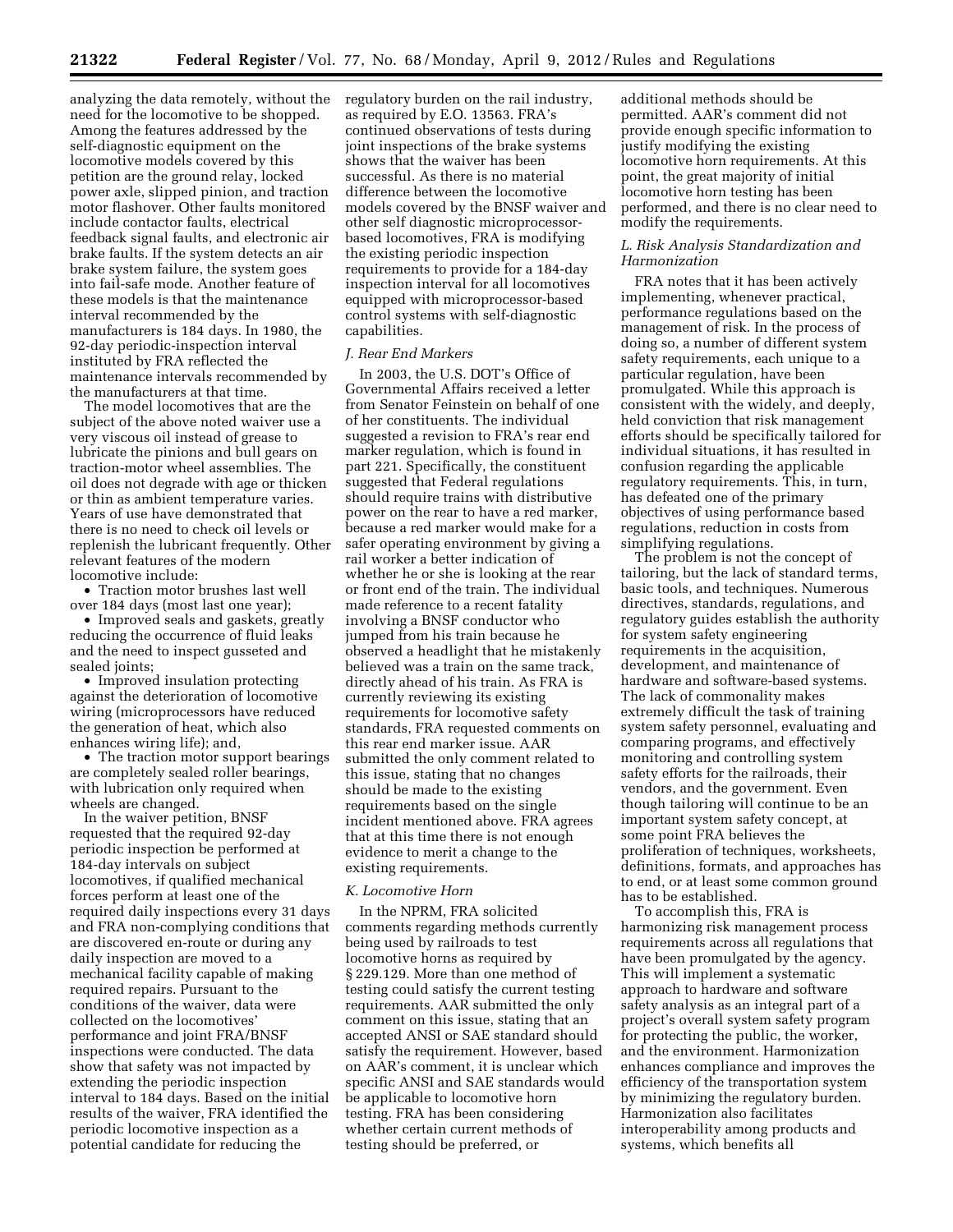stakeholders. By overcoming institutional and financial barriers to technology harmonization, stakeholders could realize lower life-cycle costs for the acquisition and maintenance of systems. FRA will pursue appropriate, cost effective, performance based standards containing precise criteria to be used consistently as rules, guidelines, or definitions of characteristics, to ensure that materials, products, processes and services are fit for purpose, and present an acceptable level of risk that are applicable across all elements of the railroad industry. FRA believes that establishing a safety analysis requirement in this final rule that is based on best engineering practices and standards in section 237.307 is consistent with goal of standardization and harmonization.

# *M. Locomotive Cab Securement*

On June 20, 2010, a CSX Conductor was shot and killed in the cab of the controlling locomotive of his standing train in New Orleans, during an attempted robbery. The Locomotive Engineer assigned to that train was also wounded by gunfire during the incident. This incident was particularly tragic, because it resulted in a fatality. By letter dated September 22, 2010, in response to this incident, the BLET requested that FRA require door locks on locomotive cab doors. Under current industry practice, many locomotive cab doors are not locked. According to BLET's letter, requiring the use of door locks would impede unauthorized access to the locomotive cab and reduce the risk of violence to the train crew when confronted by a potential intruder.

In the NPRM, FRA requested comments on the various securement options that are currently available on locomotive cab doors, and whether equipping the locomotive cab with a securement device would improve safety. Based on its review of comments received, FRA believes that locomotive cab securement can potentially prevent unauthorized access to the locomotive cab, and thereby increase train crew safety.

The BLET and UTU submitted comments stating that locks should be designed to open from within the locomotive cab without the use of a key. Locomotive cab securement demands a careful and balanced approach, because when emergencies requiring emergency egress or rescue access occur, securement systems must not hinder rapid and easy egress by train crews or access by emergency responders without undue delay. A latching device (e.g., a dead-bolt arrangement) is

sufficient to satisfy this requirement. This final rule requires that each locomotive or remanufactured locomotives ordered on or after the effective date of the final rule, or placed in service for the first time on or after six months from the effective date of the rule, be equipped with a securement device. However, FRA believes that the decision whether to use the securement device is best left to the discretion of each railroad.

AAR submitted comments stating that the railroad industry is currently developing a securement standard that will address safety concerns. Based on information gathered while attending industry meetings, FRA understands that the railroad industry is working on producing a standard that will require a securement device on the outside of an unattended locomotive cab. FRA believes that the industry is moving in the right direction on this issue and will continue to monitor the development of a new standard. If FRA determines that the actions currently being undertaken by the industry are not sufficient to ensure the proper securement of locomotive cabs from the outside, FRA will consider taking regulatory action to address this issue in a future rulemaking.

A Battalion Fire Chief from Fairfax County, Virginia, submitted comments stating that a rapid-entry box system (similar to a realtor's lock-box system) would ensure access by emergency responders into a locked locomotive cab. FRA believes that a rapid-entry box system could improve emergency responder access into the locomotive cab. However, at this time, FRA believes it would be impractical to require such a system, due to the potential cost of equipping all locomotives with the locks, the significant logistic challenges involved with distributing keys to emergency responders throughout the country, and the inability of FRA to ensure that those keys are secure.

#### *N. Diesel Exhaust in Locomotive Cabs*

In response to the NPRM, AAR submitted comments requesting that FRA clarify the meaning of existing § 229.43. Section 229.43 requires that locomotives be built with exhaust systems that are properly designed to convey engine exhaust from the engine and release it outside of the locomotive, and to ensure that the exhaust system is maintained to prevent leaks of exhaust into an occupied locomotive cab. FRA has been consistent in its enforcement of this requirement. FRA has not discovered locomotive exhaust systems that have noncompliant designs. However, FRA has found mechanical

defects (*e.g.,* a cracked exhaust manifold) in locomotive exhaust systems that permit exhaust to be released into an occupied locomotive cab, and has routinely issued violations for the railroads' failure to comply with § 229.43.

Diesel exhaust from the locomotive engine that is released into an occupied locomotive cab causes a safety risk. The exhaust can adversely affect the train crew and their ability to operate the locomotive safely. Inside the locomotive cab, the exhaust causes an inhalation hazard and will reduce the train crew's vision and comfort. However, FRA did not intend for § 229.43 to prevent any and all diesel exhaust from being present in an occupied locomotive cab. It would be impracticable to try to eliminate all diesel exhaust in the locomotive cab. A locomotive that is standing with its windows open and its engine not running next to an active highway will most likely be found to have some measurable quantity of diesel exhaust in the cab, due to the traffic from the highway. The same would be found if the locomotive were located in a similar circumstance in an active marine port. Similarly, FRA does not believe that it is possible to prevent the re-entry of diesel exhaust into the locomotive cab through windows or ventilation system intakes, and has never enforced the existing regulation in such a manner.

# *O. Federalism Implications*

One commenter suggested that FRA should add language to its discussion of the federalism implications of this final rule to clarify the pre-emptive effect of the rule. The discussion of federalism contained in the NPRM explains the federalism implications of the Locomotive Inspection Act and the existing Locomotive Safety Standards. *See* 76 FR 2224. FRA believes that the discussion of federalism implications is clear, and that changes to the final rule regarding the pre-emptive effect of the rule are not necessary.

# *P. E.O. 13563 Retrospective Review*

In accordance with the requirements of E.O. 13563, this final rule modifies the existing locomotive safety standards based on what has been learned from FRA's retrospective review of the regulation. E.O. 13563 requires agencies to review existing regulations to identify rules that are overly burdensome, and when possible, modify them to reduce the burden. As a result of its retrospective review, FRA is reducing the burden on the industry by modifying the regulations related to periodic locomotive inspection and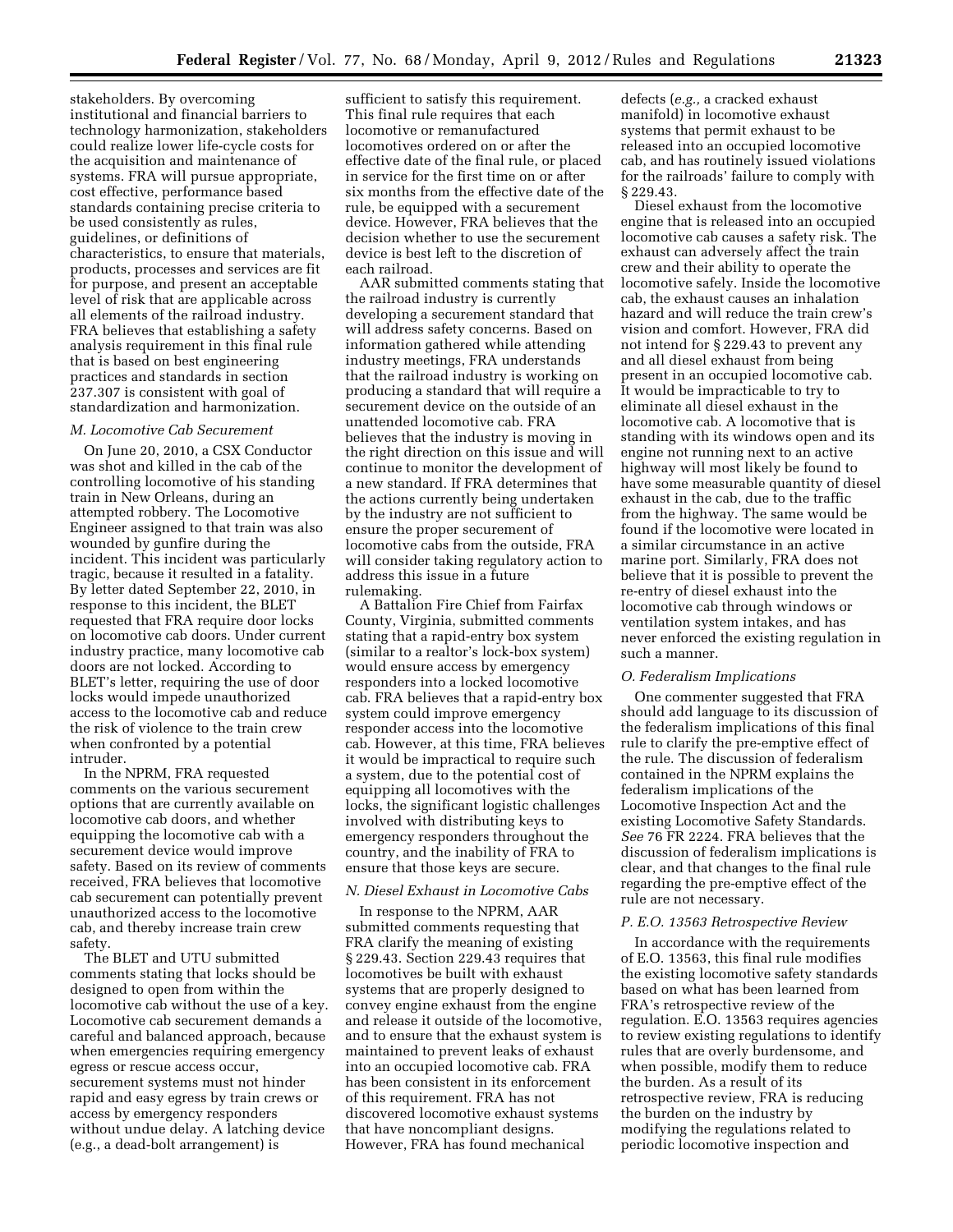headlights. FRA believes that the modifications related to periodic locomotive inspection and headlights in this final rule will not reduce safety.

# **VI. Section-by-Section Analysis**

This section-by section analysis of the final rule is intended to explain the rationale for each section of the final rule. The analysis includes the requirements of the rule, the purpose that the rule will serve in enhancing locomotive safety, the current industry practice, and other pertinent information. The regulatory changes are organized by section number. FRA sought comments on all proposals made in the NPRM and considered the comments in issuing this final rule.

*A. Amendments to Part 229 Subparts A, B, and C* 

#### Section 229.5 Definitions

This section contains a set of definitions that are being introduced into the regulation. FRA intends these definitions to clarify the meaning of important terms as they are used in the text of the final rule. The definitions are carefully worded in an attempt to minimize the potential for misinterpretation of the rule. The definition of alerter introduces an unfamiliar term which requires further discussion.

''Alerter'' means a device or system installed in the locomotive cab to promote continuous, active locomotive engineer attentiveness by monitoring select locomotive engineer-induced control activities. If fluctuation of a monitored locomotive engineer-induced control activity is not detected within a predetermined time, a sequence of audible and visual alarms is activated so as to progressively prompt a response by the locomotive engineer. Failure by the locomotive engineer to institute a change of state in a monitored control, or acknowledge the alerter alarm activity through a manual reset provision, results in a penalty brake application that brings the locomotive or train to a stop. For regulatory consistency FRA is utilizing the same definition as the one provided in part 238. FRA intends for a device or system that satisfies an accepted industry standard including, but not limited to, AAR Standard S–5513, ''Locomotive Alerter Requirements,'' dated November 26, 2007, to constitute an alerter under this definition.

New definitions for terms related to remote control locomotives are also being established. The terms, ''Assignment Address,'' ''Locomotive Control Unit,'' ''Operator Control Unit,''

''Remote Control Locomotive,'' ''Remote Control Operator,'' and ''Remote Control Pullback Protection'' are common to the industry. FRA notes that new technology may lead to new systems that fit these definitions. For example, ''Remote Control Pullback Protection'' is currently a form of global positioning system containment system that uses automated equipment identifier tags to either stop the RCL or limit its speed so that the RCL remains within its work zone. A system that utilizes new technology that either stops the RCL or limits its speed so that the RCL remains within its work zone could also satisfy the definition. On February 14, 2001, FRA published a Safety Advisory in which FRA issued recommended guidelines for conducting remote control locomotive operations. *See* 66 FR 10340, Notice of Safety Advisory 2001–01, Docket No. FRA–2000–7325. The Safety Advisory includes definitions for each of the terms. FRA's definitions for these terms are informed by the Safety Advisory and Working Group discussions.

'Controlling locomotive'' means a locomotive from where the operator controls the traction and braking functions of the locomotive or locomotive consist, normally the lead locomotive. This definition is being added to help identify which locomotives are required to be equipped with an alerter, and when the alerter is required to be tested.

Section 229.7 Prohibited Acts and Penalties

Minimal changes are being made in this section to update the statutory reference and the statutory penalty information.

Section 229.15 Remote Control Locomotives

After working with the railroad industry for many years to provide a framework for the safe use, development, and operation of remote control devices, FRA is formally codifying safety standards for remote control operated locomotives. For convenience, this section is being divided into two headings: design and operation; and inspection and testing.

Generally, the design and operation requirements are intended to prevent interference with the remote control system, maintain critical safety functions if a crew is conducting a movement that involves the pitch and catch of control between more than one operator, tag the equipment to notify anyone who would board the cab that the locomotive is operating in remote control, and bring the train to a stop if

certain safety hazards arise. The inspection and testing requirements are intended to ensure that each remote control locomotive would be tested each time it is placed in use, and ensure that the operator is aware of the testing and repair history of the locomotive. It is FRA's understanding that virtually all railroads that operate remote control locomotives have already adopted similar standards, and that they have proven to provide consistent safety for a number of years.

A comment was received suggesting that FRA should add an introductory paragraph to proposed § 229.15 to address the applicability of the section. FRA believes that the applicability of this section is clear based on the description of applicability contained in § 229.6. FRA does not intend to apply the requirements of § 229.15 differently than other requirements contained in part 229.

Another comment was received stating that the language of proposed § 229.15, if it remains unchanged in the final rule, would establish requirements that result in existing legacy configurations becoming noncompliant. According to the commentor, the legacy systems that they identify have been operating safely and to the railroads' satisfaction for years, and therefore, should be permitted to continue in operation as compliant systems under the requirements contained in § 229.15. It is not clear which requirements would affect these legacy systems, but FRA does not intend this final rule to make any specific legacy configurations noncompliant.

BLET and UTU submitted comments stating that FRA should replace the proposed language of paragraph § 229.15(a)(12)(ii), "throttle or speed control,'' with ''speed selector.'' FRA is not adopting this suggestion. FRA believes that the suggested language change would exclude throttle/brake units. In the proposed rule, FRA did not intend to exclude throttle/brake units. The Working Group reached consensus on this specific issue, and FRA continues to believe that an OCU should have throttle capabilities in order to safely operate throttle/brake units.

AAR and HCRQ submitted comments stating that FRA should clarify proposed paragraph § 229.15(a)(7). Proposed paragraph § 229.15(a)(7) requires an RCL to initiate a full service application of the locomotive and train brakes, and eliminate locomotive tractive effort, when main reservoir pressure drops below 90 psi. The proposed language did not specifically exclude an RCL that is stationary. Under specific conditions, such as charging a lengthy cut of cars in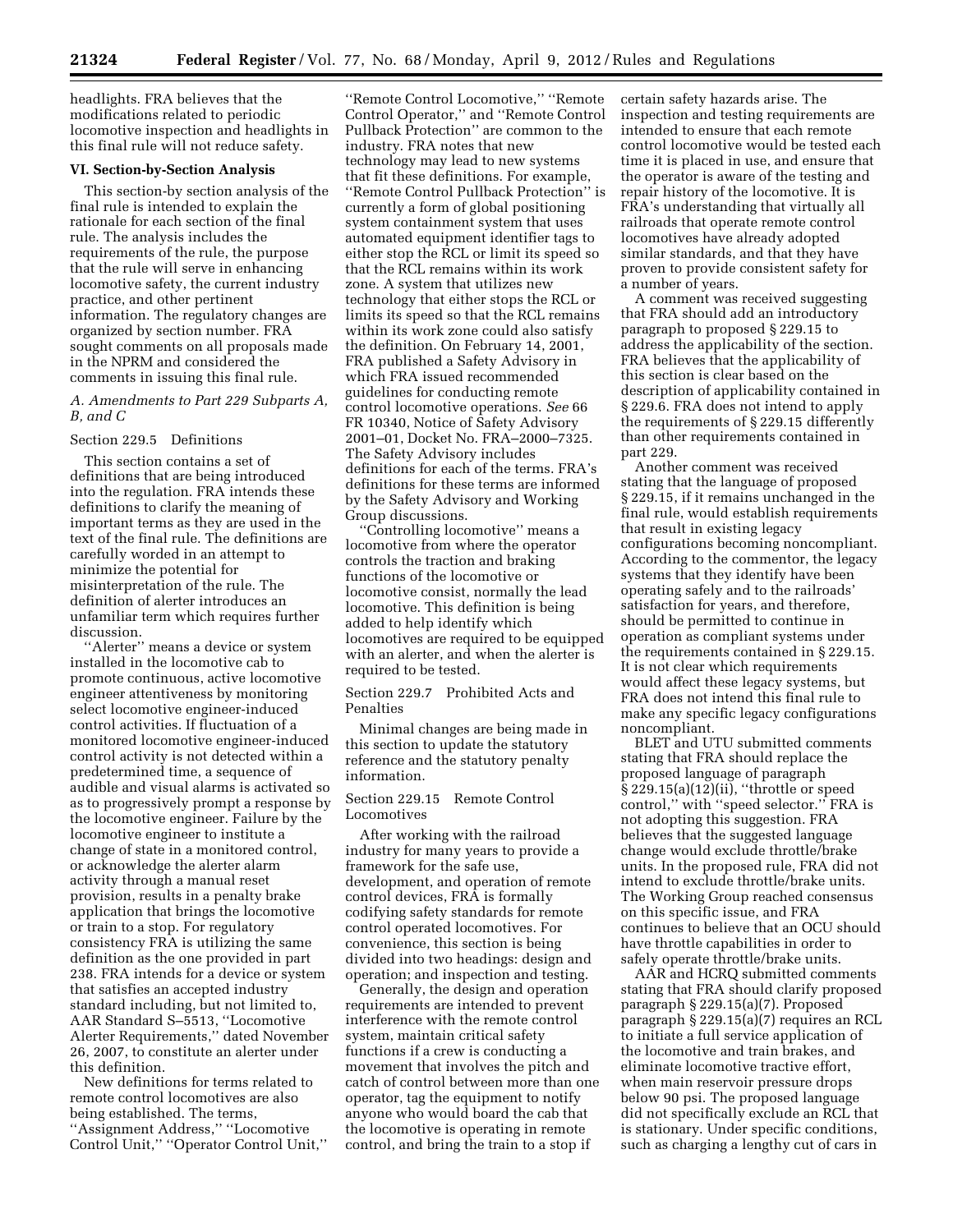winter conditions, it is not uncommon for the main reservoir pressure to drop marginally. In such cases when the main reservoir pressure drops below 90 psi, it's not a sign of a system failure. Instead, the drop in pressure is an acceptable consequence given the conditions. FRA intended paragraph § 229.15(a)(7) to apply to moving RCLs and not stationary RCLs. To clarify FRA's intent, the language of this paragraph has been amended to include the words ''while RCL is moving.''

AAR also submitted comments stating that there is no wheel slide issue on RCLs, and that currently wheel slip is often indicated by the RCL equipment and not by the OCU. FRA's proposal, in paragraph § 229.15(a)(12)(xi), would have required the OCU to provide an audio/visual indication of wheel slip/ slide. FRA agrees with AAR's comment and is amending the final rule by removing the wheel slide requirement that was in the proposal, and by permitting wheel slip to be indicated by the RCL as well as the OCU.

HCRQ submitted comments stating that FRA should permit the OCU to provide either an audio or visual indication of RCL movement. Proposed  $\S 229.15(a)(12)(xii)$  would require an audio indication of RCL movement. HCRQ asserts that a visual notification should be sufficient, because it is equally effective. The Working Group reached consensus on this specific issue, and FRA continues to believe that an audio indication is the most effective method for indicating RCL movement. People, who are present in the yard where the RCL movement is taking place, are more likely to hear a warning than they are to see a warning. In a yard, vision can be obstructed by equipment or structures. Thus, FRA is retaining the proposed provision in this final rule.

In  $\S 229.15(a)(13)(iii)(B)$  of the NPRM, FRA proposed requiring primary OCUs to be equipped with a 15 second tilt bypass feature, and secondary OCUs to be equipped with a 60 second tilt bypass feature. Based on its review of comments received, FRA is modifying the proposed provision in this final rule and is requiring the tilt bypass on both OCUs to be set at 60 seconds. AAR and HCRQ submitted comments stating that the requirement for the length of the tilt bypass should be 60 seconds, because all but one of the existing OCU models have a tilt bypass feature that is set to 60 seconds and some actions commonly performed by OCU operators exhaust more than 15 seconds and up to 60 seconds. An OCU operator may take longer than 15 seconds to throw a switch, set brakes, or lace together brake hoses. FRA agrees that 15 seconds may

not be enough time for an OCU operator to complete certain actions, but also understands that in most instances the operator of the secondary OCU will be the one who is responsible for those actions and that in general pushing a button on an OCU will extend the length of the tilt bypass for an additional 15 seconds. However, in the proposal FRA did not consider the fact that the majority of OCUs are set at 60 seconds, and that it would add a cost to the industry to modify some OCUs to 15 seconds. FRA also recognizes that during a RCL operation, a crew member may switch from operating the primary OCU to operating the secondary OCU, and vice versa. Allowing both the primary and secondary OCUs to be set to 60 seconds, consistent with the great majority of existing models, will avoid confusion during such a switch.

# Section 229.19 Prior Waivers

FRA is updating the language in § 229.19 to address the handling of prior waivers of requirements in part 229 under the final rule. A number of existing waivers are incorporated into the final rule and others may no longer be necessary in light of the rule. The NPRM allowed railroads the opportunity to assert that their existing waiver is necessary, and should be effective after the final rule is adopted. No comments were received related to this section, and FRA is retaining the language as proposed. As a result, waivers from any requirement of this part, issued prior to effective date of this final rule will terminate on the date specified in the letter granting the waiver, and if no date is specified, then the waiver will automatically terminate 5 years from the effective date of the rule.

On February 28, 2007, in a notice, FRA proposed the sunset of certain waivers granted for the existing locomotive safety standards. 72 *FR*  9059. The proposal urged grantees to submit existing waivers for consideration for renewal in light of potential revisions to the regulation, and explained FRA's interest in treating older waivers consistently with newer waivers that were limited to five years. The five-year limitations were issued as far back as March of 2000. The notice also established a docket to receive waivers for consideration.

In addition, the notice discussed the possibility of requiring current grantees to re-register waivers. To streamline the process, FRA did not include a reregistration requirement.

Section 229.20 Electronic Recordkeeping

As explained in paragraph (a), FRA is establishing standards for electronic recordkeeping that a railroad may elect to utilize to comply with many of the recordkeeping provisions contained in this part. As with any records, replacing a paper system that requires the physical filing of records with an electronic system and the large and convenient storage capabilities of computers, will result in greater efficiency. Increased safety will also result, as railroads will be able to access and share records with appropriate employees and FRA quicker than with a paper system. To be acceptable, electronic recordkeeping systems must satisfy all applicable regulatory requirements for records maintenance with the same degree of confidence as is provided with paper systems. The requirements are consistent with a series of waivers that FRA has granted since April 3, 2002 (Docket Number FRA–2001–11014), permitting electronic recordkeeping with certain conditions intended to ensure safety. In this section, FRA is adopting the Working Group's consensus regulatory text for electronic recordkeeping that was approved and recommended to FRA by the RSAC on September 10, 2009. The standards are organized into three categories: (1) Design requirements, (2) operational requirements, and (3) availability and accessibility requirements.

To properly serve the interest of safety, records must be accurate. Inspection of accurate records will reveal compliance or non-compliance with Federal regulations and general rail safety practices. To ensure the authenticity and integrity of electronic records, it is important that security measures be in place to prevent unauthorized access to the data in the electronic record and to the electronic system. Paragraphs (b)(1) through (5) are intended to help secure the accuracy of the electronic records and the electronic system by preventing tampering, and other forms of interference, abuse, or neglect.

Paragraphs (c)(1) and (2) are intended to utilize the improved safety capabilities of electronic systems. The requirements of paragraph (c)(1) cover both inspection and repair records. AAR submitted comments in response to the NPRM stating that the person who is performing the activity, and therefore required to make the record within 24 hours as required by paragraph (c)(1), may be prevented from making the record by Hours of Service laws. FRA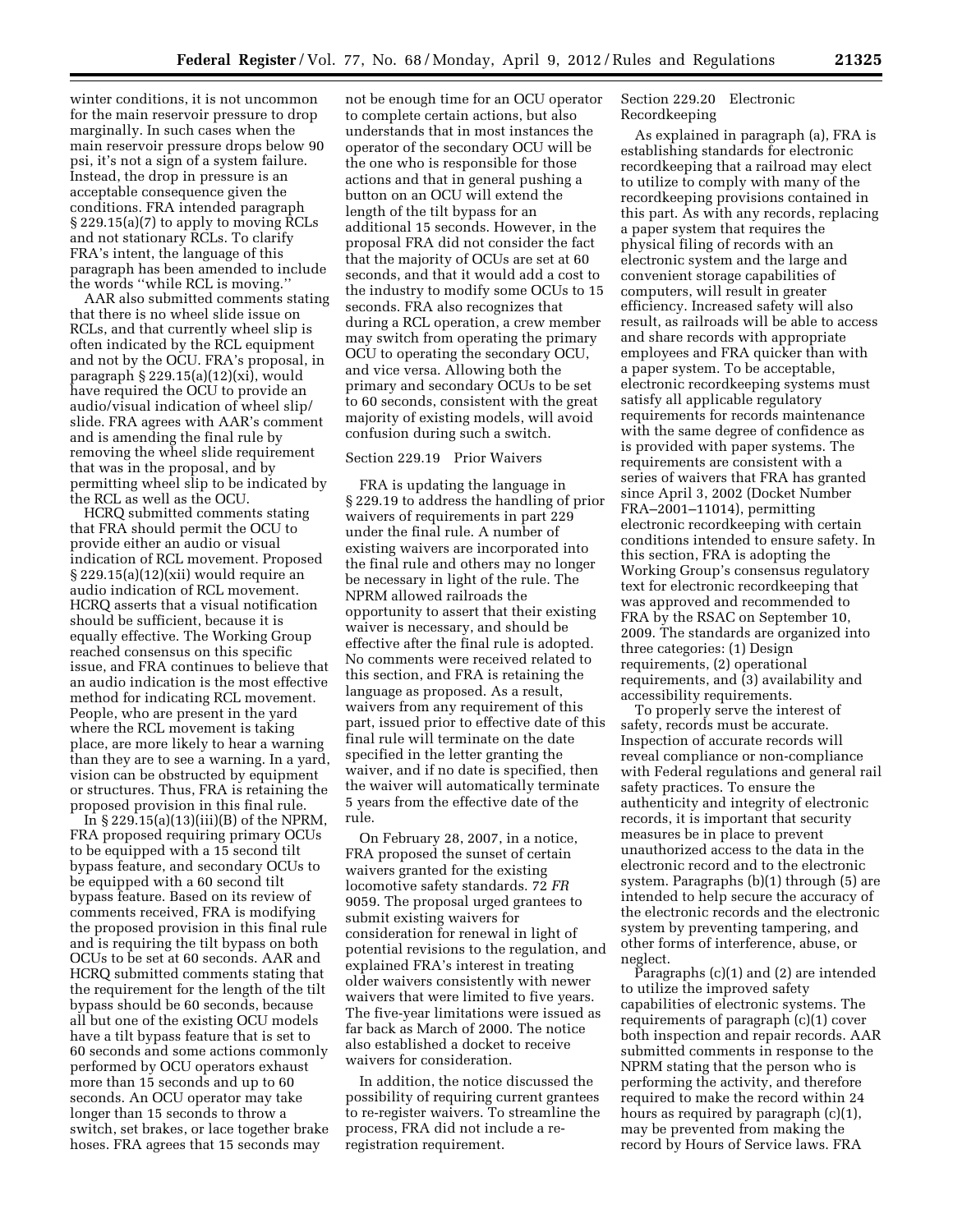believes that the proposal addressed this issue. In the proposal, for situations when the Hours of Service laws would potentially be violated, the electronic system would be required to prompt the person to input the data as soon as he or she returns to duty. Because the issue was addressed in the proposal, FRA does not believe that any changes related to the issue are warranted.

To properly serve the interest of safety, the electronic records and the electronic recordkeeping system must be made available and accessible to the appropriate people. FRA must have access to the railroads' electronic records and limited access to the electronic recordkeeping systems to carry out its investigative responsibilities. During Working Group discussions, a member representing railroad management explained that his railroad currently can produce an electronic record within ten minutes, but that a paper record may take up to two weeks. As such, the rule provides up to fifteen days to produce paper copies and requires that the electronic records will be provided upon request.

Section 229.23 Periodic Inspection: General

This section requires railroads that choose to maintain and transfer records as provided for in § 229.20, to print the name of the person who performed the inspections, repairs, or certified work on the Form FRA F 6180–49A that is displayed in the cab of each locomotive. This will allow the train crew to know who did the previous inspection when they board the locomotive cab. This requirement was proposed in the NPRM and is being retained in the final rule. As discussed above in section I., ''Periodic Locomotive Inspection,'' FRA is also modifying the existing periodic inspection requirements contained in this section to provide for a 184-day inspection interval for all locomotives equipped with microprocessor-based control systems with self-diagnostic capabilities.

Section 229.25 Test: Every Periodic Inspection

Paragraphs (e) and (f) are added to this section to include inspection requirements for remote control locomotives and locomotive alerters during the periodic inspection. As discussed above, FRA is establishing new regulations for remote control locomotives, *see* § 229.15, and locomotive alerters, *see* § 229.140. For convenience, the maintenance for remote control locomotives and locomotive alerters that would properly be conducted at intervals matching the

periodic inspection are being incorporated into this section. As proposed in the NPRM, the existing paragraph (d) related to steam generators has been removed from this section and added to § 229.114. As discussed below, FRA is consolidating all of the requirements related to steam generators into § 229.114. The other paragraphs in this section are also being reorganized to accommodate the removal of paragraph (d).

# Section 229.27 Annual Tests

FRA is amending paragraph (b) of this section by deleting the following previous language: ''The load meters shall be tested'' from the paragraph. The modification clarifies the regulatory language to reflect the current understanding and application of the load meter requirement. FRA issued a clarification for load meters on AC locomotives on June 15, 1998. In a letter to GE Transportation Systems in March 2005, FRA issued a similar clarification of the requirements related to testing load meters on DC locomotives. The letter explained that on locomotives that are not equipped with load meters there are no testing requirements. Similarly, if a locomotive is equipped with a load meter but is using a proven alternative method for providing safety, and no longer needs to ascertain the current or amperage that is being applied to the traction motors, there are no testing requirements for the dormant load meter. Load meters have been eliminated or deactivated on many locomotives because the locomotives are equipped with thermal protection for traction motors and no longer require the operator to monitor locomotive traction motor load amps.

FRA is also removing the existing paragraph (a) from this section and merging it into the brake requirements contained in § 229.29 of this final rule. Section 229.29 concerns brake maintenance, and as discussed below, is being reorganized by this final rule to consolidate all existing locomotive brake maintenance into one regulation.

Section 229.29 Air Brake System Calibration, Maintenance, and Testing

This section is re-titled by this final rule, and existing requirements are now consolidated and better organized to improve clarity. Because § 229.29 concerns only brakes, it is be re-titled, ''Air Brake System Calibration, Maintenance, and Testing'' to more accurately reflect the section's content. Existing § 229.27(a), which also addresses brake maintenance is being integrated into this section for convenience and clarity. Recordkeeping requirements for this section are being moved from existing paragraphs (a) and (b), and merged into a single new paragraph (g). The date of air flow method (AFM) indicator calibration is being added to this section and will be required to be recorded and certified in the remarks section of Form F6180–49A under paragraph (g) of this final rule.

The brake maintenance requirements contained in this section of the final rule extend the intervals at which required brake maintenance is performed for several types of locomotive brake systems. The length of the intervals reflects the results of studies and performance evaluations related to a series of waivers that have been granted by FRA, starting in 1981 and continuing to present day. Overall, the type of brake maintenance that is required remains the same. The existing regulation provides for two levels of brake maintenance. Existing § 229.27(a) required routine maintenance for filters and dirt collectors, and brake valves and existing § 229.29(a) requires maintenance for certain brake components including parts that can deteriorate quickly and pieces of equipment that contain moving parts. To better tailor the maintenance requirements to the equipment needs and based on information ascertained from various studies and performance evaluations conducted by FRA over the last decade, filters and dirt collector maintenance are now being required more frequently than brake valve maintenance. As a result, this final rule establishes three levels of brake maintenance instead of two.

In the NPRM, FRA stated that it was studying the effect, if any, that air dryers have on the maintenance of brake systems, and FRA sought comment. AAR submitted comments stating that there is no safety reason to treat the air dryer equipped locomotives differently than locomotives that are not equipped with air dryers. As evidence, AAR cites the results of the joint teardown tests that railroads have conducted with FRA as a condition to existing brake maintenance waivers. FRA believes that early indications from teardown testing of electronic air brake systems beyond five years in service support AAR's comments. However, because many tests and teardowns remain to be done, FRA believes that it is premature to discount the potential positive effects of air dryers on extending the life of certain brake components.

Paragraph (f)(2) sets maintenance intervals at four years for slug units that are semi-permanently attached to a host locomotive. Slugs are used in situations where high tractive effort is more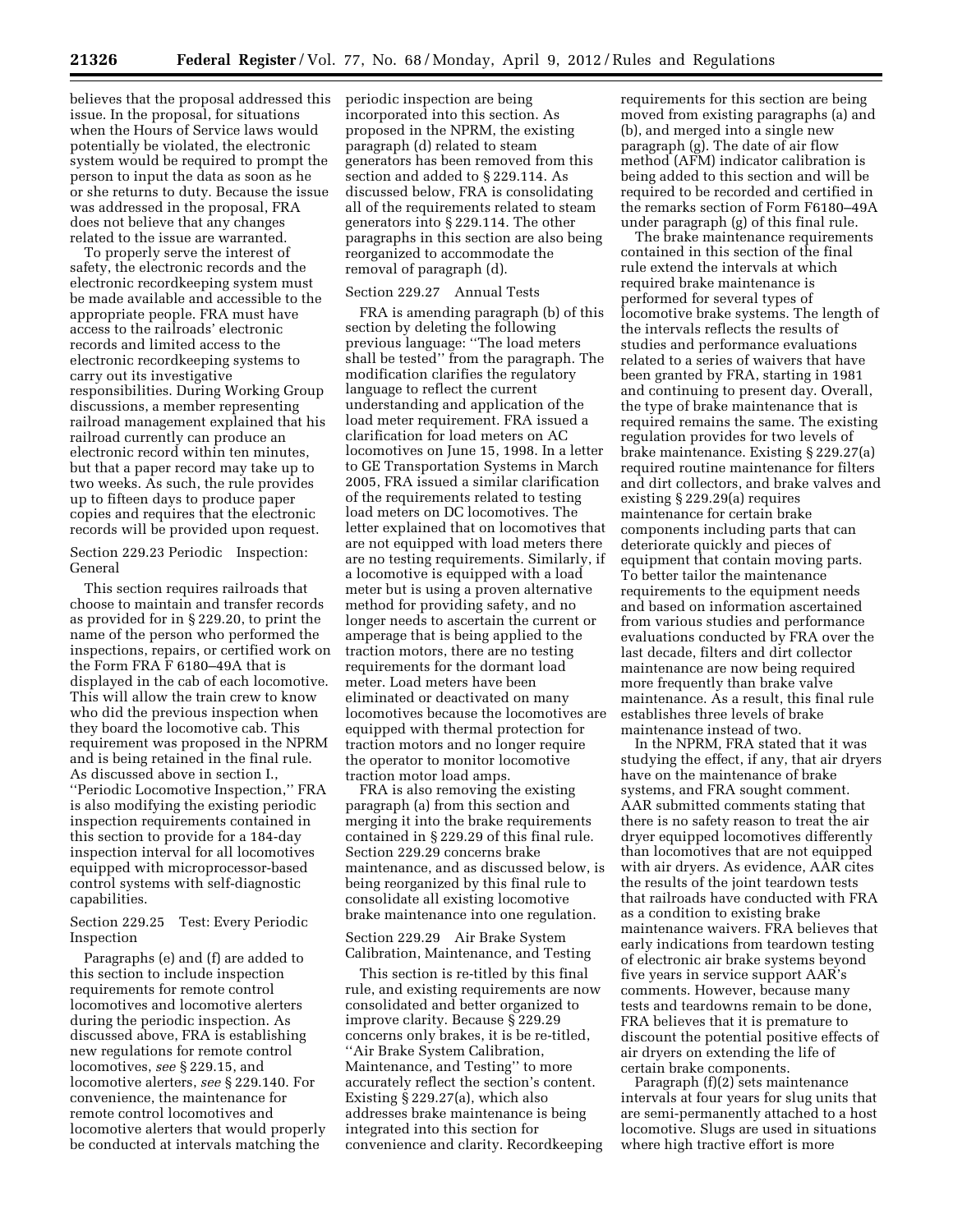important than extra power, such as switching operations in yards. A railroad slug is an accessory to a dieselelectric locomotive. It has trucks with traction motors but is unable to move about under its own power, as it does not contain a prime mover to produce electricity. Instead, it is connected to a locomotive, called the host, which provides current to operate the traction motors.

In this final rule, FRA is incorporating locomotive brake maintenance requirements from part 238 into this section for convenience. FRA believes that there is some benefit to moving all of the locomotive brake maintenance requirements, including MU locomotives, from part 238 to part 229. Amtrak submitted comments stating that moving the requirements into part 229 would force them to remove entire Acela trainsets from service when any defects are found on a power car. In addition, Amtrak requested that Acela power cars be reclassified so that requirements from part 229 do not apply to Acela power cars. FRA believes that the reclassification of power cars would be outside of the scope of this rulemaking proceeding, and therefore, cannot be properly addressed in this final rule. However, FRA is open to discussing this issue further, outside of this rulemaking proceeding. FRA does not believe that moving the brake maintenance requirements into part 229 results in any change to the treatment of Acela power cars under the Federal railroad safety laws. It appears that Amtrak's concern is based on a misinterpretation of FRA's proposal. Contrary to Amtrak's assertion, FRA is not changing the existing Inspection, Testing, and Maintenance (ITM) requirements for Tier II passenger equipment under part 238. Only brake maintenance requirements are being moved to part 229, and their movement does not affect the Tier II ITM.

Paragraph (g)(1) requires that the date of AFM indicator calibration shall be recorded and certified in the remarks section of Form F6180–49A. AAR submitted comments stating that there is no need to keep a separate record of the AFM calibration date, because the date would be the same as the date of the periodic inspection. FRA understands that, although the frequency of the periodic inspection and the AFM indicator calibration may be the same for some locomotives, they may not be conducted on the same day, because the AFM indicator calibration is not part of the periodic inspection. FRA recognizes that many railroads choose to perform the AFM indicator calibration and the periodic inspection at the same time,

but other railroads may choose to schedule the AFM calibration on a date other than the date of the periodic inspection. Therefore, FRA believes a separate record of the AFM indicator calibration date is necessary and is retaining paragraph (g)(2) of the final rule as proposed.

# Section 229.46 Brakes: General

FRA is clarifying this section, and establishing standards for the safe use of a locomotive with an inoperative or ineffective automatic or independent brake control system. The section permits a locomotive with a defective air brake control valve to run until the next periodic inspection that is required by § 229.23. However, the requirement to place a tag on the isolation switch will notify the crew that the locomotive can be used only if it complies with the conditions contained in paragraph 229.46(b) until it is repaired.

The conditions contained in paragraphs (b)(2) through (6) clarify what it means for the brakes to operate as intended, as required by this section. Some Working Group members stated that the automatic and independent brake valves are not intended to function on a trailing unit that is isolated from the train's air brake system, therefore they were ''operating as intended'' when not operating at all. Generally, when a unit is found with an automatic or independent brake defect, the railroad may choose to move the unit to a trailing position, and because it is in a trailing position, it may be dispatched without record of the need for maintenance. Paragraph (b)(1) explicitly permits units with inoperative or ineffective automatic and/or independent brake valves to be used in the trailing position. Generally, paragraphs (b)(2) through (6) ensure that the trailing unit is handled safely, and that appropriate records are kept and repairs are made. Paragraph (b)(2) requires that the railroad and the locomotive, and/or air brake manufacturer determine that the control locomotive can safely operate with the defective unit in the trailing position.

AAR submitted comments stating that the railroad should not be required to consult with the locomotive or air brake manufacturer, because the railroad is capable of making the safety determination on its own. FRA believes that input from the manufacturers will improve the safety determination. The manufacturers are experts on the sophisticated electronically controlled air brake systems that are currently in use in the railroad industry (e.g. air brake systems that contain forced lead software). It is only prudent to consult

with the manufacturer when assessing the capabilities of the air brake system.

GE submitted comments asking what kind of documentation will be required from the locomotive manufacturer in support of the determination required by paragraph (b)(2). The requirement contained in (b)(2) is intended to ensure that a proper safety determination is made based on the relevant knowledge of the manufacturer and the railroad. The locomotive and/or airbrake manufacturer should provide the railroad with technical information that is sufficient to establish the proper means for isolating or disabling the inoperative or ineffective automatic and/or independent air brake control valve, explaining how it does not pose a risk to the safe control of the automatic and independent brake systems by the controlling locomotive and, any other information that the manufacturer believes is relevant.

#### Section 229.61 Draft System

FRA is removing the requirement related to MCB contour 1904 couplers currently contained in paragraph (a)(1), because it is out dated. The existing requirement prohibits the use of a MCB contour 1904 coupler, if the distance between the guard arm and the knuckle nose is more than 51⁄8 inches. FRA understands that the MCB contour 1904 coupler design has not been used in the railroad industry since the 1930s. Most, if not all, of the current locomotive fleet are equipped with Type E couplers. For these couplers, the maximum distance permitted between the guard arm and the knuckle nose is 55⁄16 inches, as identified in existing paragraph (a)(1). In the NPRM, FRA sought comments as to whether any locomotives are currently being operated with MCB contour 1904 couplers, and whether the requirement related to MCB contour 1904 couplers should be removed from the locomotive safety standards. FRA also proposed the reorganize the remaining paragraphs in this section to accommodate the removal of paragraph (a)(1). AAR submitted the only comment on this issue, stating that it is unaware of any locomotives that are currently operating with MCB contour 1904 couplers, and AAR suggested removing the requirement from the locomotive safety standards. FRA agrees with AAR's comment and believes that the MCB contour 1904 coupler design is no longer being used in the railroad industry, and therefore, the requirement is no longer needed. Consequently, the final rule adopts the provision as proposed.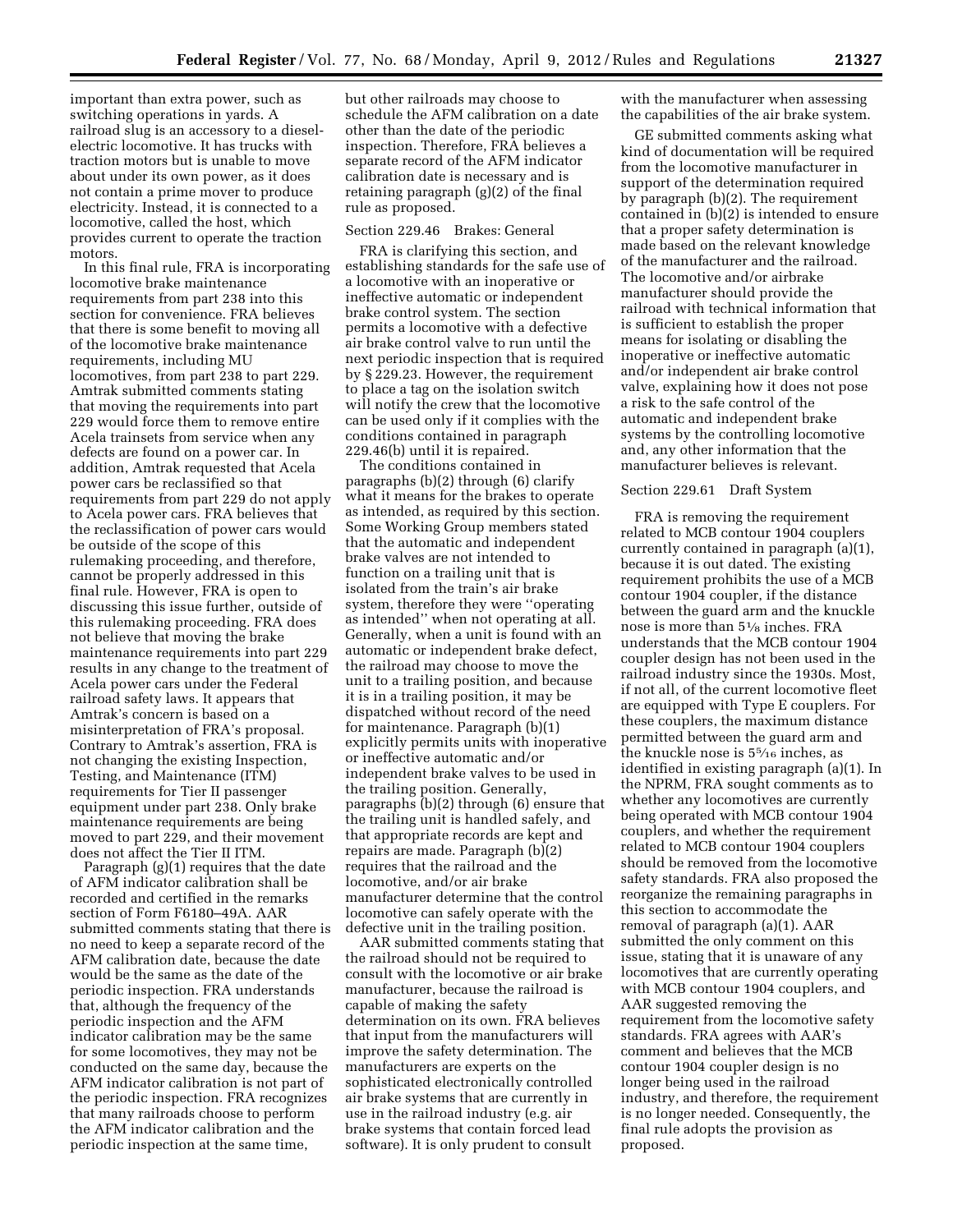Section 229.85 High Voltage Markings: Doors, Cover Plates, or Barriers

FRA is clarifying this section. The purpose of this section is to warn people of a potential shock hazard before the high voltage equipment is exposed. A conspicuous marking on the last cover, door, or barrier guarding the high voltage equipment satisfies the purpose of this section. Many locomotives have multiple doors in front of high voltage equipment. Often there is a door on the car body that provides access to the interior of the car body which contains high voltage equipment that is guarded by an additional door, for example, main generator covers and electrical lockers. FRA's intent has been to require the danger marking only on the last door that guards the high voltage equipment. Thus, FRA has slightly modified the language currently contained in this section to make this intent clear and unambiguous. To further clarify the intent of this section, FRA is also changing the title.

MTA submitted comments stating that the proposed wording did not make clear the intent of the change, which as noted in the preamble, is to require the warning marking on the last object before accessing the high voltage equipment. According to MTA, if one did not read the preamble, it would not be apparent that "direct" was meant to convey this intent and the wording would be too subjective. MTA did not explain why it believes that the word "direct" is too subjective or provide language that would better clarify the intent of this section. FRA continues to believe that the word ''direct,'' as used in the proposed language, sufficiently identifies the cover, door, or barrier that is located immediately in front of the high voltage equipment. The Working Group reached consensus on the proposed language with agreement that the proposed language would require the danger marking only on the last door that guards the high voltage equipment. Based on the Working Group's consensus, and without alternative language to consider, FRA is adopting the proposed language in the final rule without change. If needed, FRA believes that the explanation of the intent of the requirement that is contained in this preamble will add clarity to the rule text.

# Section 229.114 Steam Generator Inspections and Tests

FRA is adding this section in order to consolidate the steam generator requirements contained in various sections of part 229 into a single section. Current requirements related to steam

generators could be found in §§ 229.23, 229.25, and 229.27. Consolidating the requirements into one section makes them easier to find for the regulated community, and helps simplify and clarify each of the sections that currently include a requirement related to steam generators. The requirements contained in this section are not intended to change the substance of any of the existing requirements.

# Section 229.119 Cabs, Floors, and Passageways

In paragraph (d), FRA is raising the minimum allowable temperature in an occupied locomotive cab from 50 degrees to 60 degrees. Each occupied locomotive cab would be required to maintain a minimum temperature of 60 degrees Fahrenheit when the locomotive is in use. FRA recognizes that it takes some time for the cab to heat up when the locomotive is first turned on, and that some crew members may prefer to work in slightly cooler temperatures and temporarily turn off the heater. Thus, this requirement will only be applicable in situations where the locomotive has had sufficient time to warm-up and where the crew has not adjusted that temperature to a personal setting.

In paragraph (e), FRA is clarifying the existing requirement related to the continuous barrier on an open-end platform by adding a hyphen between words ''open'' and ''end.'' In the old part 230, issued in 1968, paragraph 230.229 (g) addressing the required continuous barrier, contains the wording ''Safe and suitable means shall be provided for passage between units with open-end platforms.'' The hyphen makes clear that the requirement is referring to locomotive platforms that are open at the end, and not locomotive platforms that are open to the sky. In 1980, when the Locomotive Safety Standards were revised, the hyphen was inadvertently removed without explanation, and without intention to change the meaning of the existing requirement. FRA believes that reinserting the hyphen clarifies the requirement without changing it.

In paragraphs (g) and (h), FRA is establishing requirements related to air conditioning units inside of locomotive cabs. Paragraph (g) will require all new locomotives to be equipped with an air conditioning unit. The requirement will only apply to locomotives ordered after the effective date of the rule and to any locomotive placed in service after the effective date of the final rule. Paragraph (h) will require air conditioning units on such locomotives to be maintained during the periodic inspection that is required by § 229.23. FRA expects the

maintenance to be sufficient to sustain or restore proper functionality of the air conditioning unit, meeting or exceeding the manufacturer's minimum operating specifications. FRA believes that requiring the railroads to maintain their air conditioning units in a manner that meets or exceeds the manufacturer's minimum operating specifications should result in the sufficient maintenance of the units. FRA will monitor air conditioning maintenance performed by railroads to ensure that it is being properly and adequately performed. If FRA determines that the prescribed level of maintenance is insufficient to ensure the proper functioning of the air conditioning units, FRA will consider taking regulatory action to address the issue in a future rulemaking.

FRA understands that railroad's often replace defective air conditioning units, rather than make repairs. If a railroad elects to replace its air conditioning unit during the periodic inspection, the replacement will be considered appropriate maintenance.

In paragraph (i), FRA is requiring new locomotives to be equipped with a securement device that will secure each locomotive cab from the inside. The locomotive cab is secured when the door cannot be opened from the outside by an unauthorized person, unless broken by force. A dead-bolt type arrangement can satisfy this requirement, but FRA expects that other designs may also satisfy this requirement. The requirement will apply only to locomotives ordered after the effective date of the rule and to any locomotive placed in service 6 months after the effective date of the final rule to allow railroads a reasonable amount of time to comply. However, FRA does expect all new locomotives, as of the implementation date of paragraph § 229.119(i), to fully comply with the new requirements.

# Section 229.123 Pilots, Snowplows, End Plates

FRA is clarifying paragraph (a) of this section. Based on experience applying the regulation, FRA recognizes that a reasonable, but improper, reading of the existing language could lead to the incorrect impression that a pilot or snowplow is not required to extend across both rails. To prevent this misunderstanding and to clarify the existing requirement, the phrase ''pilot, snowplow or end plate that extends across both rails'' is substituted for ''end plate which extends across both rails, a pilot, or a snowplow.'' FRA believes this language makes clear that any of the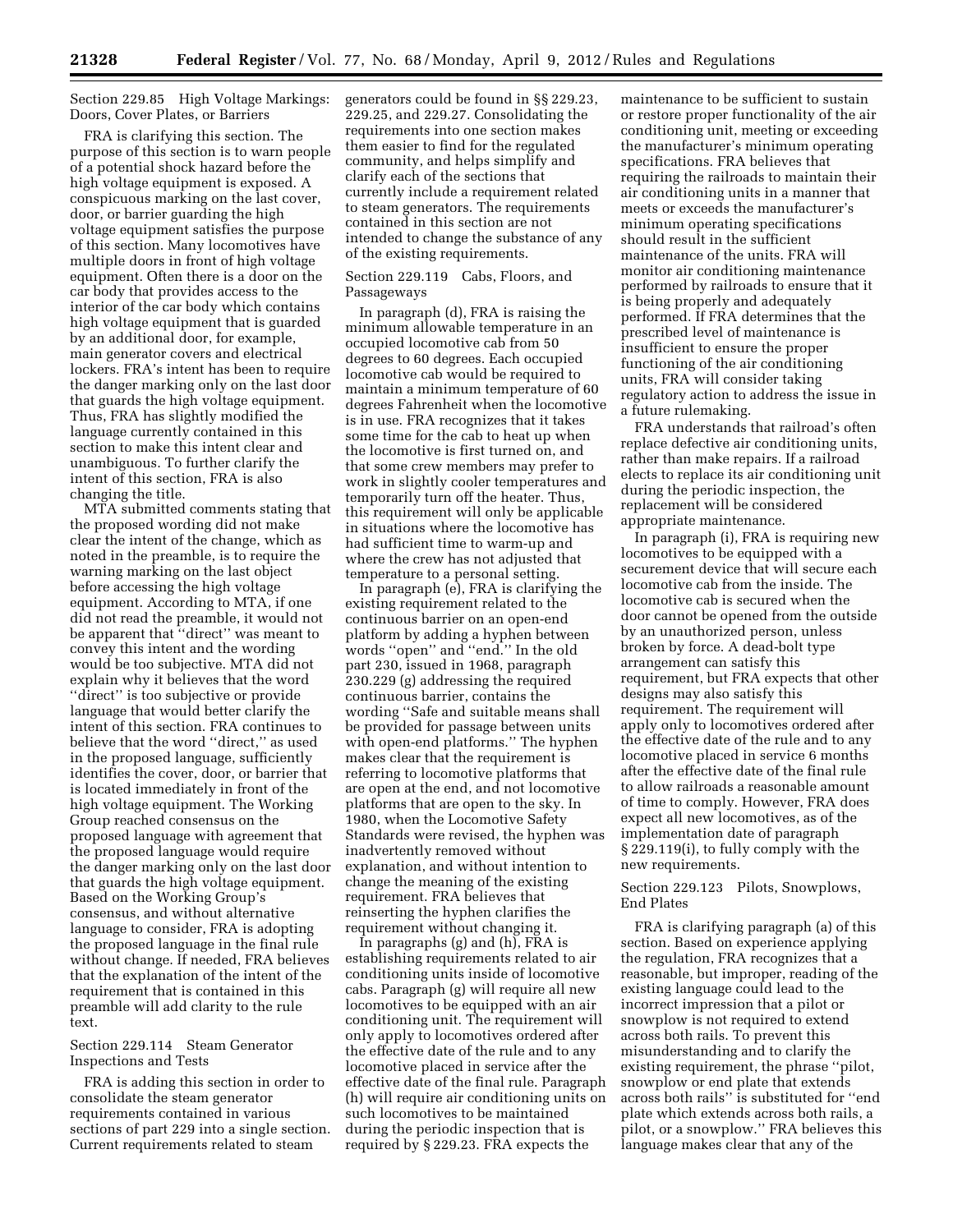above mentioned items must extend across both rails.

Due to the height of retarders in hump yards, it is not uncommon for the pilot, snowplow, or endplate to strike the retarder during ordinary hump yard operations. To accommodate the retarders and prevent unnecessary damage, FRA has issued waivers to permit more clearance (the amount of vertical space between the bottom of the pilot, snowplow, or endplate and the top of the rail) in hump yards, if certain conditions are met. FRA is adding paragraph (b) to this section to obviate the need for individual waivers by incorporating these conditions into the revised regulation. The conditions that were included in the waivers are reflected in paragraphs (b)(1) through (5).

The clearance requirement is intended to ensure that obstructions are cleared from in front of the locomotive and to prevent the locomotive from climbing and derailing. In FRA's experience, hump yards contain few obstructions that present this potential risk. The protections provided by a pilot, snowplow, or endplate are most desirable at grade crossings where the requirement would remain without change. This section also establishes various requirements to ensure that the train crew is notified of the increased amount of clearance and to prevent the improper use of the locomotive. Locomotives with additional clearance are required to be stenciled at two locations; the train crew must be notified of any restrictions being placed on the locomotive; and, the amount of clearance must be noted on the Form FRA 6180–49a that is maintained in the cab of the locomotive.

AAR submitted comments stating that FRA should not require the increased amount of clearance to be noted on the Form FRA 6180–49a that is maintained in the cab of the locomotive. AAR believes that stenciling the increased amount of clearance on both ends of the locomotive will provide sufficient notice of the clearance height. FRA continues to believe that noting the increased amount of clearance on the Form FRA 6180–49a that is maintained in the cab of the locomotive will benefit safety. The Form FRA 6180–49a provides a routinely used, centralized location for the railroad to record important information about the locomotive. As a result, the information is made easily accessible to train crew members and to FRA inspectors inside the locomotive cab. The stenciling will provide additional notification to train crew members and FRA inspectors who

are on the ground during the movement of the locomotive.

# Section 229.125 Headlights and Auxiliary Lights

To incorporate an existing waiver, this section permits a locomotive to remain in the lead position until the next calendar day inspection after an en route failure of one incandescent PAR 56, 74 Volt, 350 Watt lamp, if certain safety conditions are satisfied. FRA is also extending the existing auxiliary intensity requirements at 7.5 degrees and 20 degrees to the headlight to clarify the criteria by which equivalence of new design head-light lamps will be evaluated to achieve the same safety benefit.

When one of two lamps in a headlight utilizing PAR–56, 350-watt, 74 volt lamps is inoperative, the center beam illumination for that headlight often drops below 200,000 candela due to manufacturing tolerances. FRA issued a waiver that allowed a locomotive equipped with these lamps to continue in service as a lead unit until the next calendar day inspection, when one of the two lamps becomes inoperative. Alternatively, when locomotives are handled under the general movement for repair provision of § 229.9, they are required to be repaired or switched to a trailing position at the next forward location where either could be accomplished. Paragraph (a)(2)(i) of this section, incorporates the waiver into the regulation. Conditions listed in paragraphs  $(a)(2)(i)(A)$ ,  $(B)$ , and  $(C)$ ensure that neither locomotive conspicuity at grade crossings, nor the illumination of the right of way will be compromised.

Section 229.133 Interim Locomotive Conspicuity Measures—Auxiliary External Lights

To update the regulations related to locomotive conspicuity, FRA is removing the ditch light and crossing light requirements contained in § 229.133 that have been superseded by similar requirements in § 229.125. Section 229.133 currently contains interim locomotive conspicuity measures that were incorporated into the regulations in 1993 while the final provisions related to locomotive auxiliary lights were being developed. See 58 FR 6899; 60 FR 44457; and 61 FR 8881. The requirements related to ditch lights and crossing lights in § 229.133 were later superseded by similar requirements in § 229.125, published in 1996, and revised in 2003 and 2004. See 68 FR 49713; and 69 FR 12532. In 1996, locomotives equipped with ditch lights or crossing lights that

were in compliance with the requirements of § 229.133 were temporarily deemed to be in compliance with § 229.125 (*i.e.,* grandfathered into the new regulation). However, that provision expired on March 6, 2000. As a result, ditch lights and crossing lights that comply with § 229.133 have not satisfied the requirements of § 229.125 for more than 10 years. No substantive changes to the auxiliary external light requirements were proposed in this section.

#### Section 229.140 Alerters

This section requires locomotives that operate over 25 mph to be equipped with an alerter and requires the alerters to perform certain functions. Today, a majority of locomotives are equipped with alerters. As an appurtenance to the locomotive, the alerters have been required to function as intended, if installed in the locomotive cab. The requirements contained in this final rule will increase the number of locomotives equipped with an alerter, and provide specific standards to ensure that the alerters are used and maintained in a manner that increases safety.

EMD and AAR submitted comments related to paragraph (a) stating that the implementation period for this section should be 1 year, rather than the 90 days that FRA proposed in the NPRM. FRA agrees that it is reasonable to provide up to 1 year for the railroads to comply, because the manufacturers need sufficient time to complete work on existing orders that were made before the rule became effective and would not comply with the rule. Accordingly, FRA is establishing an implementation period of 1 year in paragraph (a)(1).

During Working Group discussions, all parties agreed that an alerter would be considered non-compliant if it failed to reset in response to at least three of the commands listed in paragraphs (b)(1) through (6) of this section, in addition to the manual reset. It is important that locomotives equipped with an alerter adhere to minimum performance standards to ensure that the alerter serves its intended safety function. Utilizing several different reset options for the warning timing cycle increases the effectiveness of the alerter, as it will require differentiated cognitive actions by the operator. This will help prevent the operator from repeating the same reset many times as a reflex, without having full awareness of the action.

BLET and UTU submitted comments stating that alerter requirements for locomotives that operate at speeds less than 25 MPH would improve safety. FRA believes that tailoring the alerter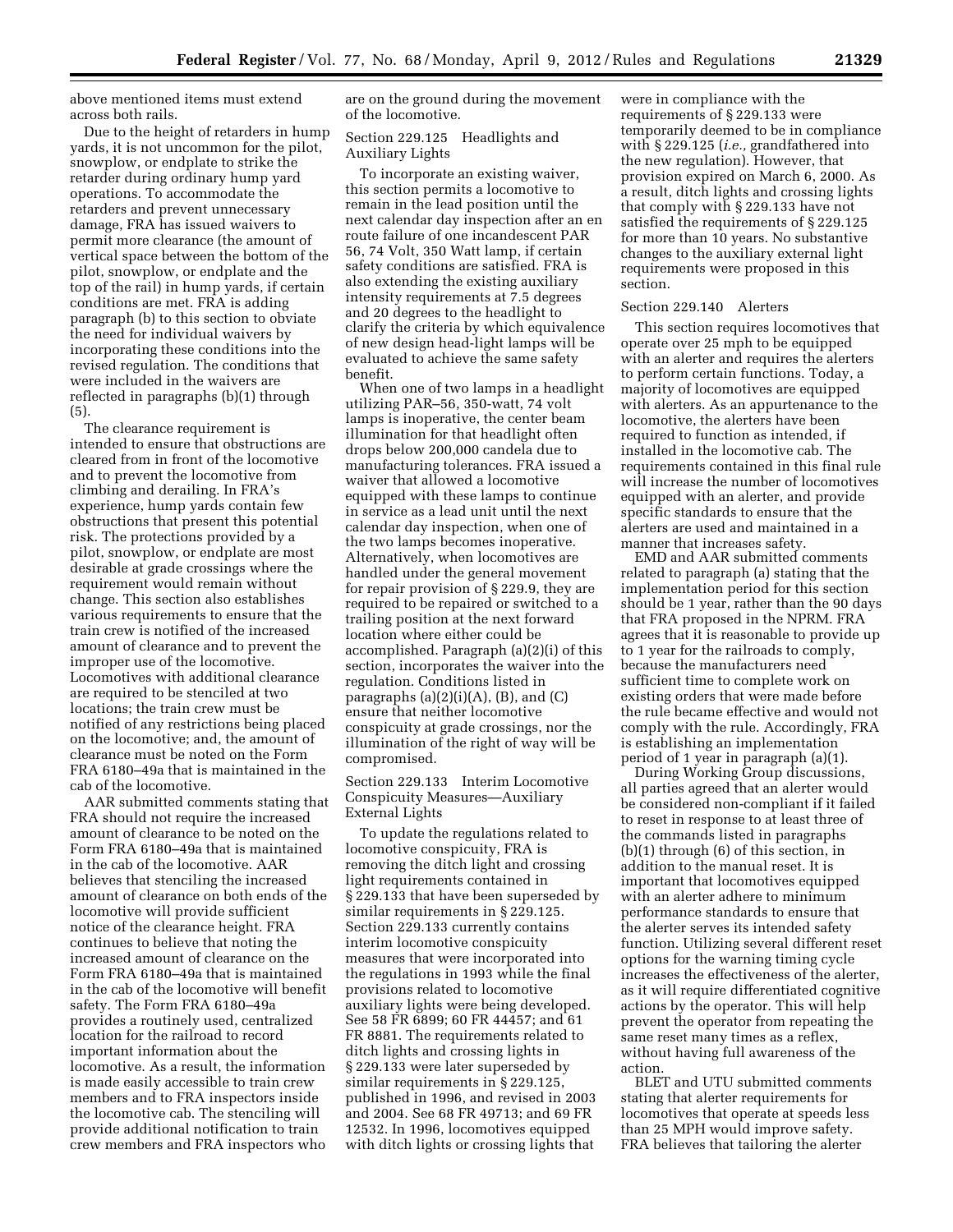standard to a minimum operational speed will permit operational flexibility while maintaining safety. Many freight railroads only operate over small territories. They generally move freight equipment between two industries or interchange traffic with other, larger railroads. For these operations, the advantages of and the ability to move at higher speeds are non-existent. Moreover, movements at these lower speeds greatly reduce the risk of injury to the public and damage to equipment. For these reasons, there is a reduced safety need for requiring alerters on locomotives conducting these shorter, low speed movements. In addition, as an appurtenance to the locomotive, an alerter must operate as intended when present on a locomotive. Section 20701 of Title 49 of the United States Code prohibits the use of a locomotive unless the entire locomotive and its appurtenances are in proper condition and safe to operate in the service to which they are placed. Therefore, if a locomotive that operates at speeds less than 25 MPH is equipped with an alerter, the alerter will be required to function. Under this authority, FRA has issued many violations against railroads for operating locomotives equipped with a non-functioning alerter.

Paragraph (f) will ensure that the locomotive alerter on the controlling locomotive is always tested prior to being used as the controlling locomotive. The test is required during the trip that the locomotive is used as a controlling locomotive. This requirement allows the crew to know the alerter functions as intended each time a locomotive becomes the controlling locomotive.

# *B. Part 229 Subpart E—Locomotive Electronics*

Comments on the proposed part 229 subpart E were received from the AAR, GE, MTA, and CATRON/CHRQ. AAR noted that the requirements of § 229.20 would more comprehensively satisfy the discussion of electronic record keeping in § 229.313(e). FRA agrees, and has revised § 229.213(e) to reference the requirements of § 229.20. FRA has further modified § 229.20 in this final rule to clarify the issue of record accessibility raised by MTA raised in conjunction with § 229.313(e) that was proposed in the NPRM.

AAR also noted that the locomotive electronics section imposes very technical obligations on railroads and that railroads will not possess the technical expertise to carry out these obligations but would have to rely on the suppliers of the equipment FRA believes that AAR and the railroads are being much too modest regarding their technical capabilities, and points to the AAR's own ''Manual of Recommended Standards and Practices'' as an example of the outstanding technical capabilities of the railroads. FRA does appreciate that there may be areas where the railroads' expertise may not fully align with that of their suppliers, and has modified the language in various portions subpart E to reflect this reality.

Both GE and MTA commented that the definition of ''product'' as proposed in the regulatory text of § 229.305 was overly broad, and might be subject to misinterpretation as it could be interpreted to cover locomotive functionality not directly required for the operation of the locomotive, such as prime mover fuel injection, ventilation louver, and fan control. While FRA believes that the intent not to include such functionality is clear in the preamble to the NPRM and the preamble to this final rule, FRA has modified the definition of ''product'' to more narrowly focus on the locomotive functionality which is covered by this part. The final rule definition of 'product'' in § 229.305 clarifies that a product, for the purposes of this subpart, is related to train movement functions and interfaces between man and machine, and it specifically excludes signal and train control functions. The preamble language has also been modified to further clarify applicability.

GE, in its comments to the NPRM, requested additional guidance related to the meaning of the terms ''interfaced,'' ''comingled,'' ''integrated,'' ''loosely coupled,'' and ''primary train control systems'' as used in part 229. FRA has added additional clarification in the preamble to this final rule these terms that are consistent with the RSAC working group discussions as well as Part 236 Subpart I. Specifically, FRA has:

1. Changed § 229.301(b) to delete the term ''interfaces'' and modified the preamble discussion accordingly.

2. Modified the definition of ''new or next generation locomotive control systems'' to include systems under development identified to FRA within six months of date of publication of the final rule, and implemented within 42 months after the date of publication of the final rule.

3. Modified the definition of ''product'' contained in § 229.305, as discussed earlier.

4. Provided a clearer definition of what is meant by ''comingle.'' Comingle is now defined in terms of coupling and cohesion, with new definitions for

tightly coupled, loosely coupled, and cohesion added to § 229.305

In its comments, GE recommended the addition of ANSI/GEIA–STD–0010 as a recognized standard in terms of providing appropriate risk analysis processes for incorporation into verification and validation standards in proposed Appendix F. FRA agrees and has added ANSI/GEIA STD 0010 to the list of appropriate risk analysis procedures. CATRON/HCRQ also noted in their comments that ANSI/HFS 100– 1988 referenced in Appendix F has been superseded by ANSI 100–2007 and that ANSI 100–2007 accommodates additional new technology (LCD and luminescent displays). FRA agrees and has changed the reference to identify ANSI/HFS 100–2007. CATRON/HCRQ also noted that ''Railway Applications Specification and Demonstration of Reliability Availability, Maintainability and Safety (RAMS); Safety (RAMS) (ii) EN50128 (May 2001), Railway Applications: Software for Railway Control and Protection Systems'' has been adopted by the IEC as ''Railway Applications Specification and Demonstration of Reliability Availability, Maintainability and Safety (RAMS) IEC 62279:2002 (May 2001), Railway Applications: Software for Railway Control and Protection Systems;'' FRA agrees and has retained the applicable CENLEC numbers and added the appropriate IEC numbers where applicable.

CATRON/HCRQ also made a large number of other recommendations regarding the wording of the language in the preamble, the rule text, and Appendix F to add clarity and accuracy. Generally, FRA agreed with the proposed changes, and they have been incorporated in the final rule.

FRA, however, does not agree with some of the recommendations made by CATRON/HCRQ in their comments. CATRON/HCRQ recommended removing the requirement for conducting sensitivity analysis, stating the "\*  $\overline{\cdot}$  " [s]ensitivity analysis places an undue burden on suppliers. It is costly to perform in terms of the software tool and the effort required. It does not comply with the Executive Order of January 18, 2011 which targets Improving Regulation and Regulatory Review.'' FRA believes that the sensitivity analysis is necessary to determine which elements/factors have the greatest impact on the safety of a system if assumptions are incorrect. Sensitivity analysis answers the question. ''[I]f these variables deviate from expectations, what will the effect be (on the business, model, system, or whatever is being analyzed)?'' In more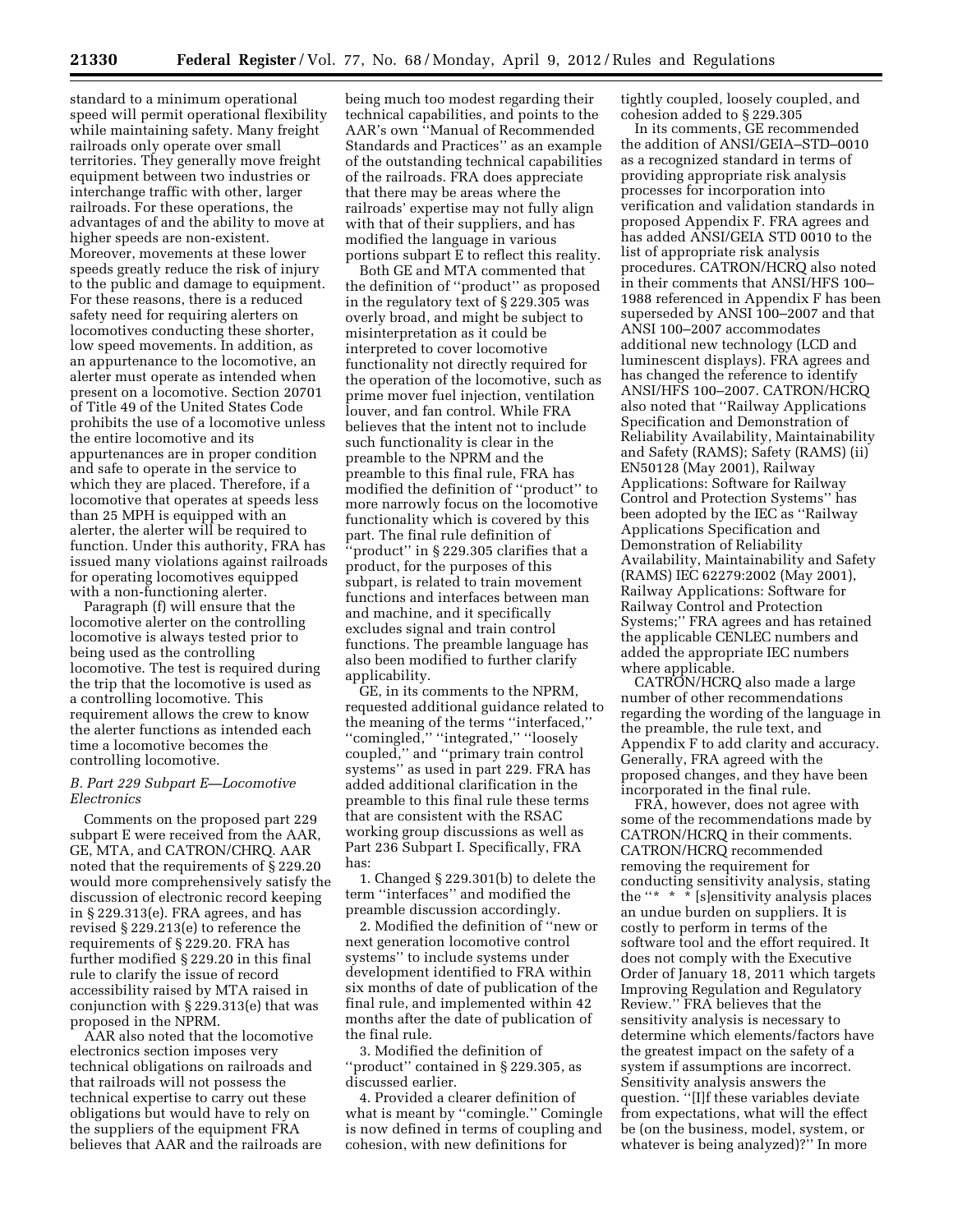general terms, uncertainty and sensitivity analysis investigate the robustness of a design. Due to the importance of understanding the potential impact on system safety if design assumptions are incorrect, FRA declines to change the requirement for conducting a sensitivity analysis. Without conducting such an analysis, FRA believes that it would be difficult to assert with any degree of confidence that a presumed risk metric and risk mitigation is appropriate. FRA believes that the use of a sensitivity analysis is consistent with Section 5 of E.O. 13563, issued on January 18, 2011, which requires that ''each agency shall ensure the objectivity of any scientific and technological information and processes used to support the agency's regulatory actions.'' The revised section-by-section analysis for Subpart E reflecting the received comments follows:

# Section 229.301 Purpose and Scope

The purpose of this subpart is to promote the safe design, operation, and maintenance of safety-critical electronic locomotive control systems, subsystems, and components. Safety-critical electronic systems identified in proposed paragraph (a) would include, but would not be limited to: directional control, graduated throttle or speed control, graduated locomotive independent brake application and release, train brake application and release, emergency air brake application and release, fuel shut-off and fire suppression, alerters, wheel slip/slide applications, audible and visual warnings, remote control locomotive systems, remote control transmitters, pacing systems, and speed control systems.

In paragraph (b), FRA emphasizes that when a new or proposed locomotive control system function interfaces or comingles with a safety critical train control system covered by 49 CFR 236 Subpart H or I, the locomotive control system functionality would be required to be addressed in the train control systems Product Safety Plan or the Positive Train Control Safety Plan, as appropriate. FRA recognizes that advances in technology may further eliminate the traditional distinctions between locomotive control and train control functionalities. Indeed, technology advances may provide for opportunities for increased or improved functionalities in train control systems that run concurrent with locomotive control. Train control and locomotive control, however, remain two fundamentally different operations with different objectives. FRA does not intend to restrict the adoption of new

locomotive control functions and technologies by imposing regulations on locomotive control systems intended to address safety issues associated with train control.

# Section 229.303 Applicability

A safety analysis would be required for new electronic equipment that is deployed for locomotives. However, FRA does not intend to impose retroactive safety analysis requirements for existing equipment. FRA recognizes that railroads and vendors may have already invested large sums of time, effort, and money in the development of new products that were envisioned prior to this proposed rule. Accordingly, the requirements of this subpart are not retroactive and do not apply to existing equipment that is currently in use, nor does it apply to new products that are actively under development. For that reason, FRA provides a grace period in paragraphs (a) and (b) to allow the completion of existing new developments. This provides sufficient time for railroads and vendors to realize profits on their investment in new technologies made prior to the adoption of this rule. Any system that has not been placed in use by the end of the grace period would be required to comply with the safety analysis requirements. Vendors are required to identify these projects to FRA within 6 months after the effective date of this rule. FRA believes this will avoid misunderstandings concerning which systems receive the grace period. FRA will consider any systems not identified to FRA within the 6-month window to be a new product start that would require a safety analysis.

In paragraph (c), FRA makes clear that the exemption is limited in scope. Products that result in degradation of safety or a material increase in safetycritical functionality are not exempt. Products with slightly different specifications that are used to allow the gradual enhancement of the product's capabilities do not require a full safety analysis as specified in Appendix F (or equivalent), but do require a formal verification and validation to the extent that the changes involve safety-critical functions.

# Section 229.305 Definitions

Generally, this section standardizes similar definitions between 49 CFR part 236 subpart H and I, and this part. Although 49 CFR part 236 subpart H and I addresses train control systems, and this subpart addresses locomotive control systems, both reflect the adoption of a risk-based engineering design and review process. The

definition section, however, does introduce several new definitions applicable to locomotive control systems.

''Loosely coupled'' means an attribute of systems, specifically referring to an approach to designing interfaces across systems, subsystems, or components to reduce the interdependencies between them—in particular, reducing the risk that changes within one system, subsystem, or component will create unanticipated changes within other system, subsystem, or component systems. Loosely coupled systems reduce this risk by enforcing standards for behavior at the interfaces of between systems, subsystems, or components while providing a great deal of freedom to modify activity within the systems, subsystems, or components. What happens within any one system, subsystem, or component matters little to the other systems, subsystems, or components as long as each system, subsystem, or component meets the specifications for deliverables at the interface of the systems, subsystems, or components. This is the opposite of ''tightly coupled''.

''New or next-generation locomotive control system'' refers to locomotive control products using technologies or combinations of technologies not in use on the effective date of this regulation, products that are under development as of October 9, 2012, and are placed in service prior to October 9, 2015, or without established histories of safe practice. Traditional, nonmicroprocessor systems, as well as microprocessor and software based locomotive control systems, are currently in use. These systems have used existing technologies, existing architectures, or combinations of these to implement their functionality. Development of a safety analysis to accomplish the requirements of this part would require reverse engineering these products. Reverse engineering a product is both time consuming and expensive. Requiring the performance of a safety analysis on existing products would present a large economic burden on both the railroads and the original equipment manufacturers (OEM). The economic burden would likely be significantly less for new combinations of technology and architectures that either implement existing functionality, or implement new functionality. These types of systems lack a proven service history and the safety analysis would be accomplished in the normal course of system design to mitigate the lack of a proven service history. The fundamental differences make it necessary to clearly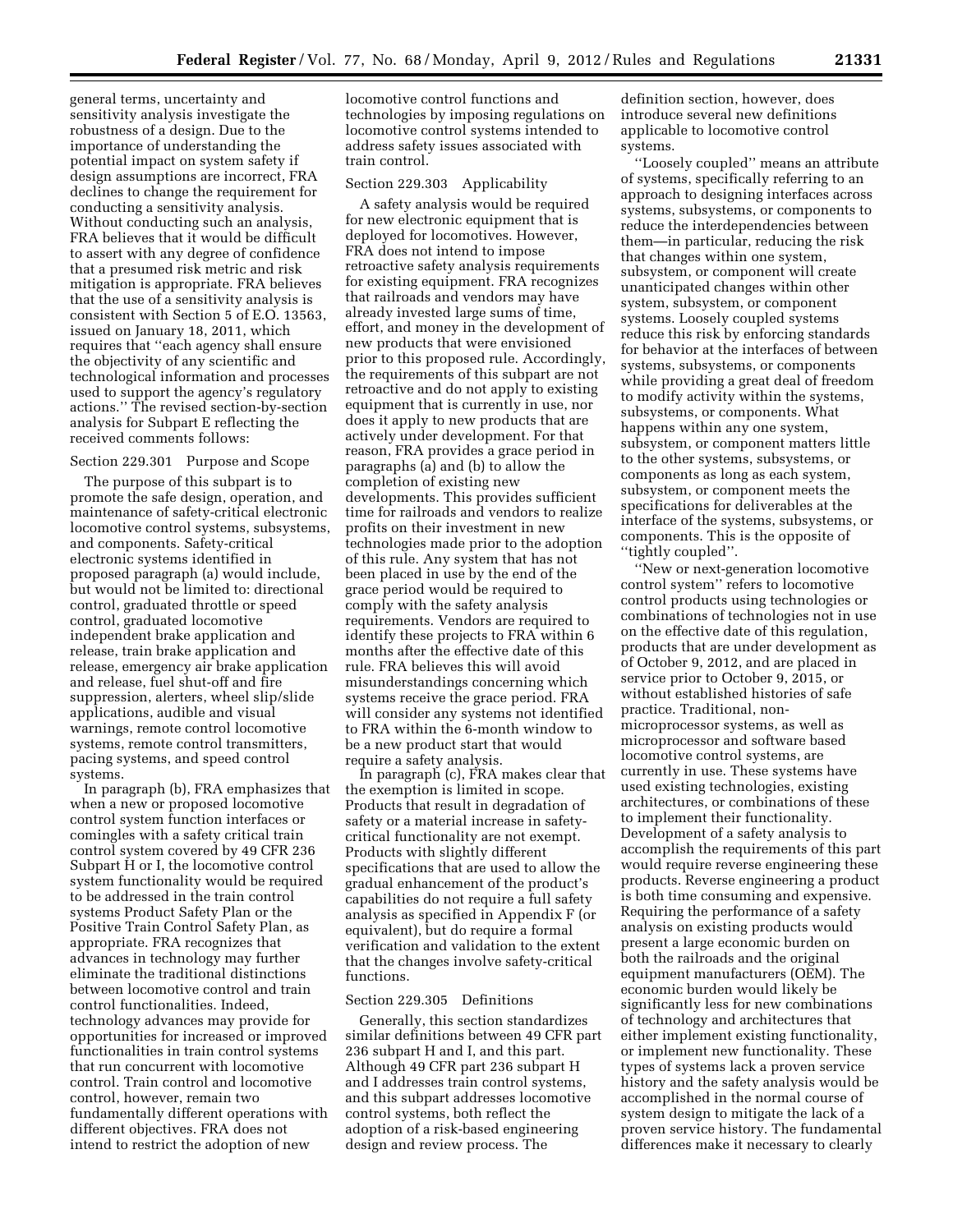distinguish between the two classes of locomotive control systems products.

''Product'' means any safety critical locomotive control system processorbased system, subsystem, or component whose functions are directly related to safe movement and stopping of the train as well as the associated man-machine interfaces, regardless of the location of the control system, subsystem, or component. It specifically excludes safety critical processor based signal and train control systems. The definition identifies the covered systems that would require a safety analysis. Generally, locomotive manufacturers consider their product to be the entire locomotive. This includes systems and subsystems. In this situation, the manufacturers' extensive knowledge of the product allows them to conduct a safety analysis on the safety critical elements, including locomotive control systems. Similarly, major suppliers to locomotive manufacturers are also familiar with their own products. They too can clearly identify the safety critical elements and conduct the safety analysis accordingly. However, the same is not necessarily true for suppliers without extensive railroad domain knowledge. These suppliers may not understand that their product requires a safety analysis, or may lack experience to recognize that the subsystems or components of the product are subject to the safety analysis of this part. Accordingly, the definition of ''product'' indentifies the covered systems requiring a safety analysis. The definition of ''product'' also clarifies the location of the functionality. As advanced technologies like a remote control locomotive demonstrates the system, subsystem, or components responsible for the safe movement and stopping of the train need not be physically located on the locomotive.

The definition of ''Safety Analysis'' refers to a formal set of documentation that describes in detail all of the safety aspects of the product, including but not limited to procedures for its development, installation, implementation, operation, maintenance, repair, inspection, testing, and modification, as well as analyses supporting its safety claims. A Safety Analysis (SA) is similar to the Product Safety Plan (PSP) required by 49 CFR part 236 subpart H or the Positive Train Control Safety Plan (PTCSP) required by 49 CFR part 236 subpart I for signal and train control systems. There is, however, a fundamental difference between the PSP or PTCSP safety analysis, and the SA contained in this subpart. The products covered by a PSP and PTCSP require formal FRA approval prior to the

product being placed in use, and products covered by a SA do not. This difference is rooted in fundamental differences between functionality of signal and train control and locomotive control. Although developers of an SA and a PSP or PTCSP may merge functions to operate together on a common platform, different safety analyses would be required. In order to ensure that there is no confusion between the safety analyses required by 49 CFR part 236 subparts H or I, and the safety analysis required in this subpart, a different definition is provided for the SA in this part.

The definition of ''Safety-critical,'' as applied to a function, a system, or any portion thereof, means an aspect of the locomotive electronic control system that requires correct performance to provide for the safety of personnel, equipment, environment, or any combination of the three; or the incorrect performance of which could cause a hazardous condition, or allow a hazardous condition which was intended to be prevented by the function or system to exist. This definition is substantially similar to that found in 49 CFR part 236 Subparts H and I. FRA recognizes that functionality differs between locomotive control systems and signal and train control systems, and further recognizes that the failure modes, the probabilities of failure, and the specific consequences of a failure differ. Despite the differences between locomotive control systems and signal and train control systems, the result of a safety critical failure is the same, creation of a hazardous condition that could affect the safety of the personnel, equipment, or the environment. The same is also true for systems designed to prevent adverse hazards in locomotive control systems, signal and train control systems, or both. The failure of these types of systems would either create a new hazard, or allow a system intended to prevent a hazard to occur, regardless of domain.

'Tightly coupled'' is an attribute of systems, referring to an approach to designing interfaces across systems, subsystems, or components to maximize the interdependencies between them in particular, increasing the risk that changes within one system, subsystem, or component will create unanticipated changes within other system, subsystem, or component. Tightly coupled systems offer the potential for improved operational efficiencies compared to loosely coupled systems because of reduced message and parameter creation, transmission, translation and interpretation overhead

and sharing of critical systems, subsystems, and components. However tightly coupled systems tend to exhibit the following characteristics, which are often seen as disadvantages:

1. A change in one system, subsystem, or component usually forces a ripple effect of changes in other systems, subsystems, or components

2. Assembly of system, subsystem, or component might require more effort and/or time due to the increased intersystem, subsystem, or component dependencies.

3. A particular system, subsystem, or component might be harder to reuse and/or test because dependent system, subsystem, or component must be included.

Cohesion is a measure of how strongly-related or focused are the responsibilities of a system, subsystem, or component. There are a number of different degrees of cohesion, of which the most desirable are communicational, sequential cohesion, and functional cohesion. Communicational cohesion is when system, subsystem, or components are grouped because they operate on the same data. Sequential cohesion is when parts of a system, subsystem, or component are grouped because the output from one system, subsystem, or component is the input to another part. It is analogous to an assembly line. Functional cohesion is when systems, subsystems, or components are grouped because they all contribute to a single well-defined task. While functional cohesion is considered the most desirable type of cohesion for a system, subsystem, or component, it may not be achievable. There are cases where communicational cohesion is the highest level of cohesion that can be attained under the circumstances. Low cohesion implies that a system, subsystem, or component performs tasks which are not very related to each other and hence can create problems as the system, subsystem, or component becomes large.

Comingle can be, therefore, expressed in terms the nature of the coupling and cohesion between the relevant systems, subsystems, or components. Comingle refers to the act of creating systems, subsystems, or components where the systems, subsystems, or components are tightly coupled and where the resulting systems, subsystems, or components exhibit a low degree of cohesion.

#### Section 229.307 Safety Analysis

The SA serves as the principal safety documentation for a safety-critical locomotive control system product. Engineering best practice today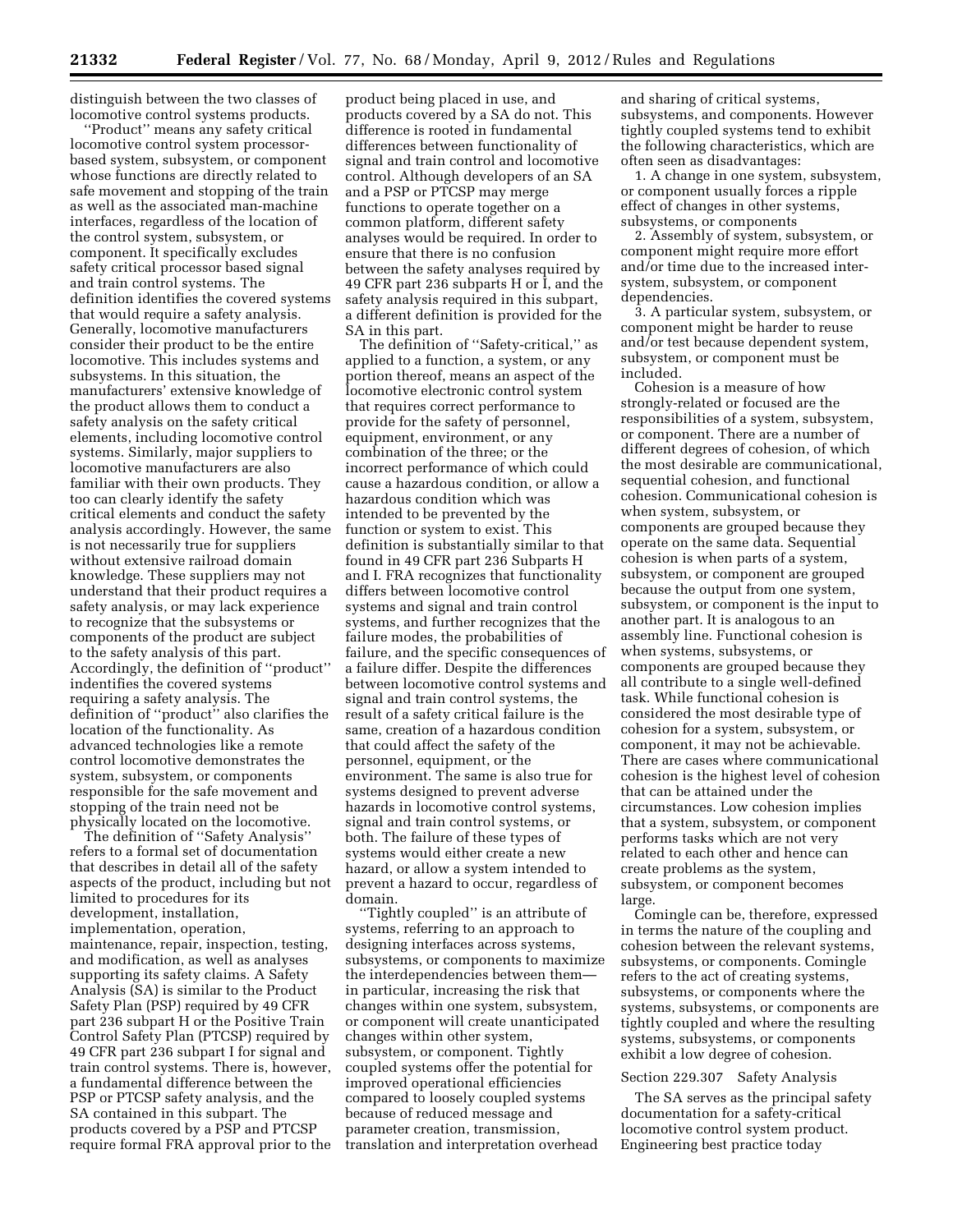recognizes that elimination of all risk is impossible. It recognizes that the traditional design philosophy that eliminates all risk (risk avoidance) adversely affects a product's cost and performance. Consequently, designers have adopted a philosophy of risk management. Under this philosophy, designers consider both the consequences of a failure and the probability of a failure. Designers then select the appropriate risk mitigation technique. The risk mitigation philosophy reduces cost and improves performance compared to risk avoidance.

Fundamental to the execution of the risk management philosophy is the development and documentation of a SA that closely examines the relationship between consequences of a failure, probability of occurrence, failure modes, and their mitigation strategies. Paragraph (a) of this section clearly recognizes this, and would address this need by requiring the development of the SA documentation. It also recognizes that some developers of SAs may have little experience in risk-based design. Appendix F offers one approach. There are a number of equally effective or better approaches. FRA encourages railroads and OEMs to select an approach best suited to their business model. FRA would consider as acceptable any approach that would be equal to, or more effective than, the one outlined in Appendix F.

Paragraph (b) along with paragraph (a) of this section, further establish a regulatory mandate for risk management design. Railroads that elect to allow a locomotive control system to be placed in use on its property are required to ensure that an appropriate SA is completed first.

Generally, only a single SA would be required for a product. Therefore, FRA would recognize as acceptable any appropriate SA done under the auspices of one railroad, or a consortium of railroads. FRA also recognizes that railroads may lack the necessary product familiarity or technical expertise to prepare the SA. FRA anticipates that vendors will accomplish the bulk of preparing the SA in the course of the product development.

FRA also recognizes that product vendors may develop a product prior to its procurement by a railroad. In this situation, FRA would provide review and comment as requested by the vendor. This review by FRA would not represent an endorsement of the product. FRA expects that the vendor would work with a railroad, or a consortium of railroads, for final review and approval of the SA. FRA also

wishes to make clear that the SA would only be required for new or next generation locomotive control systems, as defined in § 229.305, or for substantive changes to an existing product. The latter would include: The addition or deletion of safety critical functionality to the product; significant paradigm shifts in the underlying systems' architecture or implementation technologies; or, significant departures from widely accepted and service proven industry best past practices. The half-life of microprocessor-based hardware is relatively short, and the associated software is subject to change as technical issues are discovered with existing functionality. FRA anticipates that there will be maintenance-related changes of software, as well as replacement of functionally identical hardware components as exiting hardware undergoes repair or reaches the end of its useful service life. These changes, which potentially may be extensive, do not change the safety critical functionality, the underlying implementation paradigm shift, or mark a significant departure from current industry practice. FRA emphasizes that these non-safety critical products would not require a SA.

The railroads and vendors have generally demonstrated, with a high degree of confidence, that existing systems can safely operate. In response to potential liability issues, railroads have shown they carefully examine the safety of a product prior to placing it in use. FRA fully expects that the railroads would continue to apply the same due diligence to new or next generation systems as they review the SA for these more complex products. Paragraph (b) is intended to limit FRA's review of the SAs. This, of course, would not restrict FRA review where it appears that due diligence has not been exercised, there are indications of fraud or malfeasance, or the underlying technology or architecture represent significant departures from existing practice.

In paragraph (b), FRA requires that the SA establish with a high degree of confidence that safety-critical functions of the product will operate in a fail-safe manner in the operating environment in which it will be used. FRA anticipates that the railroad and vendor community would exercise due diligence in the design and review process prior to placing the product in use. Due diligence would typically be demonstrated by the completion, review and internal approval of the SA. The railroad will be required to determine that this standard has been met, prior to a product change, or placing a new or next generation product in use.

Paragraph (b) also requires that the railroads identify appropriate procedures to immediately repair safetycritical functions when they fail. If the procedures are not followed, it would result in a violation for failing to comply with the SA.

# Section 229.309 Safety Critical Changes and Failures

Safety critical microprocessors, like any electronics available today, are subject to significant change. It is necessary for railroads to ensure that safe system operations continue in the event of planned changes to the software or hardware maintenance of hardware and software configurations. Failure to maintain hardware and software configurations increases the probability that unintended consequences will occur during system operation. These unintended consequences do not necessarily reveal themselves on initial installation and operation, but may occur much later.

Not all railroads may experience the same software or hardware faults. The SA developer's software and hardware development, configuration management, and fault tracking play an important role in ensuring system safety. Without an effective configuration management and fault reporting system, it is difficult, if not impossible to evaluate the associated risks. The number of failures experienced by one railroad may not exceed the number of failures identified in the SA, but the aggregate from multiple railroads may. The vendor is best positioned to aggregate identified faults, and is best able to determine that the design and failure assumptions exceed those predicted by the safety analysis. An ongoing relationship between a railroad and its vendor is, therefore, essential to ensure that problems encountered by the railroad are promptly reported to the vendor for correction, and that problems encountered and reported by other railroads to the vendor are shared with other railroads. Furthermore, changes to the system developed by the vendor must be promptly provided to all railroads in order to eliminate the reported hazard. A formal, contractual relationship would provide the best vehicle for ensuring this relationship. This section clearly identifies the responsibility of railroads, and car owners, to establish such a relationship for both reporting hazards.

In order to accomplish their responsibilities, FRA expects that each railroad would have a configuration tracking system that will allow for the identification and reporting of hardware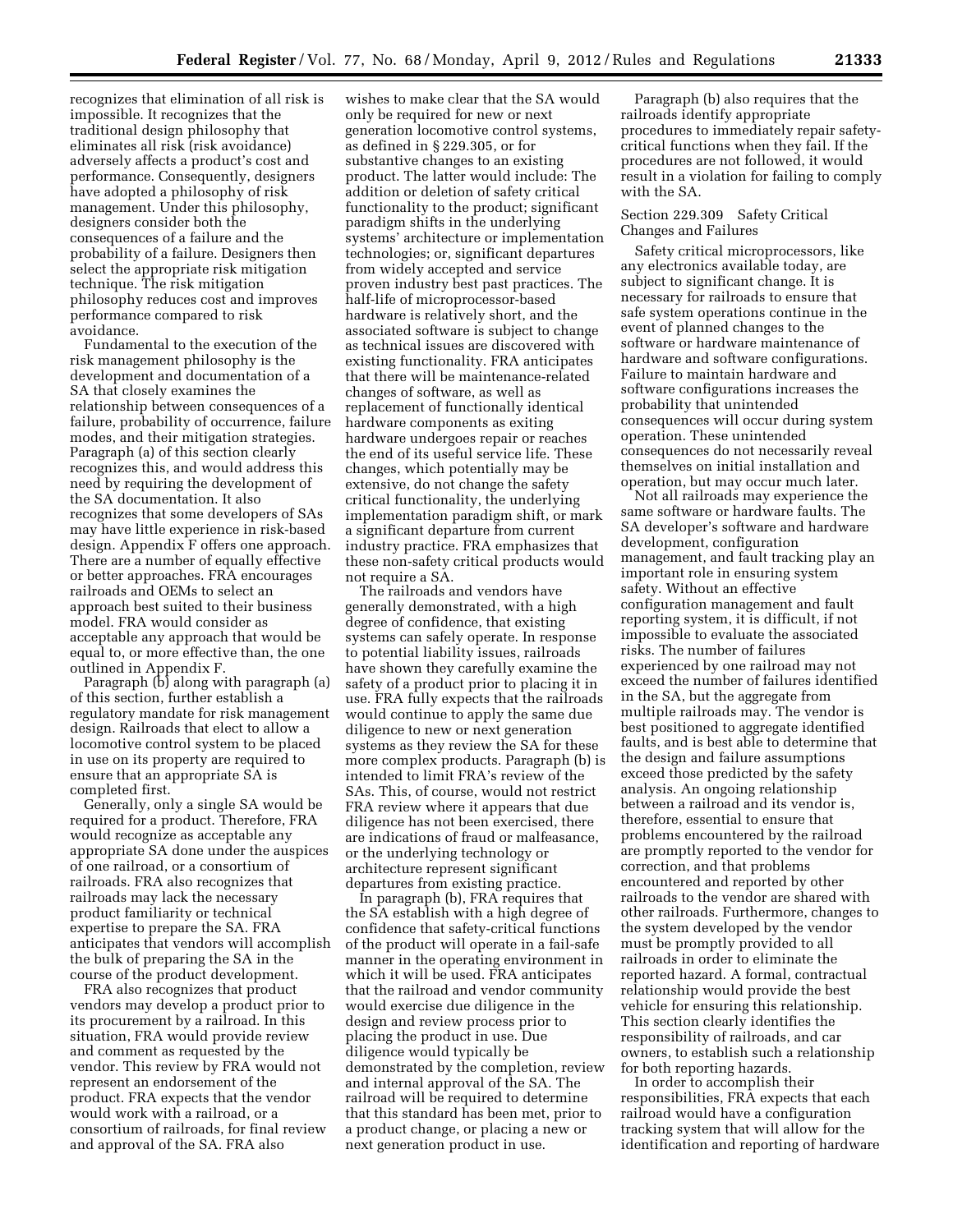and software issues, as well as promptly implementing changes to the safety critical systems provided by the vendor, regardless of the original reporting source of the problem. This section requires railroads to identify, and create such a system if they have not already done so.

Paragraph (b) requires immediate notification to a railroad of real or potential safety hazards identified by the private car suppliers and private car owners. This allows affected railroads to take appropriate actions to ensure the safety of rail operations.

In paragraph (c), the private car owner's configuration/revision control measures should be accepted by the railroad that would be using the car and implementing the system. The private car owner may have placed safety critical equipment on his car that is unfamiliar to the railroad using that car, and the necessary contractual relationship that would be required in paragraph (a)(3) of this section may not exist because the equipment in question is not part of the railroad's inventory. The private car owners are expected to communicate these issues with the host railroads. This requirement is intended to ensure that the safety-functional and safety-critical hazard mitigation processes are not compromised by unknown changes to software or hardware. Reporting responsibilities, as well as the configuration management, and tracking responsibilities also extend to private car owners.

#### Section 229.311 Review of SAs

In paragraph (a), FRA requires railroads to notify FRA before covered locomotive electronic products are placed in use. As discussed above, FRA anticipates that review of the SA and amendments would be the exception, rather than the normal practice. However, FRA believes it is appropriate to have the opportunity to review products and product changes to ensure safety. FRA requires that it have the opportunity to have products and product changes identified to it, and the opportunity to elect a review. FRA also realizes that development of these products represents a significant financial investment, and that the railroad would like to utilize the products as soon as possible in order to recover its investment.

Paragraph (b) reflects the expectation that FRA will decide whether to review an SA within 60 days after receipt of the requested information. Based on the information provided to FRA, the Associate Administrator for Safety will evaluate the need and scope of any review. Within 60 days of receipt of the

notification required in paragraph (a), FRA will either decline to review or request to review. If FRA has not notified the railroad of its intent to review or audit the SA within the 60 day period, the railroad may assume that FRA does not intend to review or audit, and place the product in use. FRA reserves the right to conduct a review at a later date. Examples of causes for a review or audit prior to placing the product in use would include: Products with unique architectural concepts; products that use design or safety assurance concepts considered outside existing accepted practices; and, products that appear to comingle the locomotive control function with a safety-critical train control processing function. FRA may convene technical consultations, as necessary, to discuss issues related to the design and planned development of the product. Causes for an audit of the SA after a product is placed in service would include, but are not limited to, such circumstances as a credible allegation of error or fraud, SA assumptions determined to be invalid as a result of in-service experience, one or more unsafe events calling into question the safety analysis, or changes to the product.

If FRA elects not to review a product's SA, railroads would be able to put the product immediately in use after notification that FRA elects not to review. In the event that FRA would elect to review, FRA would attempt to complete the review within 120 days. FRA's ability to complete the review within 120 days will depend upon various factors, such as the complexity of the new product or product change, its deviation from current practice, the functionality, the architecture, the extent of interfaces with other systems, and the number of technical consultations required. Products reviewed by FRA under these circumstances may not be placed in use until FRA's review is complete.

# Section 229.313 Product Testing Results and Records

This section requires that records of product testing conducted in accordance with this subpart be maintained. To effectively evaluate the degree to which the SA reflects real, as opposed to predicted performance, it is necessary to keep accurate records of performance for the product. In addition to collecting these records, it is also essential for regular comparison of the real performance results with the predicted performance. Thus, in this section, FRA requires such records to be maintained. Where the real performance, as measured by the

collected data, exceeds the predicted performance of the SA, FRA requires no action. If the real performance is worse than the predicted performance, this section requires that the railroad take immediate action to improve performance to satisfy the predicted standard. Prompt and effective action would be required to bring the noncompliant system into compliance.

FRA encourages, but does not require a railroad to proactively evaluate their systems, and take corrective action prior to the system becoming non-compliant with the predicted performance standard. If an unpredicted hazard would occur, the system would be required to be immediately evaluated, and the appropriate corrective action would need to be taken. FRA would not expect a railroad to defer any corrective action.

This section establishes a requirement for a railroad to keep detailed records to evaluate the system. However, the railroad may elect to have the system supplier keep these records. There would be many advantages to the later approach, primarily that the vendor would receive an aggregate of the technical issues, making them better positioned to analyze the system performance. Although a railroad may delegate recordkeeping, the railroad would retain the responsibility for keeping records of performance on their property. The railroads would be responsible for ensuring the safe operation of systems on their property, and would be required to have access to the performance data if they are to carry out their responsibilities under this proposed section.

This section also requires detailed handling requirements for required records. Paragraph (a) requires specific content in the record. FRA will accept paper records or electronic records. Electronic recordkeeping is encouraged, as it reduces storage costs, simplifies collection of information, and allows data mining of the collected information. However, to ensure that the electronic records provide all required information, approval by the Associate Administrator for Safety is required.

Signatures on paper records are required to uniquely identify the person certifying the information contained in the record in such a manner that would enable detection of a forgery. Paragraph (a) ensures that an electronic signature could be attributable to single individual as reliably as paper records. It will be possible to meet the storage requirement in several different ways. Physical paper records will be expected to be kept at the physical location of the supervising official. Electronic records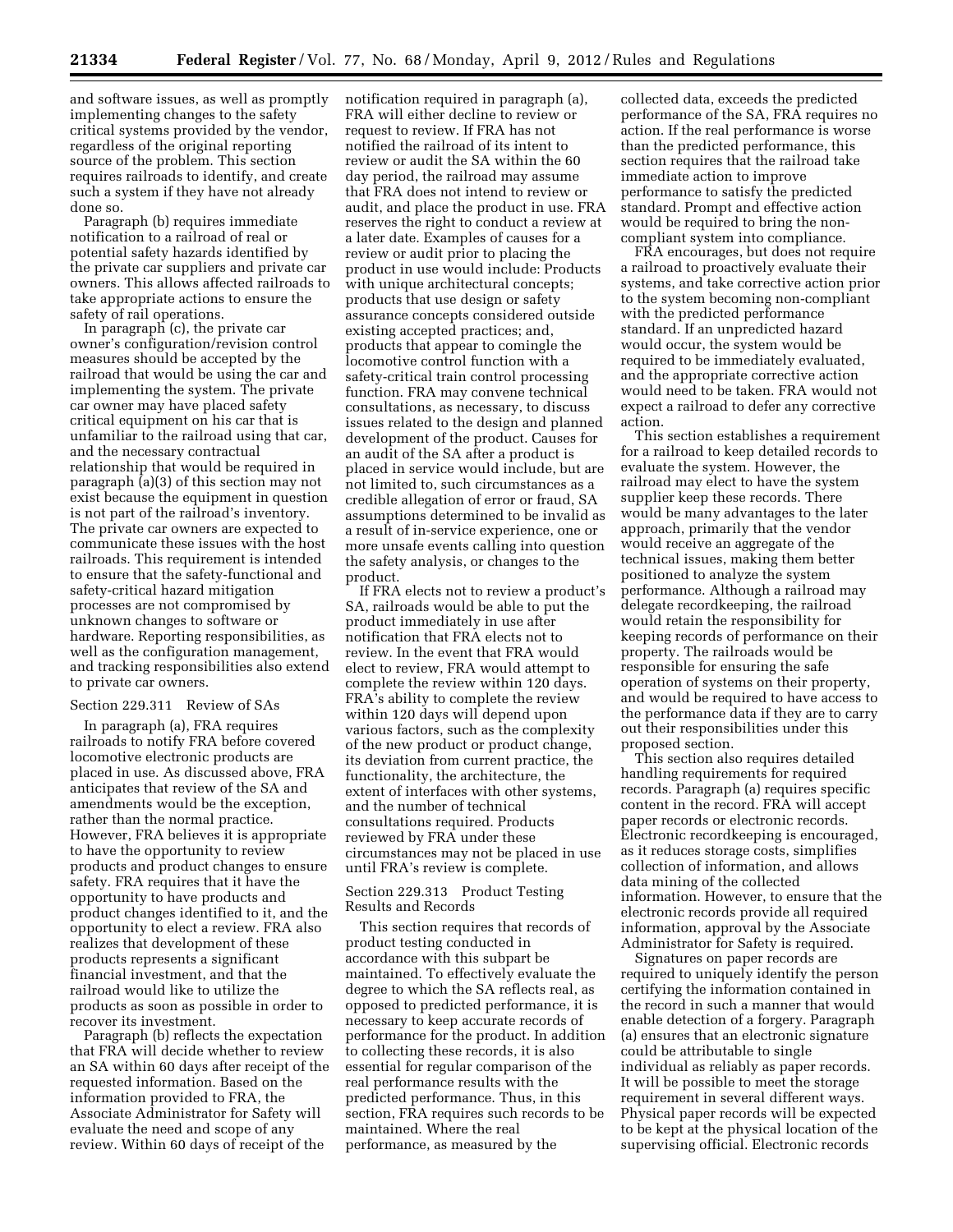will be permitted to be either stored locally, or remotely. FRA has no preference as long as the records are promptly accessible for FRA review.

Paragraph (b) specifies the required retention period for the records. FRA recognizes that retaining records involves a cost to railroads, and appreciates their desire to minimize both the number, and the required retention period. To this end, FRA has identified two different categories of records, and proposes differing retention periods for each. The first category involves records associated with installation or modification of a system and would contain data required for evaluating the product's performance and compliance to the safety case conditions throughout the life of the product. FRA will consider the life of the product to begin when the product is first placed in use and end with the permanent withdrawal of the product from service. In the event of permanent transfer of the product to another railroad, the receiving railroad would become responsible for maintaining the records. This responsibility will continue until the product is completely withdrawn from rail service. The second category of records addresses periodic testing and will have a retention period of at least one year, or the periodicity of the subsequent test, whichever is greater. Results obtained by subsequent tests will supersede the earlier test. The earlier test results will be moot for evaluating the current condition.

Regrettably, in some cases, the use of electronic records may not meet the minimum standards required by FRA. Consequently, FRA establishes procedural requirements related to withdrawing authorization to use electronic records in paragraph (c). If FRA finds it necessary to withdraw an authorization, FRA will explain the reason in writing.

# Section 229.315 Operation Maintenance Manual

This section requires that each railroad have a manual covering the requirements for the installation, periodic maintenance and testing, modification, and repair of its safety critical locomotive control systems. This manual can be kept in paper or electronic form. It is recommended that electronic copies of the manual be maintained in the same manner as other electronic records kept for this part and that it be included in the railroad's configuration management plan (with the master copy and dated amendments carefully maintained so that the status

of instructions to the field as of any given date can be readily determined).

Paragraph (a) requires that the manual be available to both persons required to perform such tasks and to FRA. Paragraph (b) requires that plans necessary for proper maintenance and testing of products be correct, legible, and available where such systems are deployed or maintained. The paragraph also requires that the manual identify the current version of software installed, revisions, and revision dates. Paragraph (c) requires that the manual identify the hardware, software, and firmware revisions in accordance with the configuration management requirement. Paragraph (d) requires the identification, replacement, handling, and repair of safety critical components in accordance with the configuration management requirements. Finally, paragraph (e) requires the manual be ready for use prior to deployment of the product, and that it be available for FRA review.

# Section 229.317 Training and Qualification Program

This section provides specific parameters for training railroad employees and contractor employees to ensure they have the necessary knowledge and skills to complete their duties related to safety-critical products. Paragraph (a) requires the training to be formally conducted and documented based on educational best practices. Paragraphs (b) and (c) require the employer to identify employees that will be performing inspection, testing, maintenance, repairing, dispatching, and operating tasks related to the safety critical locomotive systems, and develop a written task analysis for the performance of duties. The employer is required to identify additional knowledge and skills above those required for basic job performance necessary to perform each task. Work situations often present unexpected challenges, and employees who understand the context within which the job is to be done would be better able to respond with actions that preserve safety. Further, the specific requirements of the job would be better understood, and requirements that are better understood are more likely to be adhered to. Well-informed employees would be less likely to conduct ad hoc trouble shooting; and therefore, should be of greater value in assisting with trouble shooting.

AAR submitted comments stating that it seems unnecessary to publish training requirements that specifically address locomotive electronics, and claiming that requiring a formal task analysis is

overly burdensome. Training for personnel that works with locomotive electronics is technical and specialized. As such, FRA continues to believe that the training requirements for locomotive electronics should be addressed specifically in §§ 229.17 and 229.19. FRA also believes that a formal task analysis as part of training is vital to preparing personnel to operate locomotive electronics safely. AAR failed to explain why requiring a formal task analysis will be overly burdensome and they failed to suggest any alternative training. Accordingly, in this final rule, FRA retains the proposed training requirements.

Paragraph (d) requires the employer to develop a training curriculum that includes either classroom, hands-on, or other formally-structured training designed to impart the knowledge and skills necessary to perform each task.

Paragraph (e) adds a requirement that all persons subject to training requirements and their direct supervisors must successfully complete the training curriculum and pass an examination for the tasks for which they are responsible. Generally, giving appropriate training to each of these employees prior to task assignment will be required. The exception would be when an employee, who has not received the appropriate training, is conducting the task under the direct, on-site supervision of a qualified person.

Paragraph (f) requires periodic refresher training. This periodic training must include classroom, hands-on, computer-based training, or other formally structured training. The intent is for personnel to maintain the knowledge and skills required to perform their assigned task safely.

Paragraph (g) adds a requirement to compare and evaluate the effectiveness of training. The evaluation would first determine whether the training program materials and curriculum are imparting the specific skills, knowledge, and abilities to accomplish the stated goals of the training program; and second, determine whether the stated goals of the training program reflect the correct, and current, products and operations.

Paragraph (h) requires the railroad to maintain records that designate qualified persons. Records retention is required until recording new qualifications, or for at least one year after such person(s) leave applicable service. The records are required to be available for FRA inspection and copying.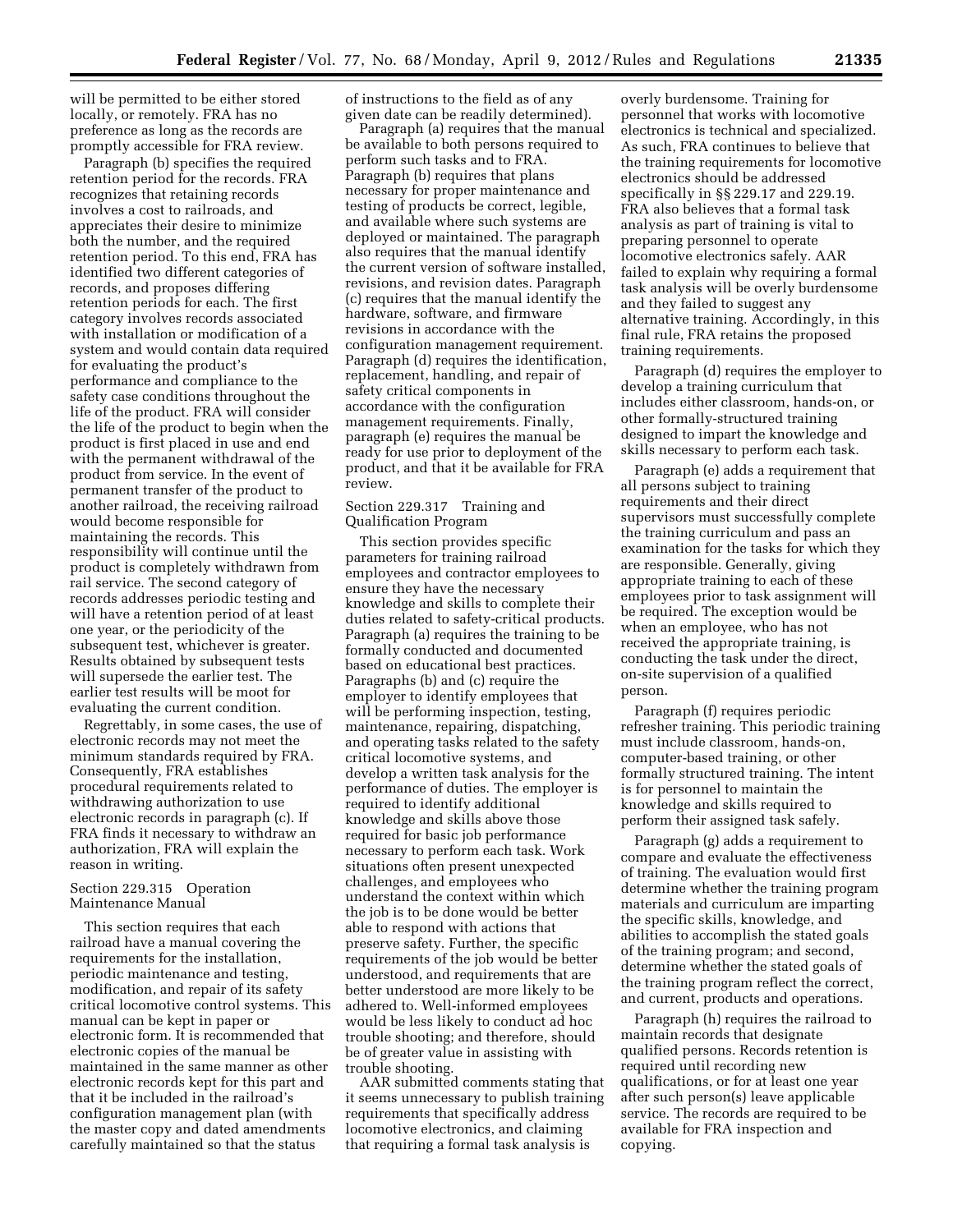Section 229.319 Operating Personnel Training

This section contains minimum training requirements for locomotive engineers and other operating personnel who interact with safety critical locomotive control systems. ''Other operating personnel'' refers to onboard train and engine crew members (*i.e.,*  conductors, brakemen, and assistant engineers).

Paragraph (a) requires training program to cover familiarization with the onboard equipment and the functioning of that equipment as part of, and its relationship to, other onboard systems under that person's control. The training program must cover all notifications by the system (*i.e.,* onboard displays) and actions or responses to such notifications required by onboard personnel. The training is also required to address how each action or response ensures proper operation of the system and safe operation of the train.

During system operations emergent conditions could arise which would affect the safe operation of the system. This section also requires operating personnel to be informed as soon as practical after discovery of the condition, and any special actions required for safe train operations.

For certified locomotive engineers and conductors, paragraph (b) requires that the training requirements of this section be integrated into the training requirements of parts 240 and 242. Although this requirement only addresses engineers, in the event of certification of other operating personnel, the expectation is that these requirements would be included in their training requirements.

# **Appendix F—Recommended Practices for Design and Safety Analysis**

Appendix F provides an optional set of criteria for performing risk management design of locomotive control systems. FRA recognizes that not all safety risks associated with human error can be eliminated by design, no matter how well trained and skilled the designers, implementers, and operators. The intention of the appendix is to provide one set of safety guidelines distilled from proven design considerations. There are numerous other approaches to risk managementbased design. The basic principles of this appendix capture the lessons learned from the research, design, and implementation of similar technology in other modes of transportation and other industries. The overriding goal of this appendix is to minimize the potential for design-induced error by ensuring

that systems are suitable for operators, and their tasks and environment.

FRA believes that new locomotive systems will be in service for a long period. Over time, there will be modifications from the original design. FRA is concerned that subsequent modifications to a product might not conform to the product's original design philosophy. The original designers of products could likely be unavailable after several years of operation of the product. FRA believes mitigating this is most successful by fully explaining and documenting the original design decisions and their rationale. Further, FRA feels that assumption of long product life cycles during the design and analysis phase will force product designers and users to consider longterm effects of operation. Such a criterion would not be applicable if, for instance, the railroad limited the product's term of proposed use.

Translation of these guidelines into processes helps ensure the safe performance of the product and minimizes failures that would have the potential to affect the safety of railroad operations. The identification of fault paths are essential to establishing failure modes and appropriate mitigations. Failing to identify a fault path can have the effect of making a system seem safer on paper than it actually is. When an unidentified fault path is discovered in service which leads to a previously unidentified safety-relevant hazard, the threshold in the safety analysis is automatically exceeded, and both the designer and the railroad must take mitigating measures. The frequency of such discoveries relates to the quality of the safety analysis efforts. Safety analyses of poor quality are more likely to lead to in-service discovery of unidentified fault paths. Some of those paths might lead to potential serious consequences, while others might have less serious consequences.

Given technology, cost, and other constraints, there are limitations regarding the level of safety obtainable. FRA recognizes this. However, FRA also believes that there are well-established and proven design and analysis techniques that can successfully mitigate these design restrictions. The use of proven safety considerations and concepts is necessary for the development of products. Only by forcing conscious decisions by the designer on risk mitigation techniques adopted, and justifying those choices (and their decision that a mitigation technique is not applicable) does the designer fully consider the implications of those choices. FRA notes that in normal operation, the product design

should preclude human errors that cause a safety hazard. In addition to documenting design decisions, describing system requirements within the context of the concept of operations further mitigates against the loss of individual designers. In summary, the recommended approach ensures retention of a body of corporate knowledge regarding the product, and influences on the safety of the design. It also promotes full disclosure of safety risks to minimize or eliminate elements of risk where practical.

# *C. Amendments to Part 238*

Section 238.105 Train Electronic Hardware and Software Safety

This section incorporates existing waivers and addresses certain operational realities. Since the implementation of the Passenger Equipment Safety Standards, FRA has granted two waivers from the requirements of § 238.105(d) (FRA– 2004–19396 and FRA–2008–0139). The first waiver is for 26 EMU bi-level passenger cars operated by Northeastern Illinois Regional Commuter Railroad Corporation (METRA). The second waiver is for 14 new EMU bi-level passenger cars to be operated by Northern Indiana Commuter Transportation District. There are over 1,000 EMU passenger cars (M–7) being operated by Long Island Railroad & Metro-North Commuter Railroad (MNCW) for the past five years that FRA has discovered will need a waiver to be in compliance with § 238.105(d). The MNCW has placed an order for additional 300 plus options, EMU passenger cars (M–8) that will also need a waiver from the requirements of existing § 238.105(d).

The portion of the requirements that these cars' brake systems cannot satisfy is the requirement for a full service brake in the event of hardware/software failure of the brake system or access to direct manual control of the primary braking system, both service and emergency braking. The braking system on these cars does not have the full service function but does default to emergency brake application in the event of hardware/software failure of the brake system, and the operator has the ability to apply the brake system at an emergency rate from the conductor's valve located in the cab. A slight change to the language in § 238.105, that will permit a service or emergency braking, rather than requiring the capability to execute both a service and emergency brake, will alleviate the need for these waivers and would not reduce the braking rate of the equipment or the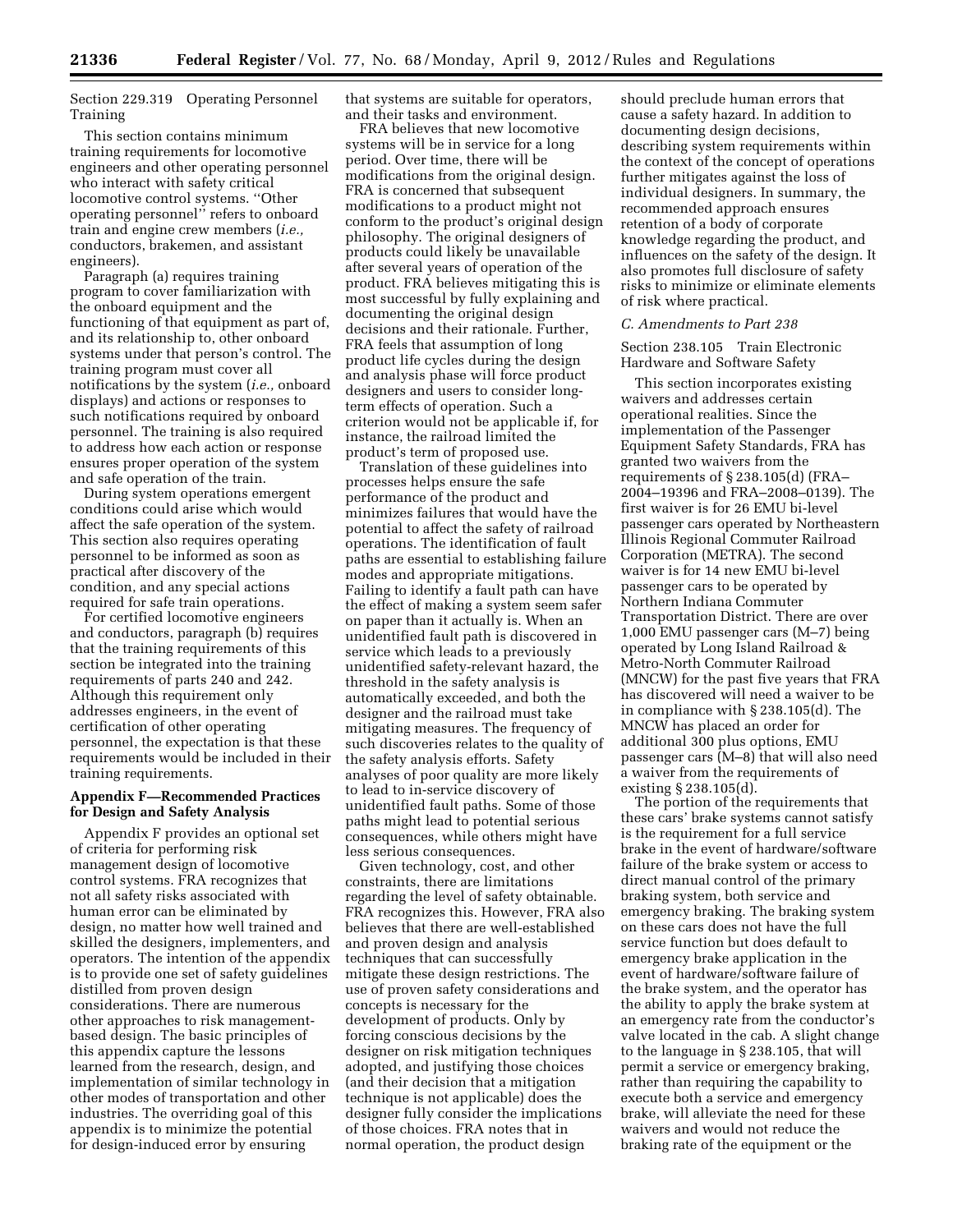stop distances. Accordingly, the language in  $\S 238.105(d)(1)(ii)$  in this final rule has been modified to permit either a ''service or emergency braking.''

Section 238.309 Periodic Brake Equipment Maintenance

For convenience and clarity, FRA is consolidating locomotive air brake maintenance for conventional locomotives into part 229. Currently, because conventional locomotives are used in passenger service, certain air brake maintenance requirements are included in the Passenger Equipment Safety Standards contained in this section. Placing all of the requirements for conventional locomotives in part 229 will make the standards easier to follow and avoid confusion.

The brake maintenance requirements that are included in this final rule in part 229 extend the intervals at which required brake maintenance is performed for several types of brake systems for non-conventional locomotives. The length of the intervals reflects the results of studies and performance evaluations related to a series of waivers starting in 1981 and continuing to present day. Overall, the type of brake maintenance required for passenger equipment will remain the same.

#### **VII. Regulatory Impact and Notices**

# *A. Executive Orders 12866 and 13563 and DOT Regulatory Policies and Procedures*

This final rule has been evaluated in accordance with existing policies and procedures, and determined to be nonsignificant under both Executive Orders 12866 and 13563, and DOT policies and procedures (44 *FR* 11034; February 26, 1979). FRA has prepared and placed in the docket a regulatory impact analysis addressing the economic impact of this final rule. Document inspection and copying facilities are available at Room W12–140 on the Ground level of the West Building, 1200 New Jersey Avenue SE., Washington, DC 20590.

As part of the regulatory impact analysis, FRA has assessed quantitative measurements of cost and benefit streams expected from the adoption of this final rule. This analysis includes qualitative discussions and quantitative measurements of costs and benefits in this rulemaking. The primary costs or burdens in this final rule are from the alerter and revised minimum (*i.e.,* cold weather) cab temperature requirements. There is also a cost associated with certain daily inspections required when periodic inspections are conducted less frequently. Although the final rule

includes requirements for new locomotives to have air conditioning units and cab securement there are no additional costs for these requirements since they are current industry practice. Safety benefits will accrue from fewer train accidents. Cost savings will result from fewer waivers and waiver renewals, a reduction in downtime for locomotives due to the changes to headlight and brake requirements, and an increased interval between periodic inspection of certain micro-processor based locomotives. This last benefit consists of cost savings from a reduction of employee time for the periodic inspections and saving from reduced locomotive down-time. For the twenty year period the estimated quantified costs have a Present Value (PV) 7% of \$27.7 million. For this period the estimated quantified benefits have a PV, 7% of \$385 million.

# *B. Regulatory Flexibility Act and Executive Order 13272*

FRA developed this final rule in accordance with Executive Order 13272 (''Proper Consideration of Small Entities in Agency Rulemaking'') and DOT's procedures and policies to promote compliance with the Regulatory Flexibility Act (5 U.S.C. 601 *et seq.*) to ensure potential impacts of rules on small entities are properly considered.

The Regulatory Flexibility Act requires an agency to review regulations to assess their impact on small entities. An agency must conduct a regulatory flexibility analysis unless it determines and certifies that a rule is not expected to have a significant impact on a substantial number of small entities.

As discussed earlier, FRA has initiated this rulemaking in its efforts to update and reevaluate current regulations. Therefore, FRA is revising the Locomotive Safety Standards to update, consolidate and clarify existing rules, incorporate existing industry and engineering best practices, and incorporate former waivers into the regulation. FRA believes this final rule will modernize and improve its safety regulatory program related to locomotives. Pursuant to the Regulatory Flexibility Act (5 U.S.C. 605(b)), FRA certifies that this final rule will not have a significant economic impact on a substantial number of small entities. Although a substantial number of small railroads will be affected by this final rule, none will be significantly impacted. FRA invited all interested parties to submit data and information regarding the potential economic impact that will result from the adoption of the final rule.

1. Description of Regulated Entities and Impacts

The ''universe'' of the entities to be considered generally includes only those small entities that are reasonably expected to be directly regulated by this action. For this rulemaking, the types of small entities that are potentially affected by this rulemaking are: (a) small railroads and (b) governmental jurisdictions of small communities.

'Small entity'' is defined in 5 U.S.C. 601 as having the same meaning as ''small business concern'' under Section 3 of the Small Business Act. This includes any small business concern that is independently owned and operated, and is not dominant in its field of operation. Section 601(4) includes nonprofit enterprises that are independently owned and operated, and are not dominant in their field of operations within the definition of ''small entities.'' Additionally, 5 U.S.C. 601(5) defines ''small entities'' as governments of cities, counties, towns, townships, villages, school districts, or special districts with populations less than 50,000.

The U.S. Small Business Administration (SBA) stipulates ''size standards'' for small entities. It provides that the largest for-profit railroad business firm may be (and still classify as a ''small entity'') 1,500 employees for ''line-haul operating'' railroads, and 500 employees for ''shortline operating'' railroads.

Federal agencies may adopt their own size standards for small entities in consultation with SBA and in conjunction with public comment. Pursuant to the authority provided to it by SBA, FRA has published a final policy, which formally establishes small entities as railroads that meet the line haulage revenue requirements of a Class III railroad. Currently, the revenue requirements are \$20 million or less in annual operating revenue, adjusted annually for inflation. The \$20 million limit (adjusted annually for inflation) is based on the Surface Transportation Board's threshold of a Class III railroad carrier, which is adjusted by applying the railroad revenue deflator adjustment. The same dollar limit on revenues is established to determine whether a railroad shipper or contractor is a small entity. Governments of cities, counties, towns, townships, villages, school districts, or special districts with populations less than 50,000 are also considered small entities under FRA's policy. FRA is using this definition for this rulemaking.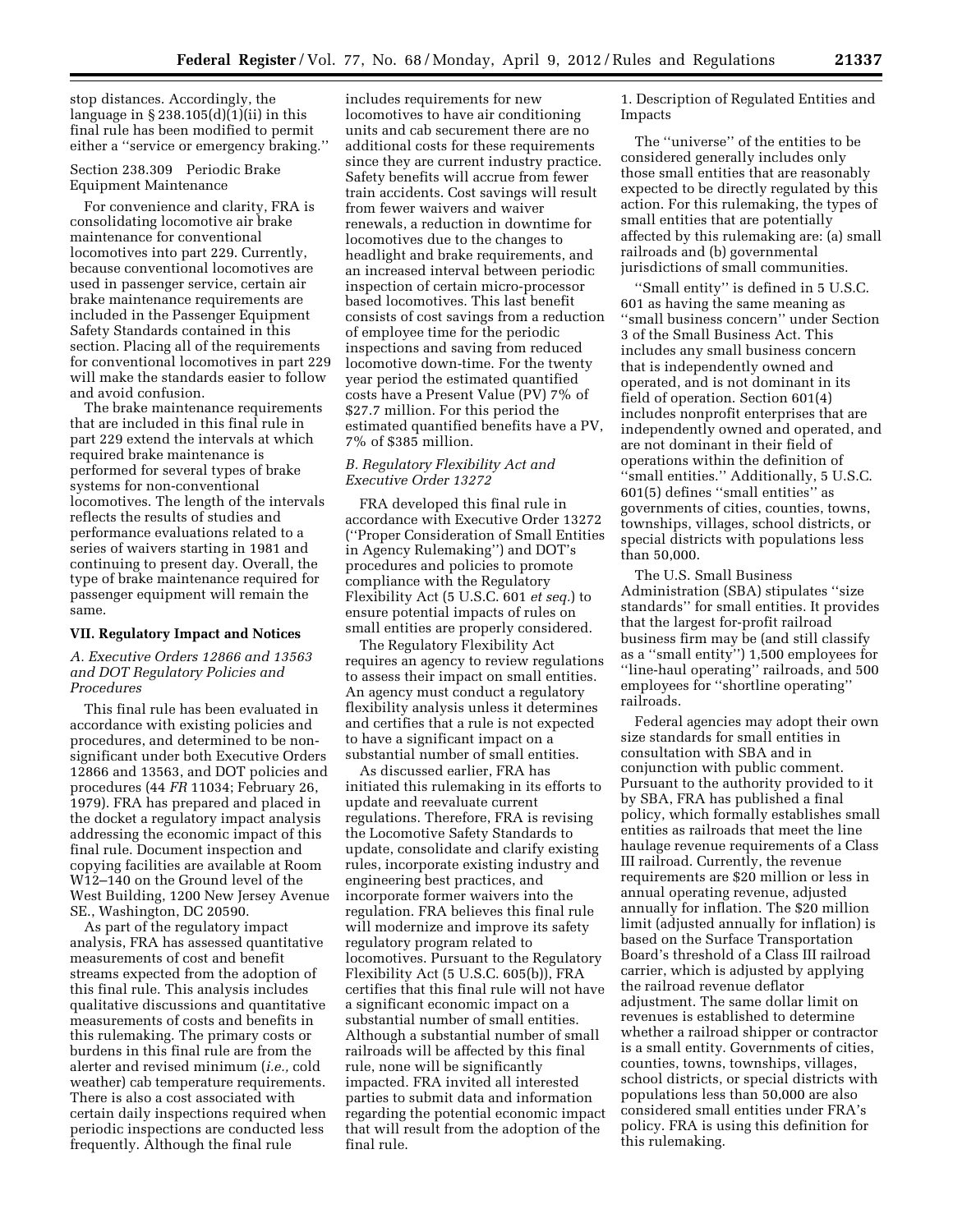# 2. Small Entities

# a. Railroads

There are approximately 702<sup>1</sup> small railroads meeting the definition of ''small entity'' as described above. FRA estimates that all of these small entities could potentially be impacted by one or more of the requirements in this final rule. Note, however, that approximately fifty of these railroads are subsidiaries of large short line holding companies with the technical multidisciplinary expertise and resources comparable to larger railroads. It is important to note that many of the changes or additions in this rulemaking will not impact all or many small railroads. The nature of some of the changes will dictate that the impacts primarily fall on large railroads that purchase new and/or electronically advanced locomotives. Small railroads generally do not purchase new locomotives, they tend to buy used locomotives from larger railroads. Also, some of the final rule's requirements, i.e., requirements for alerters, cab door securement and air conditioning units, will be a burden to very few, if any, small railroads. The most burdensome requirement for small railroads will be the revisions to cab cold weather temperature requirements since older locomotives are less likely to meet the revised standards and small railroads tend to own older locomotives. However, even this burden not significant. FRA has estimated the total burden for the cold weather requirements is less than \$900,000 (PV, 7%) over the 20 year analysis.

It is also important to note that this final rule only applies to non-steam locomotives. There are some small railroads that own one or more steam locomotives which these changes will not impact. There are a few small railroads that own all or almost all steam locomotives. Most of these entities are either museum railroads or tourist railroads. For these entities, this final rule's regulations will have no impact. FRA estimates that there are

about five small railroads that only own steam locomotives.

b. Governmental Jurisdictions of Small Communities

Small entities that are classified as governmental jurisdictions will also be affected by the requirements in this rulemaking. As stated above, and defined by SBA, this term refers to governments of cities, counties, towns, townships, villages, school districts, or special districts with populations of less than 50,000. FRA does not expect this group of entities to be impacted. The final rule will apply to governmental jurisdictions or transit authorities that provide commuter rail service—none of which is small as defined above (*i.e.,* no entity serves a locality with a population less than 50,000). These entities also receive Federal transportation funds. Intercity rail service providers Amtrak and the Alaska Railroad Corporation will also be subject to this rule, but they are not small entities and likewise receive Federal transportation funds. While other railroads are subject to this final rule by the application of § 238.3, FRA is not aware of any railroad subject to this rule that is a small entity that will be impacted by this rule.

3. Economic Impacts on Small Entities (railroads)

This certification is not intended to be a stand-alone document. In order to get a better understanding of the total costs for the railroad industry, which forms the base for these estimates or more cost detail on any specific requirement, a review of FRA's RIA is recommended. FRA has placed a copy of the RIA in the docket for this rulemaking.

Based on information currently available, FRA estimates that the average small railroad will spend approximately \$1,000 over 20 years to comply with this final rule. This is because most of the regulatory changes in the Locomotive Safety Standards final rule are oriented towards new and remanufactured locomotives. Most small railroads do not purchase new or remanufactured locomotives. Therefore, the impact for most, if not all small railroads will be minimal.

# 4. Significant Economic Impact Criteria

Previously, FRA sampled small railroads and found that revenue averaged approximately \$4.7 million (not discounted) in 2006. One percent of average annual revenue per small railroad is \$47,000. FRA estimates that the average small railroad will spend approximately \$1,000 over twenty years to comply with the requirements in this final rule. Based on this, FRA concludes that the expected burden of this final rule will not have a significant impact on the competitive position of small entities, or on the small entity segment of the railroad industry as a whole.

5. Substantial Number Criteria

This final rule will likely burden all small railroads that are not exempt from its scope or application. Therefore, as noted above this rule will impact a substantial number of small railroads.

# 6. Certification

Pursuant to the Regulatory Flexibility Act (5 U.S.C. 605(b)), FRA certifies that this final rule is not expected to have a significant economic impact on a substantial number of small entities. Although a substantial number of small railroads will be affected by this final rule, none of these entities will be significantly impacted.

# *C. Paperwork Reduction Act*

The information collection requirements in this final rule have been submitted for approval to the Office of Management and Budget (OMB) under the Paperwork Reduction Act of 1995, 44 U.S.C. 3501 *et seq.* The sections that contain the new and current information collection requirements and the estimated time to fulfill each requirement are as follows:

| <b>CFR Section</b>                                                                   | Respondent universe | Total annual responses         | Average time per<br>response | Total annual burden<br>hours |
|--------------------------------------------------------------------------------------|---------------------|--------------------------------|------------------------------|------------------------------|
| 229.9-Movement of Non-Complying<br>Locomotives.<br>229.15-Remote<br>Control<br>Loco- | 44 Railroads        | 21,000 tags                    | 1 minute                     | 350 hours.                   |
| (RCL)—(New<br>motives<br>Require-<br>ments)                                          |                     |                                |                              |                              |
| at Control Stand<br>—Tagging<br>Throttle.                                            | 44 Railroads        | 3,000 tags                     | 2 minutes                    | 100 hours.                   |
| -Testing and Repair of Oper-<br>ational Control Unit (OCU) on<br>RCL-Records.        | 44 Railroads        | 200 testing/repair<br>records. | 5 minutes                    | 17 hours.                    |

1For 2010 there were 754 total railroads reporting to the FRA. Total small railroads potentially

impacted by this rulemaking would equal 754–26 (commuter railroads)—2 (intercity railroads)—7

(Class I railroads)—12 (Class II railroads)—5 (Steam railroads) = 702.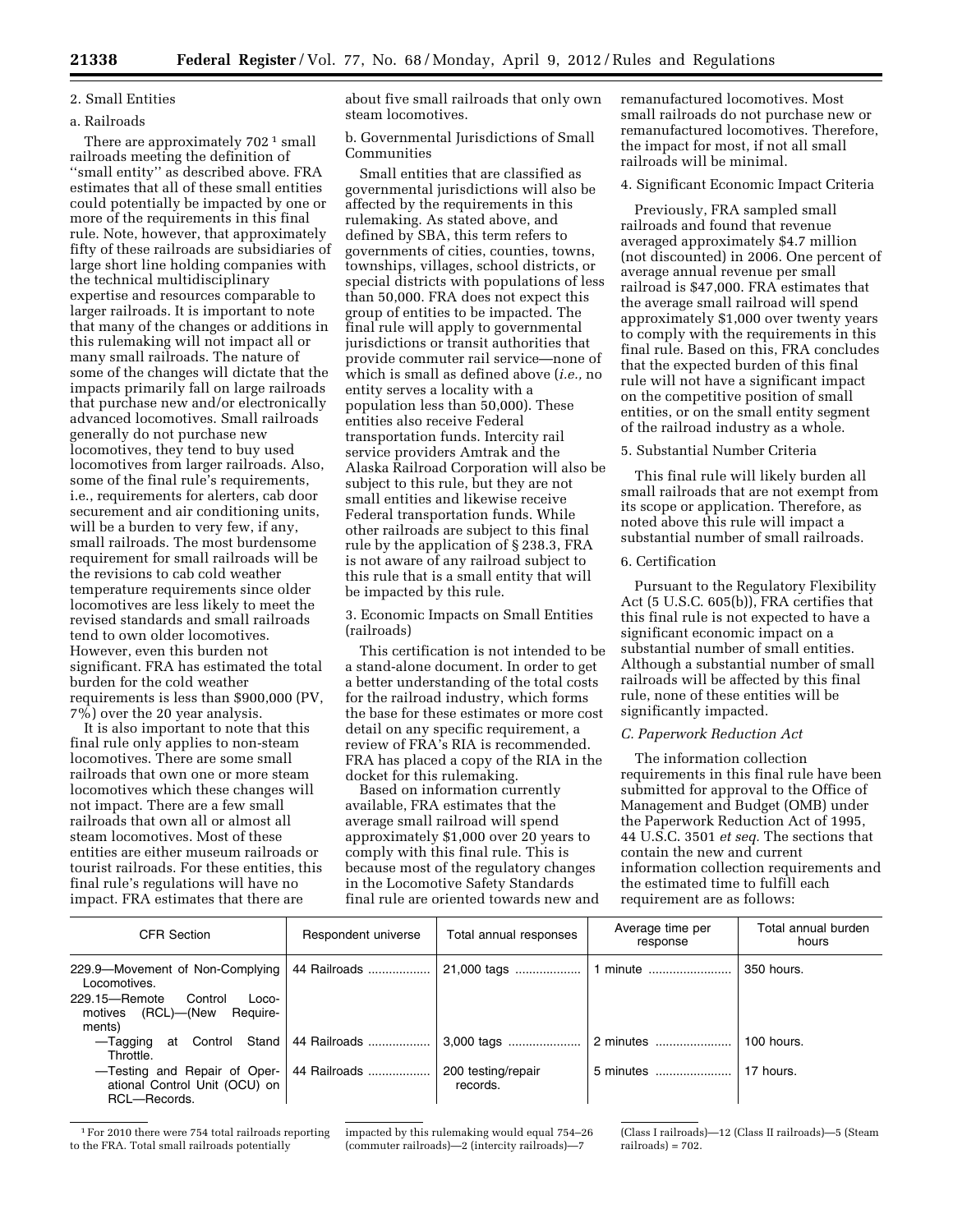۰

|    | $10111$ , realise and researched |          |                          |  |
|----|----------------------------------|----------|--------------------------|--|
|    |                                  |          |                          |  |
| es | Average time per                 | response | Total annual bu<br>hours |  |

| <b>CFR Section</b>                                                                                                                                                                                                          | Respondent universe            | Total annual responses              | Average time per<br>response | Total annual burden<br>hours  |
|-----------------------------------------------------------------------------------------------------------------------------------------------------------------------------------------------------------------------------|--------------------------------|-------------------------------------|------------------------------|-------------------------------|
| 229.17-Accident Reports                                                                                                                                                                                                     | 44 Railroads                   | 1 report                            | 15 minutes                   | .25 hour.                     |
| 229.20-Electronic Recordkeeping<br>-Electronic Record of Inspec-<br>tions and Maintenance and<br>Automatic Notification to Rail-<br>road that Locomotive is Due<br>for Inspection (New Require-<br>ment).                   | 44 Railroads                   | 21,000 notifications                | 1 second                     | 6 hours.                      |
| 229.21-Daily Inspection<br>-MU Locomotives: Written Re-<br>ports.                                                                                                                                                           | 754 Railroads<br>754 Railroads | 6,890,000 records<br>250 reports    | 16 or 18 min.<br>13 minutes  | 1,911,780 hours.<br>54 hours. |
| Form FRA F 6180.49A Locomotive<br>Inspection/Repair Record.                                                                                                                                                                 | 754 Railroads                  | 4,000 forms                         | 2 minutes                    | 133 hours.                    |
| 229.23/229.27/229.31-Periodic In-<br>spection Annual.<br>Biennial/Main<br>Reservoir Tests-FRA F 6180.49A.                                                                                                                   | 754 Railroads                  | 9,500 insp./tests/forms             | 8 hours                      | 76,000 hours.                 |
| 229.23/229.27/229.29/229.31-Peri-<br>Inspection/Annual Biennial<br>odic<br>Tests/Main<br>Res.<br>Tests-Sec-<br>ondary Records on Form FRA F<br>6180.49A.                                                                    | 754 Railroads                  | 9,500 records                       | 2 minutes                    | 317 hours.                    |
| -List of Defects and Repairs on<br>Each Locomotive and Copy to<br>Employees Performing Insp.<br>(New Requirement).                                                                                                          | 754 Railroads                  | 4,000 lists + 4,000 cop-<br>ies.    | 2 minutes                    | 266 hours.                    |
| -Document to Employees Per-<br>forming Inspections of All<br>Tests Since Last Periodic In-<br>spection (New Requirement).                                                                                                   | 754 Railroads                  | 9,500 documents                     | 2 minutes                    | 317 hours.                    |
| 229.33-Out-of Use Credit<br>Every<br>Periodic<br>229.25(1)—Test:<br>Insp.--Written Copies of Instruc-<br>tion.                                                                                                              | 754 Railroads<br>754 Railroads | 500 notations<br>200 amendments     | 5 minutes<br>15 minutes      | 42 hours.<br>50 hours.        |
| 229.25(2)-Duty Verification Readout<br>Rec.                                                                                                                                                                                 | 754 Railroads                  | 4,025 records                       | 90 minutes                   | 6,038 hours.                  |
| 229.25(3)-Pre-Maintenance Test-<br>Failures.                                                                                                                                                                                | 754 Railroads                  | 700 notations                       | 30 minutes                   | 350 hours.                    |
| 229.135(A.)-Removal From Service<br>229.135(B.)-Preserving<br>Accident<br>Data.                                                                                                                                             | 754 Railroads<br>754 Railroads | 1,000 tags<br>10,000 reports        | 1 minute<br>15 minutes       | 17 hours.<br>2,500 hours.     |
| 229.27-Annual Tests<br>229.29-Air Brake System Mainte-<br>nance and Testing (New Require-<br>ment).                                                                                                                         | 754 Railroads                  | 700 test records                    | 90 minutes                   | 1,050 hours.                  |
| -Air Flow Meter Testing-<br>Record.                                                                                                                                                                                         | 754 Railroads                  | 88,000 tests/records                | 15 seconds                   | 367 hours.                    |
| 229.46-Brakes General<br>-Tagging Isolation Switch of<br>Locomotive That May Only Be<br>Used in Trailing Position (New<br>Requirement).                                                                                     |                                | 754 Railroads    2,100 tags         | 2 minutes                    | 70 hours.                     |
| 229.85-Danger Markings on All<br>Doors, Cover Plates, or Barriers.                                                                                                                                                          | 754 Railroads                  | 1,000 decals                        | 1 minute                     | 17 hours.                     |
| 229.123-Pilots, Snowplows,<br>End<br>Plates-Markings-Stencilling<br>(New Requirement).                                                                                                                                      | 754 Railroads                  | 20 stencilling                      | 2 minutes                    | 1 hour.                       |
| -Notation on Form FRA F<br>6180.49A for Pilot, Snow-<br>plows, or End Plate Clearance<br>Above Six Inches (New Re-<br>quirement).                                                                                           | 754 Railroads                  | 20 notations                        | 2 minutes                    | 1 hour.                       |
| 229.135-Event Recorders<br>229.135(b)(5)-Equipment<br>Re-<br>quirements-Remanufactured<br>Locomotives with Certified                                                                                                        | 754 Railroads                  | 1,000 Certified Memory<br>Modules.  | 2 hours                      | 2,000 hours.                  |
| Crashworthy Memory Module.<br>229.140-Alerters-Visual Indication<br>to Locomotive Operator before<br>Alarm Sounds on New Loco-<br>motives (New Requirement).<br>NEW REQUIREMENTS-SUBPART<br><b>E-LOCOMOTIVE ELECTRONICS</b> | 600 Locomotives                | 74,880,000 visual indi-<br>cations. | 4 seconds                    | 83,200 hours.                 |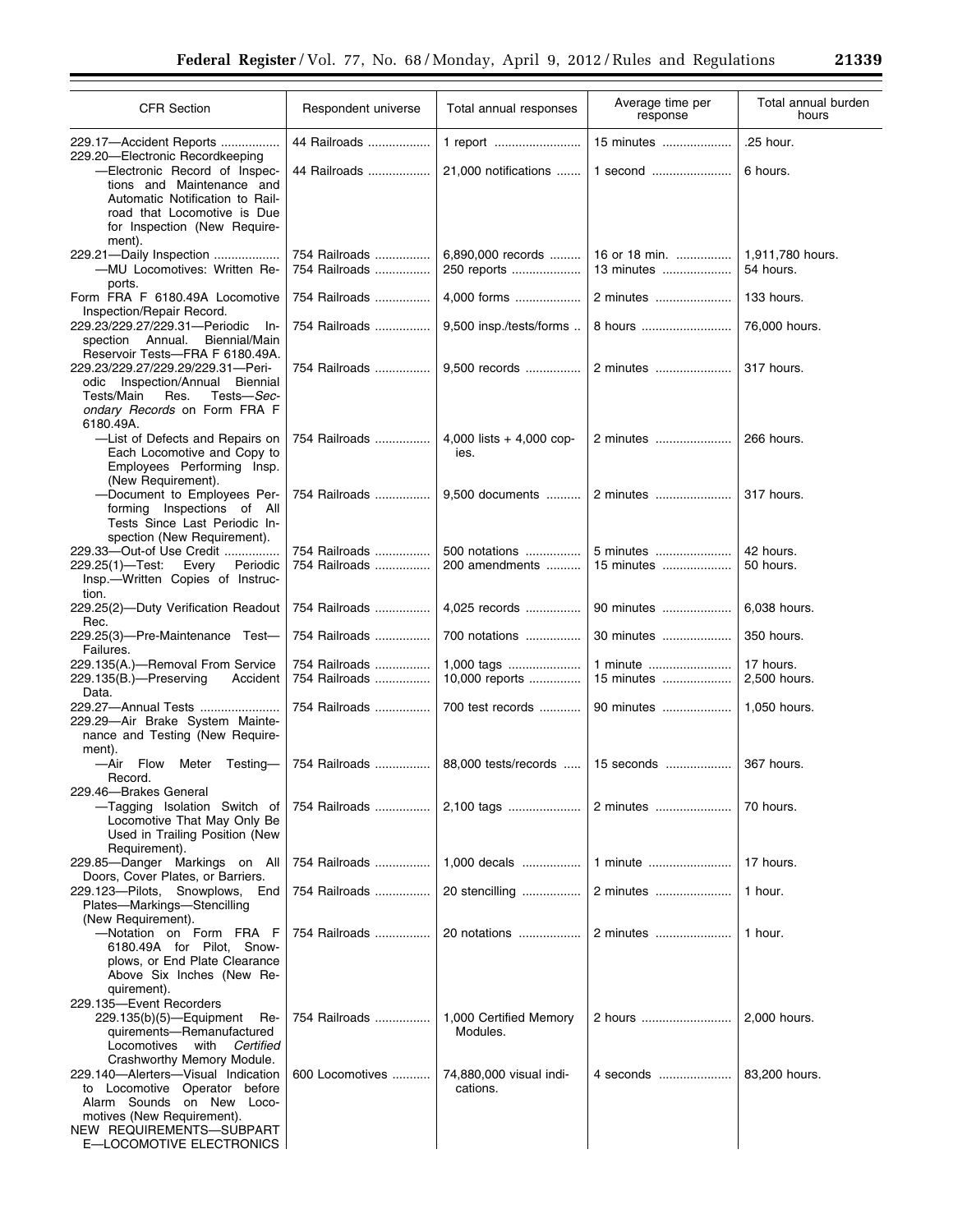| <b>CFR Section</b>                                                                                                                                                        | Respondent universe                 | Total annual responses                     | Average time per<br>response | Total annual burden<br>hours |
|---------------------------------------------------------------------------------------------------------------------------------------------------------------------------|-------------------------------------|--------------------------------------------|------------------------------|------------------------------|
| 229.303-Requests to FRA for Ap-<br>proval of On-Track Testing of<br>Products Outside a Test Facility.                                                                     | 754 Railroads                       | 20 requests                                | 8 hours                      | 160 hours.                   |
| -Identification to FRA of Prod-<br>ucts Under Development.                                                                                                                | 754 Railroads/3 Manu-<br>facturers. | 20 products                                | 2 hours                      | 40 hours.                    |
| 229.307-Safety Analysis by RR of<br>Each Product Developed.                                                                                                               | 754 Railroads                       | 300 analyses                               | 240 hours                    | 72,000 hours.                |
| 229.309-Notification to FRA of<br>Safety-Critical Change in Product.                                                                                                      | 754 Railroads                       | 10 notification                            | 16 hours                     | 160 hours.                   |
| Report to Railroad by Product<br>Suppliers/Private Equipment<br>Owners of Previously Uniden-<br>tified Hazards of a Product.<br>229.311-Review of Safety Analyses<br>(SA) | 3 Manufacturers                     | 10 reports                                 | 8 hours                      | 80 hours.                    |
| -Notification to FRA of Railroad<br>Intent to Place Product In<br>Service.                                                                                                | 754 Railroads                       | 300 notifications                          | 2 hours                      | 600 hours.                   |
| -RR Documents That Dem-<br>onstrate Product Meets Safety<br>Requirements of the SA for<br>the Life-Cycle of Product.                                                      | 754 Railroads                       | 300 documents                              | 2 hours                      | 600 hours.                   |
| -RR Database of All Safety<br>Relevant Hazards Encoun-<br>tered with Product Placed in<br>Service.                                                                        | 754 Railroads                       | 300 databases                              | 4 hours                      | 1,200 hours.                 |
| -Written Reports to FRA If Fre-<br>quency of Safety-Relevant<br>Hazards Exceeds Threshold.                                                                                | 754 Railroads                       | 10 reports                                 | 2 hours                      | 20 hours.                    |
| -Final Reports to FRA on<br>Countermeasures to Reduce<br>Frequency of Safety-Relevant<br>Hazard(s).                                                                       | 754 Railroads                       | 10 reports                                 | 4 hours                      | 40 hours.                    |
| 229.313-Product Testing Results-<br>Records.                                                                                                                              | 754 Railroads                       | 120,000 records                            | 5 minutes                    | 10,000 hours.                |
| 229.315-Operations and Mainte-<br>nance Manual-All Product Docu-<br>ments.                                                                                                | 754 Railroads                       | 300 manuals                                | 40 hours                     | 12,000 hours.                |
| -Configuration<br>Management<br>Control Plans.                                                                                                                            | 754 Railroads                       | 300 plans                                  | 8 hours                      | 2,400 hours.                 |
| -Identification of Safety-Critical<br>Components.                                                                                                                         | 754 Railroads                       | 60,000 components                          | 5 minutes                    | 5,000 hours.                 |
| 229.317-Product<br>Training<br>and<br>Qualifications Program.                                                                                                             | 754 Railroads                       | 300 programs                               | 40 hours                     | 12,000 hours.                |
| -Product Training of Individuals                                                                                                                                          | 754 Railroads                       | 10,000 trained employ-<br>ees.             | 30 minutes                   | 5,000 hours.                 |
| -Refresher Training<br>-RR Regular and Periodic<br>Evaluation of Effectiveness of<br>Training Program.                                                                    | 754 Railroads<br>754 Railroads      | 1,000 trained employees<br>300 evaluations | 20 minutes<br>4 hours        | 333 hours.<br>1,200 hours.   |
| -Records of Qualified Individ-<br>uals.                                                                                                                                   | 754 Railroads                       | 10,000 records                             | 10 minutes                   | 1.667 hours.                 |
| Appendix<br>F-Guidance<br>for<br>Verification and Validation of Prod-<br>uct-Third Party Assessment.                                                                      | 754 Railroads/3 Manu-<br>facturers. | 1 assessment                               | 4,000 hours                  | 4,000 hours.                 |
| -Reviewer Final Report                                                                                                                                                    | 754 Railroads/3 Manu-<br>facturers. | 1 report                                   | 80 hours                     | 80 hours.                    |

All estimates include the time for reviewing instructions; searching existing data sources; gathering or maintaining the needed data; and reviewing the information. Pursuant to 44 U.S.C. 3506(c)(2)(B), FRA solicits comments concerning: whether these information collection requirements are necessary for the proper performance of the functions of FRA, including whether the information has practical utility; the

accuracy of FRA's estimates of the burden of the information collection requirements; the quality, utility, and clarity of the information to be collected; and whether the burden of collection of information on those who are to respond, including through the use of automated collection techniques or other forms of information technology, may be minimized. For information or a copy of the paperwork

package submitted to OMB, contact Mr. Robert Brogan, Office of Safety, Information Clearance Officer, at 202– 493–6292, or Ms. Kimberly Toone, Office of Information Technology, at 202–493–6139.

Organizations and individuals desiring to submit comments on the collection of information requirements should direct them to Mr. Robert Brogan or Ms. Kimberly Toone, Federal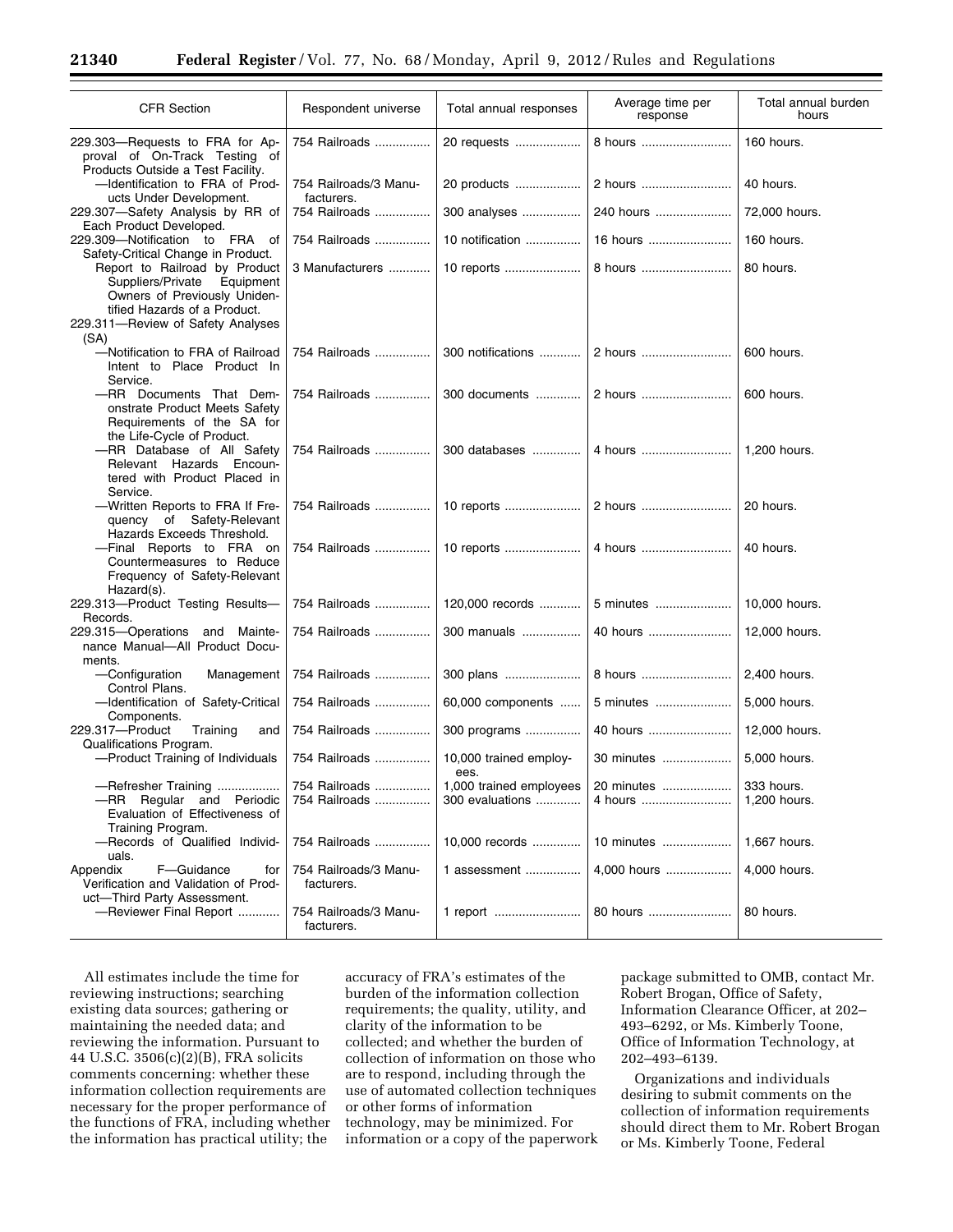Railroad Administration, 1200 New Jersey Avenue SE., 3rd Floor, Washington, DC 20590. Comments may also be submitted via email to Mr. Brogan or Ms. Toone at the following address: *[Robert.Brogan@dot.gov;](mailto:Robert.Brogan@dot.gov)  [Kimberly.Toone@dot.gov](mailto:Kimberly.Toone@dot.gov)*.

OMB is required to make a decision concerning the collection of information requirements contained in this proposed rule between 30 and 60 days after publication of this document in the **Federal Register**. Therefore, a comment to OMB is best assured of having its full effect if OMB receives it within 30 days of publication. The final rule will respond to any OMB or public comments on the information collection requirements contained in this proposal.

FRA cannot impose a penalty on persons for violating information collection requirements which do not display a current OMB control number, if required. FRA intends to obtain current OMB control numbers for any new information collection requirements resulting from this rulemaking action prior to the effective date of the final rule. The OMB control number, when assigned, will be announced by separate notice in the **Federal Register**.

# *D. Federalism Implications*

FRA has analyzed this rule in accordance with the principles and criteria contained in Executive Order 13132, issued on August 4, 1999, which directs Federal agencies to exercise great care in establishing policies that have federalism implications. *See* 64 FR 43255. This final rule will not have a substantial effect on the States, on the relationship between the national government and the States, or on the distribution of power and responsibilities among various levels of government. This final rule will not have federalism implications that impose any direct compliance costs on State and local governments.

FRA notes that the RSAC, which endorsed and recommended the majority of this final rule to FRA, has as permanent members, two organizations representing State and local interests: AASHTO and the Association of State Rail Safety Managers (ASRSM). Both of these State organizations concurred with the RSAC recommendation endorsing this final rule. The RSAC regularly provides recommendations to the FRA Administrator for solutions to regulatory issues that reflect significant input from its State members. To date, FRA has received no indication of concerns about the Federalism implications of this rulemaking from these representatives or of any other

representatives of State government. Consequently, FRA concludes that this proposed rule has no federalism implications, other than the preemption of state laws covering the subject matter of this final rule, which occurs by operation of law as discussed below.

This final rule could have preemptive effect by operation of law under certain provisions of the Federal railroad safety statutes, specifically, the former Federal Railroad Safety Act of 1970 (former FRSA), repealed and recodified at 49 U.S.C. 20106, and the former Locomotive Boiler Inspection Act at 45 U.S.C. 22–34, repealed and recodified at 49 U.S.C. 20701–20703. The former FRSA provides that States may not adopt or continue in effect any law, regulation, or order related to railroad safety or security that covers the subject matter of a regulation prescribed or order issued by the Secretary of Transportation (with respect to railroad safety matters) or the Secretary of Homeland Security (with respect to railroad security matters), except when the State law, regulation, or order qualifies under the ''local safety or security hazard'' exception to section 20106. Moreover, the former LIA has been interpreted by the Supreme Court as preempting the field concerning locomotive safety. *See Kurns* v. *Railroad Friction Products Corp.,* 565 U.S.

llll (2012); *Kurns* v. *Railroad Friction Products Corp.,* 132 S.CT. 1262; and *Napier v. Atlantic Coast Line R.R.,*  272 U.S. 605 (1926).

# *E. Environmental Impact*

FRA has evaluated this final rule in accordance with its ''Procedures for Considering Environmental Impacts'' (FRA's Procedures) (64 FR 28545, May 26, 1999) as required by the National Environmental Policy Act (42 U.S.C. 4321 *et seq.*), other environmental statutes, Executive Orders, and related regulatory requirements. FRA has determined that this final rule is not a major FRA action (requiring the preparation of an environmental impact statement or environmental assessment) because it is categorically excluded from detailed environmental review pursuant to section 4(c)(20) of FRA's Procedures. 64 FR 28547, May 26, 1999. Section 4(c)(20) reads as follows: (c) Actions categorically excluded. Certain classes of FRA actions have been determined to be categorically excluded from the requirements of these Procedures as they do not individually or cumulatively have a significant effect on the human environment. Promulgation of railroad safety rules and policy statements that do not result in significantly increased emissions or air

or water pollutants or noise or increased traffic congestion in any mode of transportation are excluded.

In accordance with section 4(c) and (e) of FRA's Procedures, the agency has further concluded that no extraordinary circumstances exist with respect to this final rule that might trigger the need for a more detailed environmental review. As a result, FRA finds that this final rule is not a major Federal action significantly affecting the quality of the human environment.

# *F. Unfunded Mandates Reform Act of 1995*

Pursuant to Section 201 of the Unfunded Mandates Reform Act of 1995 (Pub. L. 104–4, 2 U.S.C. 1531), each Federal agency ''shall, unless otherwise prohibited by law, assess the effects of Federal regulatory actions on State, local, and tribal governments, and the private sector (other than to the extent that such regulations incorporate requirements specifically set forth in law).'' Section 202 of the Act (2 U.S.C. 1532) further requires that ''before promulgating any general notice of proposed rulemaking that is likely to result in the promulgation of any rule that includes any Federal mandate that may result in expenditure by State, local, and tribal governments, in the aggregate, or by the private sector, of \$100,000,000 or more (adjusted annually for inflation) in any 1 year, and before promulgating any final rule for which a general notice of proposed rulemaking was published, the agency shall prepare a written statement'' detailing the effect on State, local, and tribal governments and the private sector. For the year 2010, this monetary amount of \$100,000,000 has been adjusted to \$140,800,000 to account for inflation. This final rule would not result in the expenditure of more than \$140,800,000 by the public sector in any one year, and thus preparation of such a statement is not required.

#### *G. Privacy Act*

Anyone is able to search the electronic form of any comment or petition received into any of FRA's dockets by the name of the individual submitting the comment or petition (or signing the comment or petition, if submitted on behalf of an association, business, labor union, etc.). Please visit *[http://www.regulations.gov/](http://www.regulations.gov/#!privacyNotice)  [#!privacyNotice.](http://www.regulations.gov/#!privacyNotice)* You may also review DOT's complete Privacy Act Statement in the **Federal Register** published on April 11, 2000 (65 FR 19477–19478), or you may visit *[http://www.dot.gov/](http://www.dot.gov/privacy.html)  [privacy.html.](http://www.dot.gov/privacy.html)*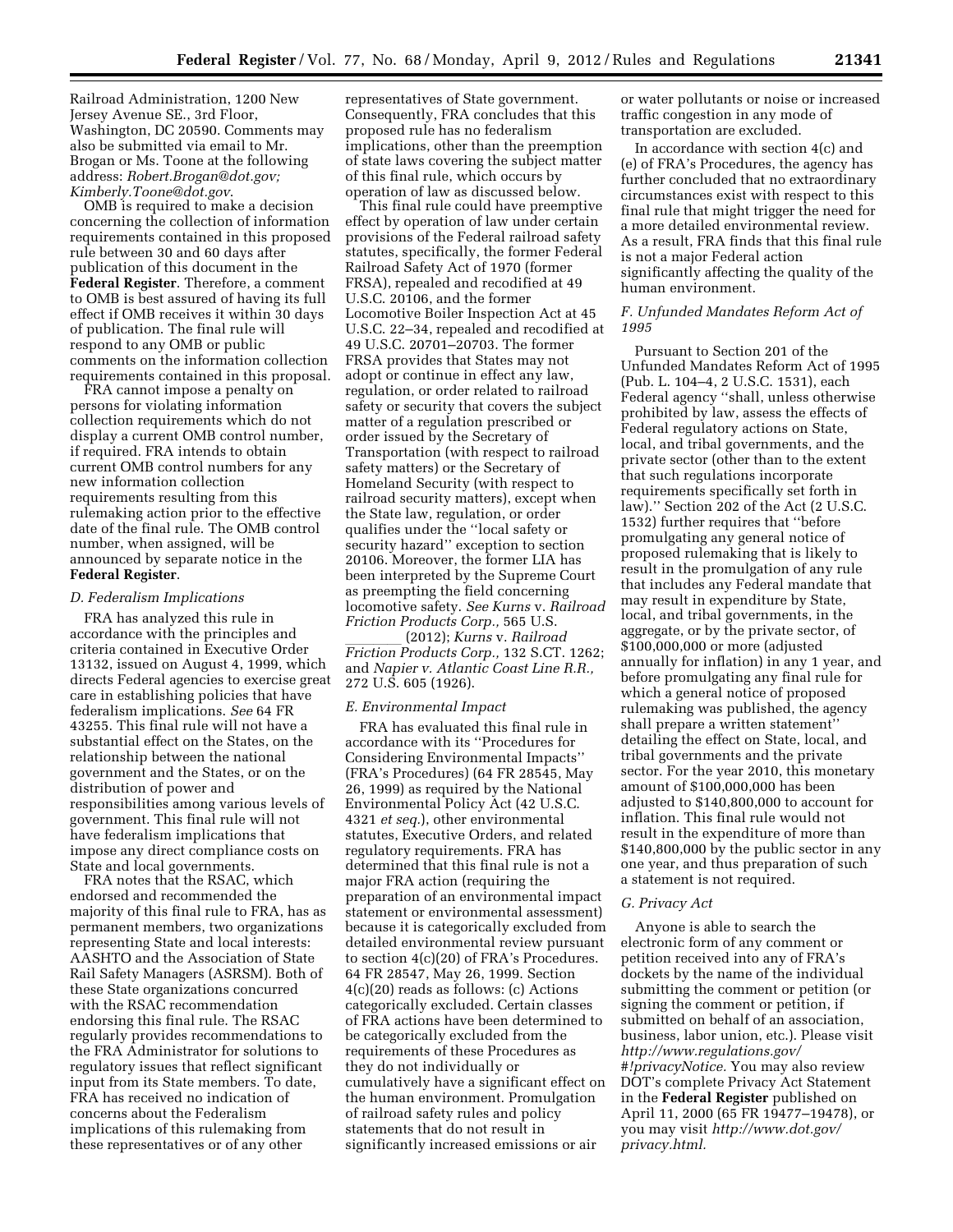# **List of Subjects**  *49 CFR Part 229*

# Locomotive headlights, Locomotives, Railroad safety, Remote control locomotives.

#### *49 CFR Part 238*

Passenger equipment, Penalties, Railroad safety, Reporting and recordkeeping requirements.

### **The Final Rule**

For the reasons discussed in the preamble, FRA amends parts 229 and 238 of chapter II, subtitle B of Title 49, Code of Federal Regulations, as follows:

# **PART 229—[AMENDED]**

■ 1. The authority citation for part 229 continues to read as follows:

**Authority:** 49 U.S.C. 20102–03, 20107, 20133, 20137–38, 20143, 20701–03, 21301– 02, 21304; 28 U.S.C. 2401, note; and 49 CFR 1.49.

■ 2. Section 229.5 is amended by adding in alphabetical order the following definitions to read as follows:

# **§ 229.5 Definitions.**

\* \* \* \* \*

*Alerter* means a device or system installed in the locomotive cab to promote continuous, active locomotive engineer attentiveness by monitoring select locomotive engineer-induced control activities. If fluctuation of a monitored locomotive engineer-induced control activity is not detected within a predetermined time, a sequence of audible and visual alarms is activated so as to progressively prompt a response by the locomotive engineer. Failure by the locomotive engineer to institute a change of state in a monitored control, or acknowledge the alerter alarm activity through a manual reset provision, results in a penalty brake application that brings the locomotive or train to a stop.

\* \* \* \* \*

*Assignment Address* means a unique identifier of the RCL that insures that only the OCU's linked to a specific RCL can command that RCL.

\* \* \* \* \*

*Controlling locomotive* means a locomotive from where the operator controls the traction and braking functions of the locomotive or locomotive consist, normally the lead locomotive.

\* \* \* \* \* *Locomotive Control Unit* (LCU) means a system onboard an RCL that communicates via a radio link which receives, processes, and confirms

commands from the OCU, which directs the locomotive to execute them.

\* \* \* \* \* *Operator Control Unit* (OCU) means a mobile unit that communicates via a radio link the commands for movement (direction, speed, braking) or for operations (bell, horn, sand) to an RCL. \* \* \* \* \*

*Qualified mechanical inspector*  means a person who has received instruction and training that includes ''hands-on'' experience (under appropriate supervision or apprenticeship) in one or more of the following functions: troubleshooting, inspection, testing, maintenance or repair of the specific locomotive equipment for which the person is assigned responsibility. This person shall also possess a current understanding of what is required to properly repair and maintain the locomotive equipment for which the person is assigned responsibility. Further, the qualified mechanical inspector shall be a person whose primary responsibility includes work generally consistent with the functions listed in this definition.

*Remote Control Locomotive* (RCL) means a remote control locomotive that, through use of a radio link can be operated by a person not physically within the confines of the locomotive cab. For purposes of this part, the term RCL does not refer to a locomotive or group of locomotives remotely controlled from the lead locomotive of a train, as in a distributed power arrangement.

\* \* \* \* \*

*Remote Control Operator* (RCO) means a person who utilizes an OCU in connection with operations involving a RCL with or without cars.

*Remote Control Pullback Protection*  means a function of a RCL that enforces speeds and stops in the direction of pulling movement.

■ 3. Section 229.7 is revised to read as follows:

\* \* \* \* \*

#### **§ 229.7 Prohibited acts and penalties.**

(a) Federal Rail Safety Laws (49 U.S.C. 20701–20703) make it unlawful for any carrier to use or permit to be used on its line any locomotive unless the entire locomotive and its appurtenances—

(1) Are in proper condition and safe to operate in the service to which they are put, without unnecessary peril to life or limb; and

(2) Have been inspected and tested as required by this part.

(b) Any person (including but not limited to a railroad; any manager,

supervisor, official, or other employee or agent of a railroad; any owner, manufacturer, lessor, or lessee of railroad equipment, track, or facilities; any employee of such owner, manufacturer, lessor, lessee, or independent contractor) who violates any requirement of this part or of the Federal Rail Safety Laws or causes the violation of any such requirement is subject to a civil penalty of at least \$650, but not more than \$25,000 per violation, except that: Penalties may be assessed against individuals only for willful violations, and, where a grossly negligent violation or a pattern of repeated violations has created an imminent hazard of death or injury to persons, or has caused death or injury, a penalty not to exceed \$100,000 per violation may be assessed. Each day a violation continues shall constitute a separate offense. Appendix B of this part contains a statement of agency civil penalty policy.

(c) Any person who knowingly and willfully falsifies a record or report required by this part is subject to criminal penalties under 49 U.S.C. 21311.

■ 4. Section 229.15 is added to read as follows:

#### **§ 229.15 Remote Control Locomotives.**

(a) *Design and operation.* (1) Each locomotive equipped with a locomotive control unit (LCU) shall respond only to the operator control units (OCUs) assigned to that receiver.

(2) If one or more OCUs are assigned to a LCU, the LCU shall respond only to the OCU that is in primary command. If a subsequent OCU is assigned to a LCU, the previous assignment will be automatically cancelled.

(3) If more than one OCU is assigned to a LCU, the secondary OCUs' man down feature, bell, horn, and emergency brake application functions shall remain active. The remote control system shall be designed so that if the signal from the OCU to the RCL is interrupted for a set period not to exceed five seconds, the remote control system shall cause:

(i) A full service application of the locomotive and train brakes; and

(ii) The elimination of locomotive tractive effort.

(4) Each OCU shall be designed to control only one RCL at a time. OCU's having the capability to control more than one RCL shall have a means to lock in one RCL ''assignment address'' to prevent simultaneous control over more than one locomotive.

(5) If an OCU is equipped with an "on" and "off" switch, when the switch is moved from the ''on'' to the ''off''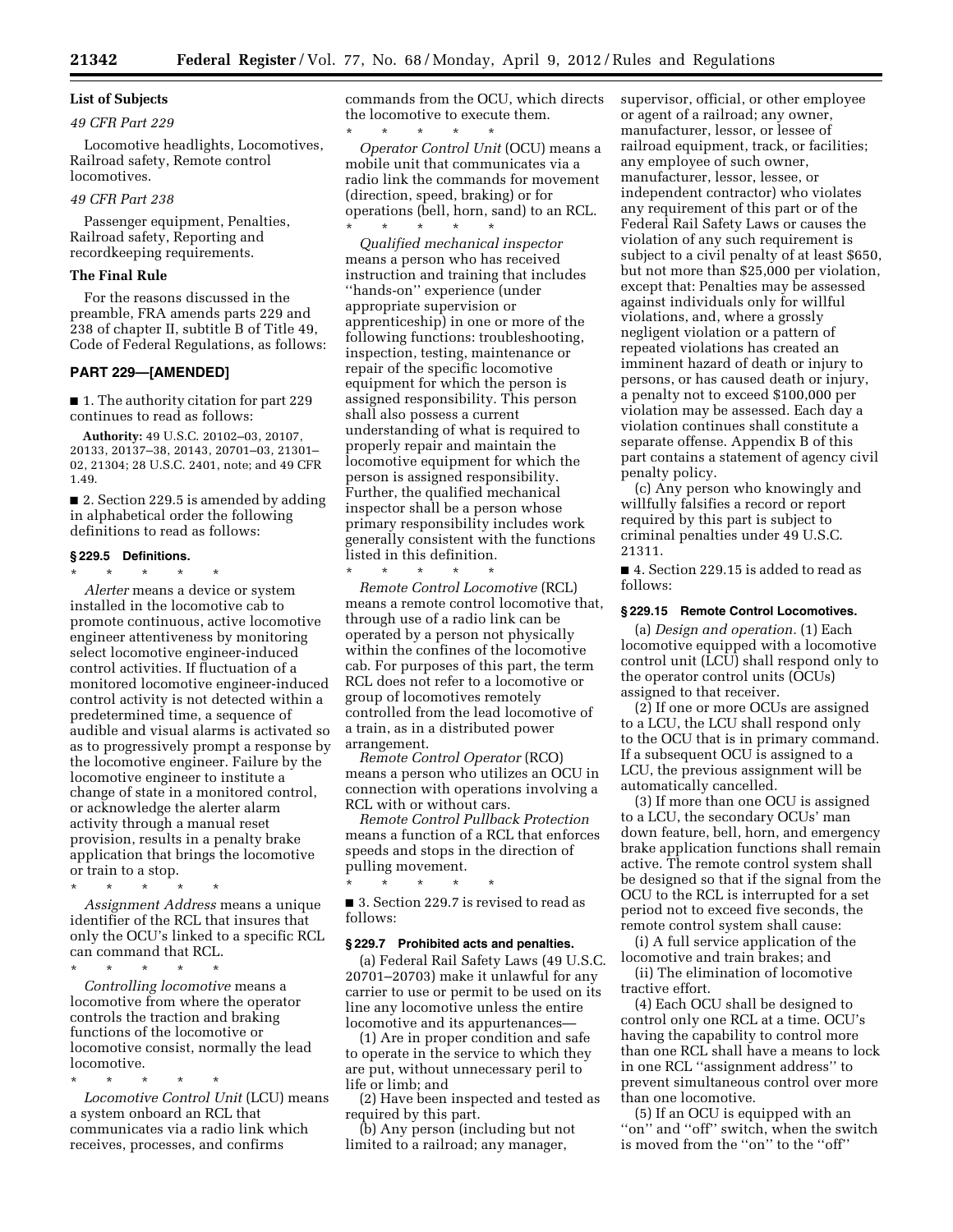position, the remote control system shall cause:

(i) A full service application of the locomotive train brakes; and

(ii) The elimination of locomotive tractive effort.

(6) Each RCL shall have a distinct and unambiguous audible or visual warning device that indicates to nearby personnel that the locomotive is under active remote control operation.

(7) When the main reservoir pressure drops below 90 psi while the RCL is moving, the RCL shall initiate a full service application of the locomotive and train brakes, and eliminate locomotive tractive effort.

(8) When the air valves and the electrical selector switch on the RCL are moved from manual to remote control mode or from remote control to manual mode, an emergency application of the locomotive and train brakes shall be initiated.

(9) Operating control handles located in the RCL cab shall be removed, pinned in place, protected electronically, or otherwise rendered inoperable as necessary to prevent movement caused by the RCL's cab controls while the RCL is being operated by remote control.

(10) The RCL system (both the OCU and LCU), shall be designed to perform a self diagnostic test of the electronic components of the system. The system shall be designed to immediately effect a full service application of the locomotive and train brakes and the elimination of locomotive tractive effort in the event a failure is detected.

(11) Each RCL shall be tagged at the locomotive control stand throttle indicating the locomotive is being used in a remote control mode. The tag shall be removed when the locomotive is placed back in manual mode.

(12) Each OCU shall have the following controls and switches and shall be capable of performing the following functions:

(i) Directional control;

(ii) Throttle or speed control;

(iii) Locomotive independent air brake application and release;

(iv) Automatic train air brake

application and release control; (v) Audible warning device control (horn);

(vi) Audible bell control, if equipped;

(vii) Sand control (unless automatic);

(viii) Bi-directional headlight control;

(ix) Emergency air brake application switch;

(x) Generator field switch or equivalent to eliminate tractive effort to the locomotive;

(xi) Audio/visual indication of wheel slip, only if an audio/visual indication is not provided by the RCL;

(xii) Audio indication of movement of the RCL; and

(xiv) Require at least two separate actions by the RCO to begin movement of the RCL.

(13) Each OCU shall be equipped with the following features:

(i) A harness with a breakaway safety feature;

(ii) An operator alertness device that requires manual resetting or its equivalent. The alertness device shall incorporate a timing sequence not to exceed 60 seconds. Failure to reset the switch within the timing sequence shall cause a service application of the locomotive and train brakes, and the elimination of locomotive tractive effort; and,

(iii) A tilt feature that, when tilted to a predetermined angle, shall cause:

(A) An emergency application of the locomotive and train brakes, and the elimination of locomotive tractive effort; and

(B) If the OCU is equipped with a tilt bypass system that permits the tilt protection feature to be temporarily disabled, this bypass feature shall deactivate within 60 seconds on the primary OCU and within 60 seconds for all secondary OCUs, unless reactivated by the RCO.

(14) Each OCU shall be equipped with one of the following control systems:

(i) An automatic speed control system with a maximum 15 mph speed limiter; or

(ii) A graduated throttle and brake. A graduated throttle and brake control system built after September 6, 2012, shall be equipped with a speed limiter to a maximum of 15 mph.

(15) RCL systems built after September 6, 2012, shall be equipped to automatically notify the railroad in the event the RCO becomes incapacitated or OCU tilt feature is activated.

(16) RCL systems built prior to September 6, 2012, not equipped with automatic notification of operator incapacitated feature may not be utilized in one-person operation. (b) *Inspection, testing, and repair.* 

(1) Each time an OCU is linked to a RCL, and at the start of each shift, a railroad shall test:

(i) The air brakes and the OCU's safety features, including the tilt switch and alerter device; and

(ii) The man down/tilt feature automatic notification.

(2) An OCU shall not continue in use with any defective safety feature identified in paragraph (b)(1) of this section.

(3) A defective OCU shall be tracked under its own identification number assigned by the railroad. Records of

repairs shall be maintained by the railroad and made available to FRA upon request.

(4) Each time an RCL is placed in service and at the start of each shift locomotives that utilize a positive train stop system shall perform a conditioning run over tracks that the positive train stop system is being utilized on to ensure that the system functions as intended.

■ 5. Section 229.19 is revised to read as follows:

# **§ 229.19 Prior waivers.**

Waivers from any requirement of this part, issued prior to June 8, 2012, shall terminate on the date specified in the letter granting the waiver. If no date is specified, then the waiver shall automatically terminate on June 8, 2017.

■ 6. Section 229.20 is added to read as follows:

# **§ 229.20 Electronic recordkeeping.**

(a) For purposes of compliance with the recordkeeping requirements of this part, except for the daily inspection record maintained on the locomotive required by § 229.21, the cab copy of Form FRA F 6180–49–A required by § 229.23, the fragmented air brake maintenance record required by § 229.27, and records required under § 229.9, a railroad may create, maintain, and transfer any of the records required by this part through electronic transmission, storage, and retrieval provided that all of the requirements contained in this section are met.

(b) *Design requirements.* Any electronic record system used to create, maintain, or transfer a record required to be maintained by this part shall meet the following design requirements:

(1) The electronic record system shall be designed such that the integrity of each record is maintained through appropriate levels of security such as recognition of an electronic signature, or other means, which uniquely identify the initiating person as the author of that record. No two persons shall have the same electronic identity;

(2) The electronic system shall ensure that each record cannot be modified, or replaced, once the record is transmitted;

(3) Any amendment to a record shall be electronically stored apart from the record which it amends. Each amendment to a record shall uniquely identify the person making the amendment;

(4) The electronic system shall provide for the maintenance of inspection records as originally submitted without corruption or loss of data; and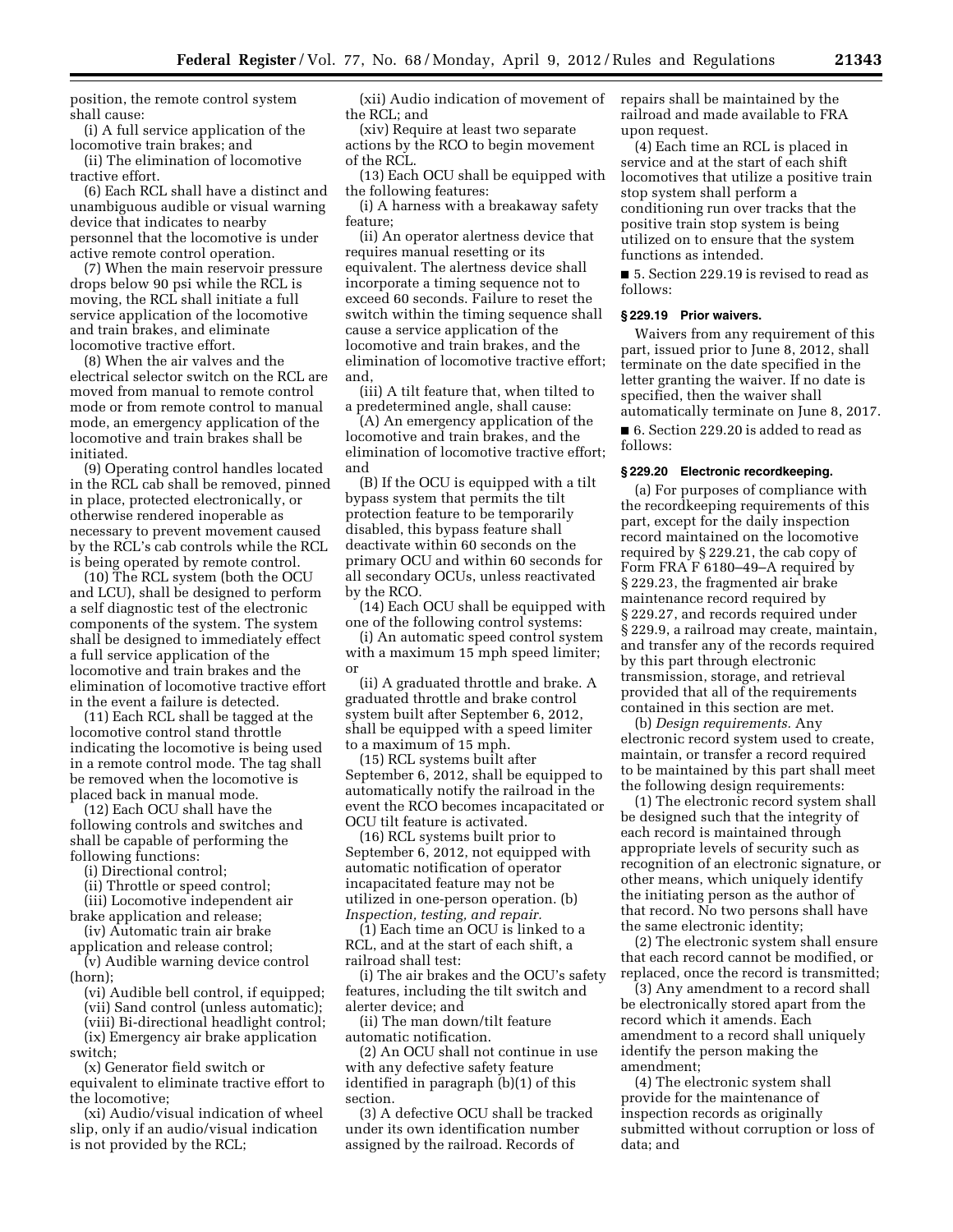(5) Policies and procedures shall be in place to prevent persons from altering electronic records, or otherwise interfering with the electronic system.

(c) *Operational requirements.* Any electronic record system used to create, maintain, or transfer a record required to be maintained by this part shall meet the following operating requirements:

(1) The electronic storage of any record required by this part shall be initiated by the person performing the activity to which the record pertains within 24 hours following the completion of the activity; and

(2) For each locomotive for which records of inspection or maintenance required by this part are maintained electronically, the electronic record system shall automatically notify the railroad each time the locomotive is due for an inspection, or maintenance that the electronic system is tracking. The automatic notification tracking requirement does not apply to daily inspections.

(d) *Accessibility and availability requirements.* Any electronic record system used to create, maintain, or transfer a record required to be maintained by this part shall meet the following access and availability requirements:

(1) Except as provided in § 229.313(c)(2), the carrier shall provide FRA with all electronic records maintained for compliance with this part for any specific locomotives at any mechanical department terminal upon request;

(2) Paper copies of electronic records and amendments to those records that may be necessary to document compliance with this part, shall be provided to FRA for inspection and copying upon request *[http://web2.](http://web2.westlaw.com/find/default.wl?DB=1000547&DocName=49CFRS213%2E305&FindType=L&AP=&mt=Westlaw&fn=_top&sv=Split&vr=2.0&rs=) [westlaw.com/find/default.wl?DB=100](http://web2.westlaw.com/find/default.wl?DB=1000547&DocName=49CFRS213%2E305&FindType=L&AP=&mt=Westlaw&fn=_top&sv=Split&vr=2.0&rs=) [0547&DocName=49CFRS213%2E305&](http://web2.westlaw.com/find/default.wl?DB=1000547&DocName=49CFRS213%2E305&FindType=L&AP=&mt=Westlaw&fn=_top&sv=Split&vr=2.0&rs=) [FindType=L&AP=&mt=Westlaw&](http://web2.westlaw.com/find/default.wl?DB=1000547&DocName=49CFRS213%2E305&FindType=L&AP=&mt=Westlaw&fn=_top&sv=Split&vr=2.0&rs=) fn=*\_*[top&sv=Split&vr=2.0&rs=.](http://web2.westlaw.com/find/default.wl?DB=1000547&DocName=49CFRS213%2E305&FindType=L&AP=&mt=Westlaw&fn=_top&sv=Split&vr=2.0&rs=)* Paper copies shall be provided to FRA no later than 15 days from the date the request is made; and,

(3) Inspection records required by this part shall be available to persons who performed the inspection and to persons performing subsequent inspections on the same locomotive.

■ 7. Section 229.23 is revised to read as follows:

# **§ 229.23 Periodic inspection: general.**

(a) Each locomotive shall be inspected at each periodic inspection to determine whether it complies with this part. Except as provided in § 229.9, all noncomplying conditions shall be repaired before the locomotive is used. Except as provided in § 229.33 and paragraph (b)

of this section, the interval between any two periodic inspections may not exceed 92 days. Periodic inspections shall only be made where adequate facilities are available. At each periodic inspection, a locomotive shall be positioned so that a person may safely inspect the entire underneath portion of the locomotive.

(b) For each locomotive equipped with advanced microprocessor-based on-board electronic condition monitoring controls:

(1) The interval between periodic inspections shall not exceed 184 days; and

(2) At least once each 31 days, the daily inspection required by § 229.21, shall be performed by a qualified mechanical inspector as defined in § 229.5. A record of the inspection that contains the name of the person performing the inspection and the date that it was performed shall be maintained in the locomotive cab until the next periodic inspection is performed.

(c) Each new locomotive shall receive an initial periodic inspection before it is used.

(d) At the initial periodic inspection, the date and place of the last tests performed that are the equivalent of the tests required by §§ 229.27, 229.29, and 229.31 shall be entered on Form FRA F 6180–49A. These dates shall determine when the tests first become due under §§ 229.27, 229.29, and 229.31. Out of use credit may be carried over from Form FRA F 6180–49 and entered on Form FRA F 6180–49A.

(e) Each periodic inspection shall be recorded on Form FRA F 6180–49A. The form shall be signed by the person conducting the inspection and certified by that person's supervisor that the work was done. The form shall be displayed under a transparent cover in a conspicuous place in the cab of each locomotive. A railroad maintaining and transferring records as provided for in § 229.20 shall print the name of the person who performed the inspections, repairs, or certified work on the Form FRA F 6180–49A that is displayed in the cab of each locomotive.

(f) At the first periodic inspection in each calendar year, the carrier shall remove from each locomotive Form FRA F 6180–49A covering the previous calendar year. If a locomotive does not receive its first periodic inspection in a calendar year before April 2, or July 3 if it's a locomotive equipped with advanced microprocessor-based onboard electronic condition monitoring controls, because it is out of use, the form shall be promptly replaced. The Form FRA F 6180–49A covering the

preceding year for each locomotive, in or out of use, shall be signed by the railroad official responsible for the locomotive and filed as required in § 229.23(f). The date and place of the last periodic inspection and the date and place of the last tests performed under §§ 229.27, 229.29, and 229.31 shall be transferred to the replacement Form FRA F 6180–49A.

(g) The railroad mechanical officer who is in charge of a locomotive shall maintain in his office a secondary record of the information reported on Form FRA F 6180–49A. The secondary record shall be retained until Form FRA F 6180–49A has been removed from the locomotive and filed in the railroad office of the mechanical officer in charge of the locomotive. If the Form FRA F 6180–49A removed from the locomotive is not clearly legible, the secondary record shall be retained until the Form FRA F 6180–49A for the succeeding year is filed. The Form F 6180–49A removed from a locomotive shall be retained until the Form FRA F 6180–49A for the succeeding year is filed.

(h) The railroad shall maintain, and provide employees performing inspections under this section with, a list of the defects and repairs made on each locomotive over the last ninety-two days;

(i) The railroad shall provide employees performing inspections under this section with a document containing all tests conducted since the last periodic inspection, and procedures needed to perform the inspection.

■ 8. Section 229.25 is amended by revising paragraphs (d) and (e) and adding paragraph (f) to read as follows:

# **§ 229.25 Tests: Every periodic inspection.**

\* \* \* \* \* (d) *Event recorder.* A microprocessorbased self-monitoring event recorder, if installed, is exempt from periodic inspection under paragraphs (d)(1) through (5) of this section and shall be inspected annually as required by § 229.27(c). Other types of event recorders, if installed, shall be inspected, maintained, and tested in accordance with instructions of the manufacturer, supplier, or owner thereof and in accordance with the following criteria:

(1) A written or electronic copy of the instructions in use shall be kept at the point where the work is performed and a hard-copy version, written in the English language, shall be made available upon request to FRA.

(2) The event recorder shall be tested before any maintenance work is performed on it. At a minimum, the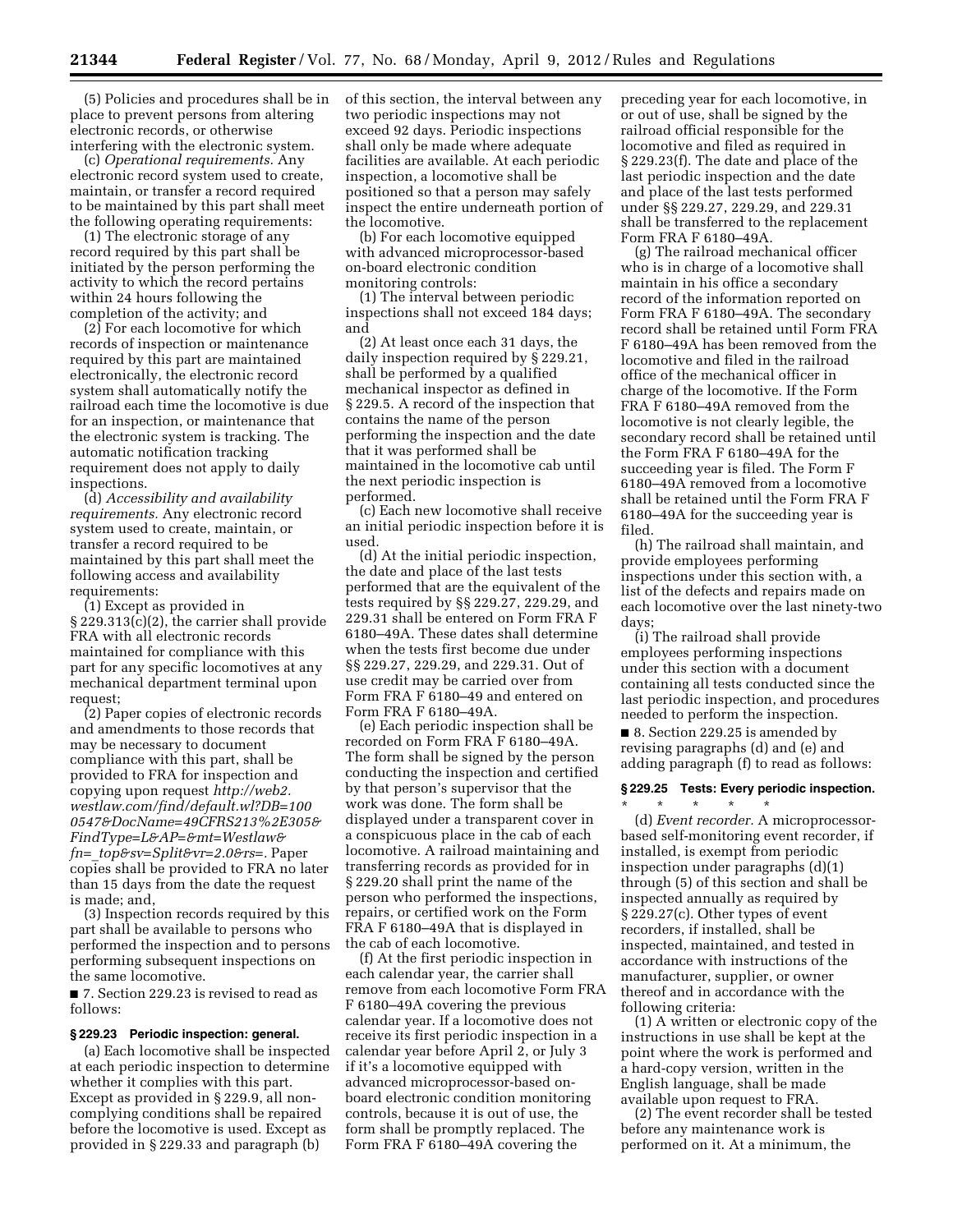event recorder test shall include cycling, as practicable, all required recording elements and determining the full range of each element by reading out recorded data.

(3) If the pre-maintenance test reveals that the device is not recording all the specified data and that all recordings are within the designed recording elements, this fact shall be noted, and maintenance and testing shall be performed as necessary until a subsequent test is successful.

(4) When a successful test is accomplished, a copy of the dataverification results shall be maintained in any medium with the maintenance records for the locomotive until the next one is filed.

(5) A railroad's event recorder periodic maintenance shall be considered effective if 90 percent of the recorders on locomotives inbound for periodic inspection in any given calendar month are still fully functional; maintenance practices and test intervals shall be adjusted as necessary to yield effective periodic maintenance.

(e) *Remote control locomotive.*  Remote control locomotive system components that interface with the mechanical devices of the locomotive shall be tested including, but not limited to, air pressure monitoring devices, pressure switches, and speed sensors.

(f) *Alerters.* The alerter shall be tested, and all automatic timing resets shall function as intended.

■ 9. Section 229.27 is revised to read as follows:

# **§ 229.27 Annual tests.**

(a) All testing under this section shall be performed at intervals that do not exceed 368 calendar days.

(b) Load meters that indicate current (amperage) being applied to traction motors shall be tested. Each device used by the engineer to aid in the control or braking of the train or locomotive that provides an indication of air pressure electronically shall be tested by comparison with a test gauge or self-test designed for this purpose. An error greater than five percent or greater than three pounds per square inch shall be corrected. The date and place of the test shall be recorded on Form FRA F 6180– 49A, and the person conducting the test and that person's supervisor shall sign the form.

(c) A microprocessor-based event recorder with a self-monitoring feature equipped to verify that all data elements required by this part are recorded, requires further maintenance and testing only if either of the following conditions exist:

(1) The self-monitoring feature displays an indication of a failure. If a failure is displayed, further maintenance and testing must be performed until a subsequent test is successful. When a successful test is accomplished, a record, in any medium, shall be made of that fact and of any maintenance work necessary to achieve the successful result. This record shall be available at the location where the locomotive is maintained until a record of a subsequent successful test is filed; or,

(2) A download of the event recorder, taken within the preceding 30 days and reviewed for the previous 48 hours of locomotive operation, reveals a failure to record a regularly recurring data element or reveals that any required data element is not representative of the actual operations of the locomotive during this time period. If the review is not successful, further maintenance and testing shall be performed until a subsequent test is successful. When a successful test is accomplished, a record, in any medium, shall be made of that fact and of any maintenance work necessary to achieve the successful result. This record shall be kept at the location where the locomotive is maintained until a record of a subsequent successful test is filed. The download shall be taken from information stored in the certified crashworthy crash hardened event recorder memory module if the locomotive is so equipped.

■ 10. Section 229.29 is revised to read as follows:

# **§ 229.29 Air brake system calibration, maintenance, and testing.**

(a) A locomotive's air brake system shall receive the calibration, maintenance, and testing as prescribed in this section. The level of maintenance and testing and the intervals for receiving such maintenance and testing of locomotives with various types of air brake systems shall be conducted in accordance with paragraphs (d) through (f) of this section. Records of the maintenance and testing required in this section shall be maintained in accordance with paragraph (g) of this section.

(b) Except for DMU or MU locomotives covered under § 238.309 of this chapter, the air flow method (AFM) indicator shall be calibrated in accordance with  $\S 232.205(c)(1)(iii)$  at intervals not to exceed 92 days, and records shall be maintained as prescribed paragraph (g)(1) of this section.

(c) Except for DMU or MU locomotives covered under § 238.309 of

this chapter, the extent of air brake system maintenance and testing that is required on a locomotive shall be in accordance with the following levels:

(1) *Level one:* Locomotives shall have the filtering devices or dirt collectors located in the main reservoir supply line to the air brake system cleaned, repaired, or replaced.

(2) *Level two:* Locomotives shall have the following components cleaned, repaired, and tested: brake cylinder relay valve portions; main reservoir safety valves; brake pipe vent valve portions; and, feed and reducing valve portions in the air brake system (including related dirt collectors and filters).

(3) *Level three:* Locomotives shall have the components identified in this paragraph removed from the locomotive and disassembled, cleaned and lubricated (if necessary), and tested. In addition, all parts of such components that can deteriorate within the inspection interval as defined in paragraphs (d) through (f) of this section shall be replaced and tested. The components include: all pneumatic components of the locomotive equipment's brake system that contain moving parts, and are sealed against air leaks; all valves and valve portions; electric-pneumatic master controllers in the air brake system; and all air brake related filters and dirt collectors.

(d) Except for MU locomotives covered under § 238.309 of this chapter, all locomotives shall receive level one air brake maintenance and testing as described in this section at intervals that do not exceed 368 days.

(e) Locomotives equipped with an air brake system not specifically identified in paragraphs (f)(1) through (3) of this section shall receive level two air brake maintenance and testing as described in this section at intervals that do not exceed 368 days and level three air brake maintenance and testing at intervals that do not exceed 736 days.

(f) Level two and level three air brake maintenance and testing shall be performed on each locomotive identified in this paragraph at the following intervals:

(1) At intervals that do not exceed 1,104 days for a locomotive equipped with a 26–L or equivalent brake system;

(2) At intervals that do not exceed 1,472 days for locomotives equipped with an air dryer and a 26–L or equivalent brake system and for locomotives not equipped with an air compressor and that are semipermanently coupled and dedicated to locomotives with an air dryer; or

(3) At intervals that do not exceed 1,840 days for locomotives equipped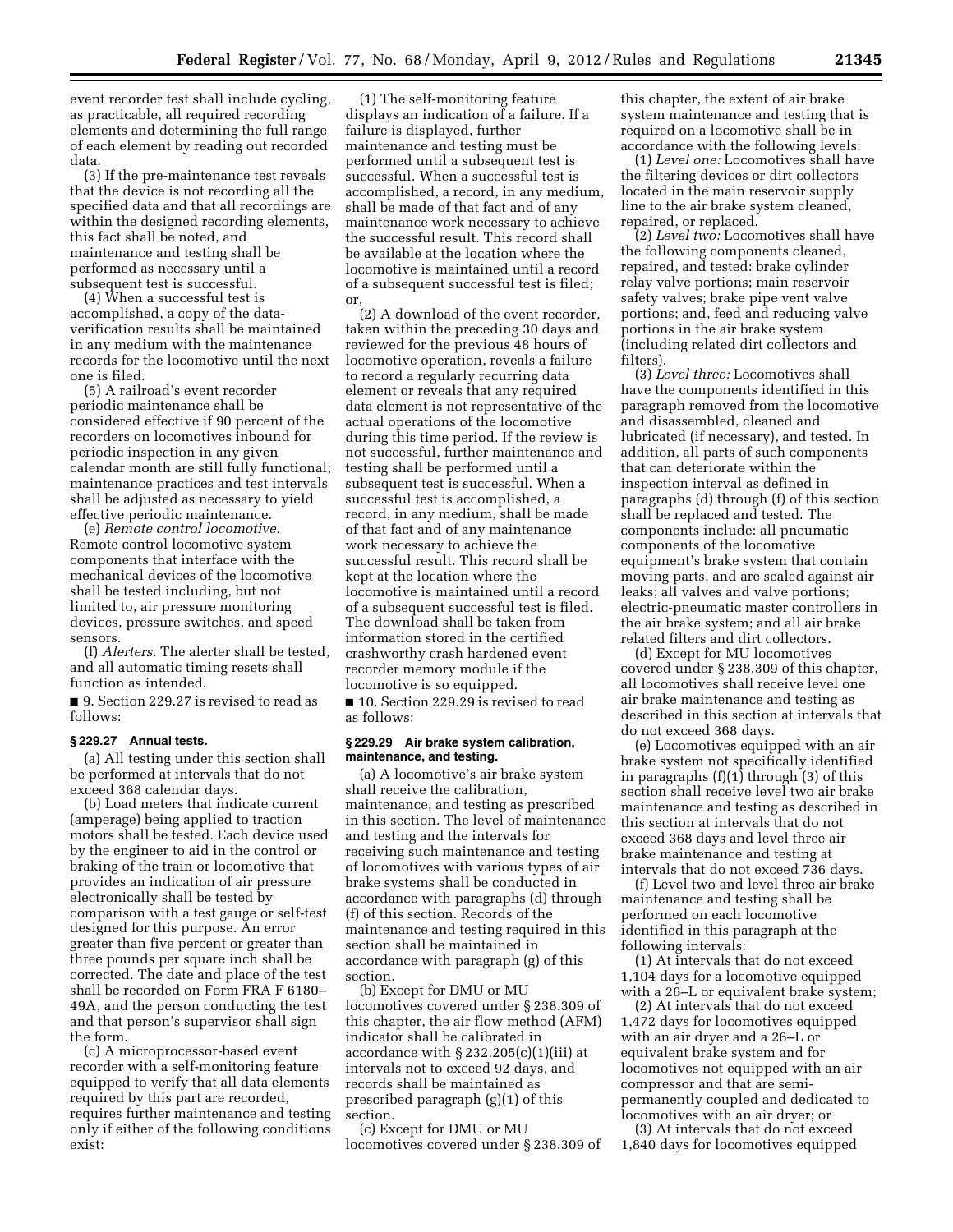with CCB–1, CCB–2, CCB–26, EPIC 1 (formerly EPIC 3102), EPIC 3102D2, EPIC 2, KB–HS1, or Fastbrake brake systems.

(g) Records of the air brake system maintenance and testing required by this section shall be generated and maintained in accordance with the following:

(1) The date of AFM indicator calibration shall be recorded and certified in the remarks section of Form F6180–49A.

(2) The date and place of the cleaning, repairing and testing required by this section shall be recorded on Form FRA F 6180–49A, and the work shall be certified. A record of the parts of the air brake system that are cleaned, repaired, and tested shall be kept in the railroad's files or in the cab of the locomotive.

(3) At its option, a railroad may fragment the work required by this section. In that event, a separate record shall be maintained under a transparent cover in the cab. The air record shall include: the locomotive number; a list of the air brake components; and the date and place of the inspection and testing of each component. The signature of the person performing the work and the signature of that person's supervisor shall be included for each component. A duplicate record shall be maintained in the railroad's files.

■ 11. Section 229.46 is revised to read as follows:

# **§ 229.46 Brakes: general.**

(a) Before each trip, the railroad shall know the following:

(1) The locomotive brakes and devices for regulating pressures, including but not limited to the automatic and independent brake control systems, operate as intended; and

(2) The water and oil have been drained from the air brake system of all locomotives in the consist.

(b) A locomotive with an inoperative or ineffective automatic or independent brake control system will be considered to be operating as intended for purposes of paragraph (a) of this section, if all of the following conditions are met:

(1) The locomotive is in a trailing position and is not the controlling locomotive in a distributed power train consist;

(2) The railroad has previously determined, in conjunction with the locomotive and/or airbrake manufacturer, that placing such a locomotive in trailing position adequately isolates the non-functional valves so as to allow safe operation of the brake systems from the controlling locomotive;

(3) If deactivation of the circuit breaker for the air brake system is required, it shall be specified in the railroad's operating rules;

(4) A tag shall immediately be placed on the isolation switch of the locomotive giving the date and location and stating that the unit may only be used in a trailing position and may not be used as a lead or controlling locomotive;

(5) The tag required in paragraph (b)(4) of this section remains attached to the isolation switch of the locomotive until repairs are made; and

(6) The inoperative or ineffective brake control system is repaired prior to or at the next periodic inspection.

■ 12. Section 229.61 is revised to read as follows:

# **§ 229.61 Draft system.**

(a) A coupler may not have any of the following conditions:

(1) A distance between the guard arm and the knuckle nose of more than 5 5/ 16 inches on D&E couplers.

(2) A crack or break in the side wall or pin bearing bosses outside of the shaded areas shown in Figure 1 or in the pulling face of the knuckle.



(3) A coupler assembly without anticreep protection.

(4) Free slack in the coupler or drawbar not absorbed by friction devices or draft gears that exceeds onehalf inches.

(5) A broken or cracked coupler carrier.

(6) A broken or cracked yoke.

(7) A broken draft gear.

(b) A device shall be provided under the lower end of all drawbar pins and articulated connection pins to prevent the pin from falling out of place in case of breakage.

■ 13. Section 229.85 is revised to read as follows:

# **§ 229.85 High voltage markings: doors, cover plates, or barriers.**

All doors, cover plates, or barriers providing direct access to high voltage equipment shall be marked ''Danger-High Voltage'' or with the word ''Danger'' and the normal voltage carried by the parts so protected.

■ 14. Section 229.114 is added to read as follows:

# **§ 229.114 Steam generator inspections and tests.**

(a) *Periodic steam generator inspection.* Except as provided in § 229.33, each steam generator shall be inspected and tested in accordance with paragraph (d) of this section at intervals not to exceed 92 days, unless the steam generator is isolated in accordance with paragraph (b) of this section. All noncomplying conditions shall be repaired or the steam generator shall be isolated as prescribed in paragraph (b) of this section before the locomotive is used.

(b) *Isolation of a steam generator.* A steam generator will be considered isolated if the water suction pipe to the water pump and the leads to the main switch (steam generator switch) are disconnected, and the train line shutoff-valve is wired closed or a blind gasket is applied. Before an isolated steam generator is returned to use, it shall be inspected and tested pursuant to paragraph (d) of this section.

(c) *Forms.* Each periodic steam generator inspection and test shall be recorded on Form FRA F 6180–49A required by paragraph § 229.23. When Form FRA F 6180–49A for the locomotive is replaced, data for the steam generator inspections shall be transferred to the new Form FRA F6180–49A.

(d) *Tests and requirements.* Each periodic steam generator inspection and test shall include the following tests and requirements:

(1) All electrical devices and visible insulation shall be inspected.

(2) All automatic controls, alarms, and protective devices shall be inspected and tested.

(3) Steam pressure gauges shall be tested by comparison with a deadweight tester or a test gauge designed for this purpose. The siphons to the steam gauges shall be removed and their connections examined to determine that they are open.

(4) Safety valves shall be set and tested under steam after the steam pressure gauge is tested.

(e) *Annual steam generator tests.* Each steam generator that is not isolated in accordance with paragraph (b) of this section, shall be subjected to a hydrostatic pressure at least 25 percent above the working pressure and the visual return water-flow indicator shall be removed and inspected. The testing under this paragraph shall be performed at intervals that do not exceed 368 calendar days.

■ 15. Section 229.119 is amended by revising paragraphs (d) and (e) and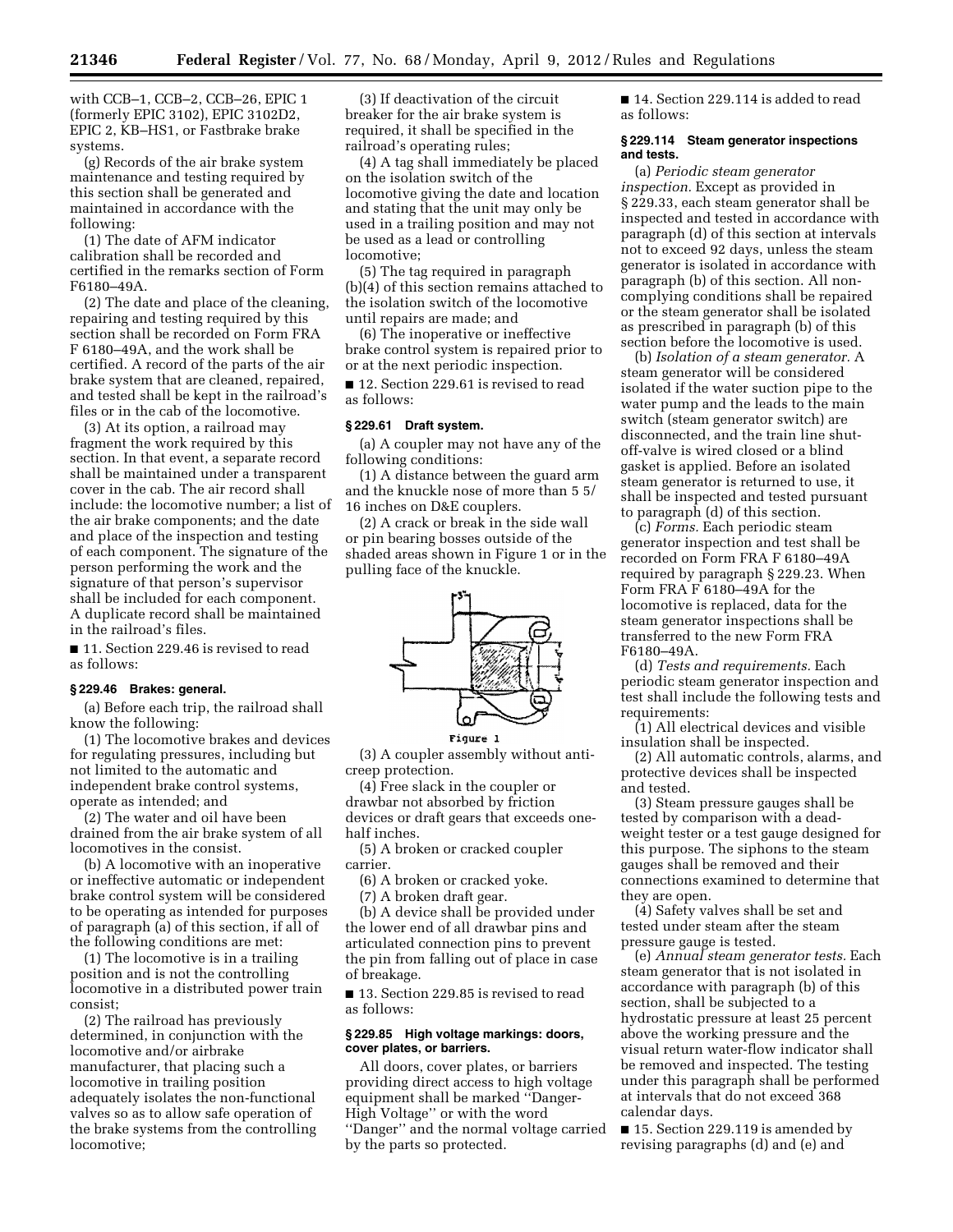adding paragraphs (g) through (i) to read as follows:

# **§ 229.119 Cabs, floors, and passageways.**  \* \* \* \* \*

(d) Any occupied locomotive cab shall be provided with proper ventilation and with a heating arrangement that maintains a temperature of at least 60 degrees Fahrenheit 6 inches above the center of each seat in the cab compartment.

(e) Similar locomotives with open-end platforms coupled in multiple control and used in road service shall have a means of safe passage between them; no passageway is required through the nose of car body locomotives. There shall be a continuous barrier across the full width of the end of a locomotive or a continuous barrier between locomotives.

\* \* \* \* \*

(g) Each locomotive or remanufactured locomotive placed in service for the first time on or after June 8, 2012, shall be equipped with an air conditioning unit in the locomotive cab compartment.

(h) Each air conditioning unit in the locomotive cab on a locomotive identified in paragraph (g) of this section shall be inspected and maintained to ensure that it operates properly and meets or exceeds the manufacturer's minimum operating specifications during the periodic inspection required for the locomotive pursuant to § 229.23 of this part.

(i) Each locomotive or remanufactured locomotive ordered on or after June 8, 2012, or placed in service for the first time on or after December 10, 2012, shall be equipped with a securement device on each exterior locomotive cab door that is capable of securing the door from inside of the cab.

■ 16. Section 229.123 is revised to read as follows:

#### **§ 229.123 Pilots, snowplows, end plates.**

(a) Each lead locomotive shall be equipped with a pilot, snowplow, or end plate that extends across both rails. The minimum clearance above the rail of the pilot, snowplow or end plate shall be 3 inches. Except as provided in paragraph (b) of this section, the maximum clearance shall be 6 inches. When the locomotive is equipped with a combination of the equipment listed in this paragraph, each extending across both rails, only the lowest piece of that equipment must satisfy clearance requirements of this section.

(b) To provide clearance for passing over retarders, locomotives utilized in hump yard or switching service at hump yard locations may have pilot,

snowplow, or end plate maximum height of 9 inches.

(1) Each locomotive equipped with a pilot, snowplow, or end plate with clearance above 6 inches shall be prominently stenciled at each end of the locomotive with the words ''9-inch Maximum End Plate Height, Yard or Trail Service Only.''

(2) When operated in switching service in a leading position, locomotives with a pilot, snowplow, or end plate clearance above 6 inches shall be limited to 10 miles per hour over grade crossings.

(3) Train crews shall be notified in writing of the restrictions on the locomotive, by label or stencil in the cab, or by written operating instruction given to the crew and maintained in the cab of the locomotive.

(4) Pilot, snowplow, or end plate clearance above 6 inches shall be noted in the remarks section of Form FRA 6180–49a.

(5) Locomotives with a pilot, snowplow, or end plate clearance above 6 inches shall not be placed in the lead position when being moved under section § 229.9.

17. Section 229.125 is amended by revising paragraphs (a) and (d)(2) and (3) to read as follows:

# **§ 229.125 Headlights and auxiliary lights.**

(a) Each lead locomotive used in road service shall illuminate its headlight while the locomotive is in use. When illuminated, the headlight shall produce a peak intensity of at least 200,000 candela and produce at least 3,000 candela at an angle of 7.5 degrees and at least 400 candela at an angle of 20 degrees from the centerline of the locomotive when the light is aimed parallel to the tracks. If a locomotive or locomotive consist in road service is regularly required to run backward for any portion of its trip other than to pick up a detached portion of its train or to make terminal movements, it shall also have on its rear a headlight that meets the intensity requirements above. Each headlight shall be aimed to illuminate a person at least 800 feet ahead and in front of the headlight. For purposes of this section, a headlight shall be comprised of either one or two lamps.

 $(1)$  If a locomotive is equipped with a single-lamp headlight, the single lamp shall produce a peak intensity of at least 200,000 candela and shall produce at least 3,000 candela at an angle of 7.5 degrees and at least 400 candela at an angle of 20 degrees from the centerline of the locomotive when the light is aimed parallel to the tracks. The following operative lamps meet the standard set forth in this paragraph: a

single incandescent PAR–56, 200-watt, 30-volt lamp; a single halogen PAR–56, 200-watt, 30-volt lamp; a single halogen PAR–56, 350-watt, 75-volt lamp, or a single lamp meeting the intensity requirements given above.

(2) If a locomotive is equipped with a dual-lamp headlight, a peak intensity of at least 200,000 candela and at least 3,000 candela at an angle of 7.5 degrees and at least 400 candela at an angle of 20 degrees from the centerline of the locomotive when the light is aimed parallel to the tracks shall be produced by the headlight based either on a single lamp capable of individually producing the required peak intensity or on the candela produced by the headlight with both lamps illuminated. If both lamps are needed to produce the required peak intensity, then both lamps in the headlight shall be operational. The following operative lamps meet the standard set forth in this paragraph (a)(2): A single incandescent PAR–56, 200-watt, 30-volt lamp; a single halogen PAR–56, 200-watt, 30-volt lamp; a single halogen PAR–56, 350-watt, 75 volt lamp; two incandescent PAR–56, 350-watt, 75-volt lamps; or lamp(s) meeting the intensity requirements given above.

(i) A locomotive equipped with the two incandescent PAR–56, 350-watt, 75 volt lamps which has an en route failure of one lamp in the headlight fixture, may continue in service as a lead locomotive until its next daily inspection required by § 229.21 only if:

(A) Auxiliary lights burn steadily;

(B) Auxiliary lights are aimed horizontally parallel to the longitudinal centerline of the locomotive or aimed to cross no less than 400 feet in front of the locomotive.

(C) Second headlight lamp and both auxiliary lights continue to operate.

- (ii) [Reserved]. \* \* \* \* \*
	- (d) \* \* \*

(2) Each auxiliary light shall produce a peak intensity of at least 200,000 candela or shall produce at least 3,000 candela at an angle of 7.5 degrees and at least 400 candela at an angle of 20 degrees from the centerline of the locomotive when the light is aimed parallel to the tracks. Any of the following operative lamps meet the standard set forth in this paragraph: an incandescent PAR–56, 200-watt, 30-volt lamp; a halogen PAR–56, 200-watt, 30 volt lamp; a halogen PAR–56, 350-watt, 75-volt lamp; an incandescent PAR–56, 350-watt, 75-volt lamp; or a single lamp having equivalent intensities at the specified angles.

(3) The auxiliary lights shall be aimed horizontally within 15 degrees of the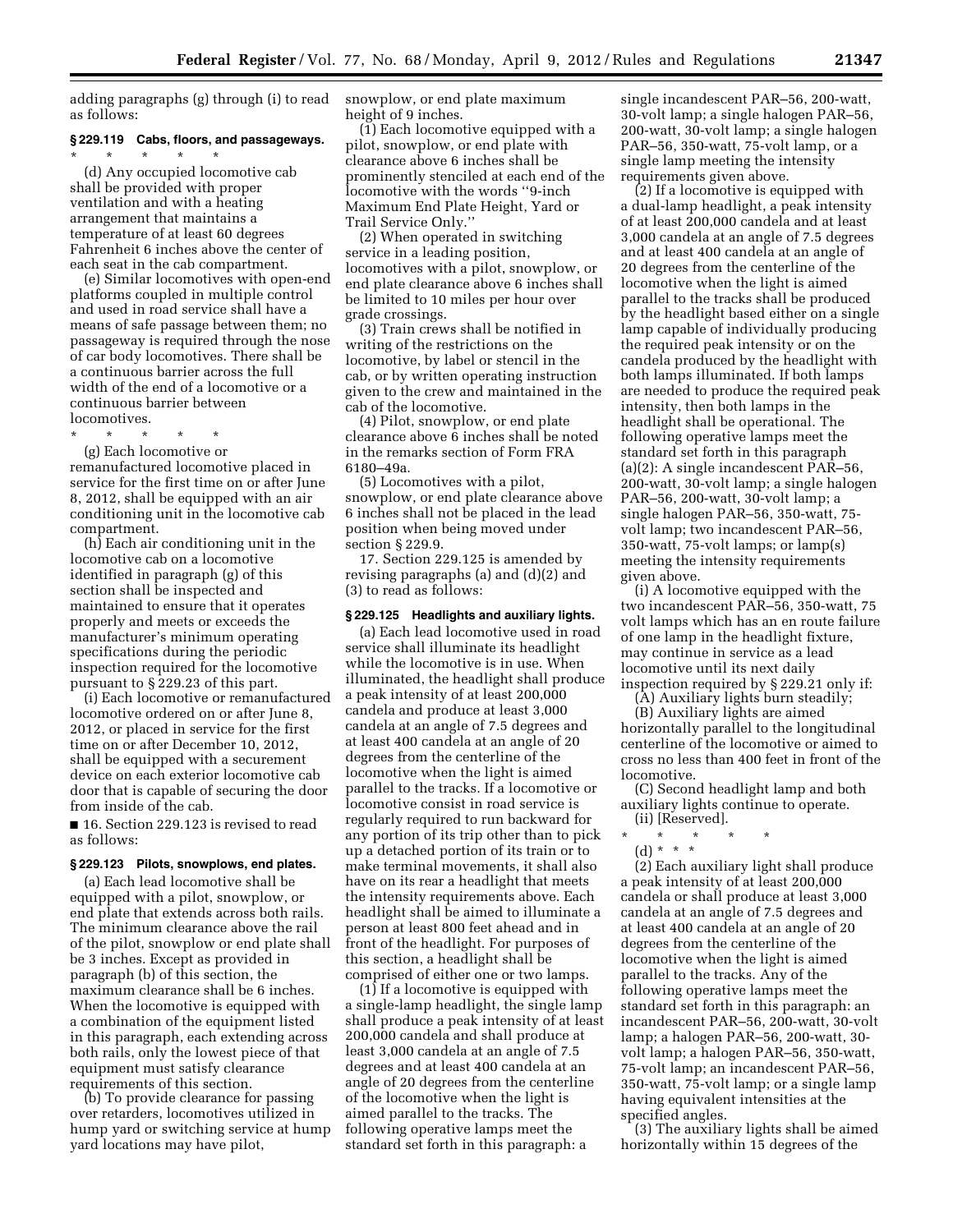longitudinal centerline of the locomotive.

\* \* \* \* \*

■ 18. Section 229.133 is amended by revising paragraphs (b)(1) and (2) and (c)(1) and (2) to read as follows:

# **§ 229.133 Interim locomotive conspicuity measures—auxiliary external lights.**

\* \* \* \* \* (b) \* \* \*

(1) *Strobe lights.* (i) Strobe lights shall consist of two white stroboscopic lights, each with ''effective intensity,'' as defined by the Illuminating Engineering Society's Guide for Calculating the Effective Intensity of Flashing Signal Lights (November 1964), of at least 500 candela.

(ii) The flash rate of strobe lights shall be at least 40 flashes per minute and at most 180 flashes per minute.

(iii) Strobe lights shall be placed at the front of the locomotive, at least 48 inches apart, and at least 36 inches above the top of the rail.

(2) *Oscillating light.* (i) An oscillating light shall consist of:

(A) One steadily burning white light producing at least 200,000 candela in a moving beam that depicts a circle or a horizontal figure "8" to the front, about the longitudinal centerline of the locomotive; or

(B) Two or more white lights producing at least 200,000 candela each, at one location on the front of the locomotive, that flash alternately with beams within five degrees horizontally to either side of the longitudinal centerline of the locomotive.

(ii) An oscillating light may incorporate a device that automatically extinguishes the white light if display of a light of another color is required to protect the safety of railroad operations.

\* \* \* \* \* (c)(1) Any lead locomotive equipped with oscillating lights as described in paragraph (b)(2) of this section that were ordered for installation on that locomotive prior to January 1, 1996, is considered in compliance with § 229.125(d)(1) through (3).

(2) Any lead locomotive equipped with strobe lights as described in paragraph (b)(1) and operated at speeds no greater than 40 miles per hour, is considered in compliance with § 229.125(d)(1) through (3) until the locomotive is retired or rebuilt, whichever comes first. \* \* \* \* \*

■ 19. Section 229.140 is added to read as follows:

# **§ 229.140 Alerters.**

(a) Except for locomotives covered by part 238 of this chapter, each of the

following locomotives shall be equipped with a functioning alerter as described in paragraphs (b) through (d) of this section:

(1) A locomotive that is placed in service for the first time on or after June 10, 2013, when used as a controlling locomotive and operated at speeds in excess of 25 mph.

(2) All controlling locomotives operated at speeds in excess of 25 mph on or after January 1, 2017.

(b) The alerter on locomotives subject to paragraph (a) of this section shall be equipped with a manual reset and the alerter warning timing cycle shall automatically reset as the result of any of the following operations, and at least three of the following automatic resets shall be functional at any given time:

(1) Movement of the throttle handle; (2) Movement of the dynamic brake

control handle;

(3) Movement of the operator's horn activation handle;

(4) Movement of the operator's bell activation switch;

(5) Movement of the automatic brake valve handle; or

(6) Bailing the independent brake by depressing the independent brake valve handle.

(c) All alerters shall provide an audio alarm upon expiration of the timing cycle interval. An alerter on a locomotive that is placed in service for the first time on or after June 10, 2013, shall display a visual indication to the operator at least five seconds prior to an audio alarm. The visual indication on an alerter so equipped shall be visible to the operator from their normal position in the cab.

(d) Alerter warning timing cycle interval shall be within 10 seconds of the calculated setting utilizing the formula (timing cycle specified in  $seconds = 2400 + track speed specified$ in miles per hour).

(e) Any locomotive that is equipped with an alerter shall have the alerter functioning and operating as intended when the locomotive is used as a controlling locomotive.

(f) A controlling locomotive equipped with an alerter shall be tested prior to departure from each initial terminal, or prior to being coupled as the lead locomotive in a locomotive consist by allowing the warning timing cycle to expire that results in an application of the locomotive brakes at a penalty rate. ■ 20. Part 229 is amended by adding

subpart E to read as follows:

# **Subpart E—Locomotive Electronics**

Sec.

229.301 Purpose and scope. 229.303 Applicability.

- 229.305 Definitions.
- 229.307 Safety analysis.
- 229.309 Safety-critical changes and failures.
- 229.311 Review of SAs.
- 229.313 Product testing results and records.
- 229.315 Operations and maintenance manual.
- 229.317 Training and qualification program.
- 229.319 Operating Personnel Training.

# **Subpart E—Locomotive Electronics**

# **§ 229.301 Purpose and scope.**

(a) The purpose of this subpart is to promote the safe design, operation, and maintenance of safety-critical, as defined in § 229.305, electronic locomotive control systems, subsystems, and components.

(b) Locomotive control systems or their functions that comingle with safety critical processor based signal and train control systems are regulated under part 236 subparts H and I of this chapter.

# **§ 229.303 Applicability.**

(a) The requirements of this subpart apply to all safety-critical electronic locomotive control systems, subsystems, and components (i.e., ''products'' as defined in § 229.305), except for the following:

(1) Products that are in service prior to June 8, 2012.

(2) Products that are under development as of October 9, 2012, and are placed in service prior to October 9, 2017.

(3) Products that comingle locomotive control systems with safety critical processor based signal and train control systems;

(4) Products that are used during ontrack testing within a test facility; and

(5) Products that are used during ontrack testing outside a test facility, if approved by FRA. To obtain FRA approval of on-track testing outside of a test facility, a railroad shall submit a request to FRA that provides:

(i) Adequate information regarding the function and history of the product that it intends to use;

(ii) The proposed tests;

(iii) The date, time and location of the tests; and

(iv) The potential safety consequences that will result from operating the product for purposes of testing.

(b) Railroads and vendors shall identify all products that are under development to FRA by October 9, 2012.

(c) The exceptions provided in paragraph (a) of this section do not apply to products or product changes that result in degradation of safety, or a material increase in safety-critical functionality.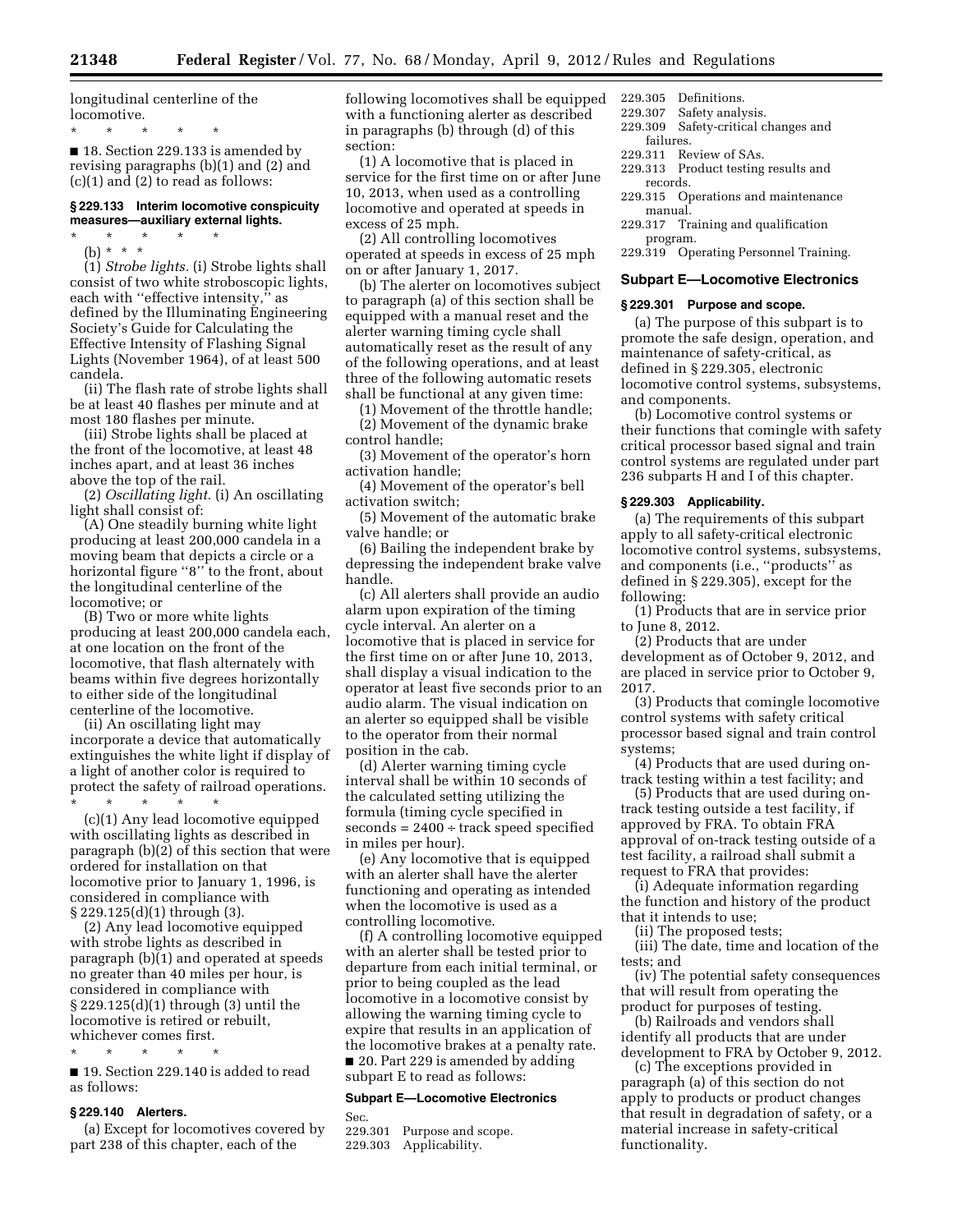### **§ 229.305 Definitions.**

As used in this subpart— *Cohesion* is a measure of how strongly-related or focused the responsibilities of a system, subsystem, or component are.

*Comingle* refers to the act of creating systems, subsystems, or components where the systems, subsystems, or components are tightly coupled and with low cohesion.

*Component* means an electronic element, device, or appliance (including hardware or software) that is part of a system or subsystem.

*Configuration management control plan* means a plan designed to ensure that the proper and intended product configuration, including the electronic hardware components and software version, is documented and maintained through the life-cycle of the products in use.

*Executive software* means software common to all installations of a given electronic product. It generally is used to schedule the execution of the sitespecific application programs, run timers, read inputs, drive outputs, perform self-diagnostics, access and check memory, and monitor the execution of the application software to detect unsolicited changes in outputs.

*Initialization* refers to the startup process when it is determined that a product has all required data input and the product is prepared to function as intended.

*Loosely coupled* means an attribute of systems, referring to an approach to designing interfaces across systems, subsystems, or components to reduce the interdependencies between them in particular, reducing the risk that changes within one system, subsystem, or component will create unanticipated changes within other system, subsystem, or component.

*Materials handling* refers to explicit instructions for handling safety-critical components established to comply with procedures specified by the railroad.

*New or next-generation locomotive control system* means a locomotive control system using technologies or combinations of technologies that are not in use in revenue service, products that are under development as of October 9, 2012, are placed into service prior to October 9, 2015, or products without established histories of safe practice.

*Product* means any safety critical electronic locomotive control system, subsystem, or component, not including safety critical processor based signal and train control systems, whose functions are directly related to safe movement and stopping of the train as

well as the associated man-machine interfaces irrespective of the location of the control system, subsystem, or component.

*Revision control* means a chain of custody regimen designed to positively identify safety-critical components and spare equipment availability, including repair/replacement tracking.

*Safety Analysis* refers to a formal set of documentation which describes in detail all of the safety aspects of the product, including but not limited to procedures for its development, installation, implementation, operation, maintenance, repair, inspection, testing, and modification, as well as analyses supporting its safety claims.

*Safety-critical, as applied to a function, a system, or any portion thereof,* means the correct performance of which is essential to safety of personnel or equipment, or both; or the incorrect performance of which could cause a hazardous condition, or allow a hazardous condition which was intended to be prevented by the function or system to exist.

*Subsystem* means a defined portion of a system.

*System* refers to any electronic locomotive control system and includes all subsystems and components thereof, as the context requires.

*Test facility* means a track that is not part of the general railroad system of transportation and is being used exclusively for the purpose of testing equipment and has all of its public grade crossings protected.

*Tightly Coupled* means an attribute of systems, referring to an approach to designing interfaces across systems, subsystems, or components to maximize the interdependencies between them. In particular, increasing the risk that changes within one system, subsystem, or component will create unanticipated changes within other system, subsystem, or component.

# **§ 229.307 Safety analysis.**

(a) A railroad shall develop a Safety Analysis (SA) for each product subject to this subpart prior to the initial use of such product on their railroad.

(b) The SA shall: (1) establish and document the minimum requirements that will govern the development and implementation of all products subject to this subpart, and be based on good engineering practice and should be consistent with the guidance contained in Appendix F of this part in order to establish that a product's safety-critical functions will operate with a high degree of confidence in a fail-safe manner;

(2) Include procedures for immediate repair of safety-critical functions; and (3) Be made available to FRA upon

request. (c) Each railroad shall comply with the SA requirements and procedures related to the development,

implementation, and repair of a product subject to this subpart.

# **§ 229.309 Safety-critical changes and failures.**

(a) Whenever a planned safety-critical design change is made to a product that is in use by a railroad and subject to this subpart, the railroad shall:

(1) Notify FRA's Associate Administrator for Safety of the design changes made by the product supplier;

(2) Ensure that the SA is updated as required;

(3) Conduct all safety-critical changes in a manner that allows the change to be audited;

(4) Specify all contractual arrangements with suppliers and private equipment owners for notification of any and all electronic safety-critical changes as well as safety-critical failures in the suppliers and private equipment owners' system, subsystem, or components, and the reasons for that change or failure from the suppliers or equipment owners, whether or not the railroad has experienced a failure of that safety critical system, sub-system, or component;

(5) Specify the railroad's procedures for action upon receipt of notification of a safety-critical change or failure of an electronic system, sub-system, or component, and until the upgrade or revision has been installed; and

(6) Identify all configuration/revision control measures designed to ensure that safety-functional requirements and safety-critical hazard mitigation processes are not compromised as a result of any such change, and that any such change can be audited.

(b) Product suppliers and private equipment owners shall report any safety-critical changes and previously unidentified hazards to each railroad using the product or equipment.

(c) Private equipment owners shall establish configuration/revision control measures for control of safety-critical changes and identification of previously unidentified hazards.

# **§ 229.311 Review of SAs.**

(a) Prior to the initial planned use of a product subject to this subpart, a railroad shall inform the Associate Administrator for Safety/Chief Safety Officer, FRA, 1200 New Jersey Avenue SE., Mail Stop 25, Washington, DC 20590 of the intent to place this product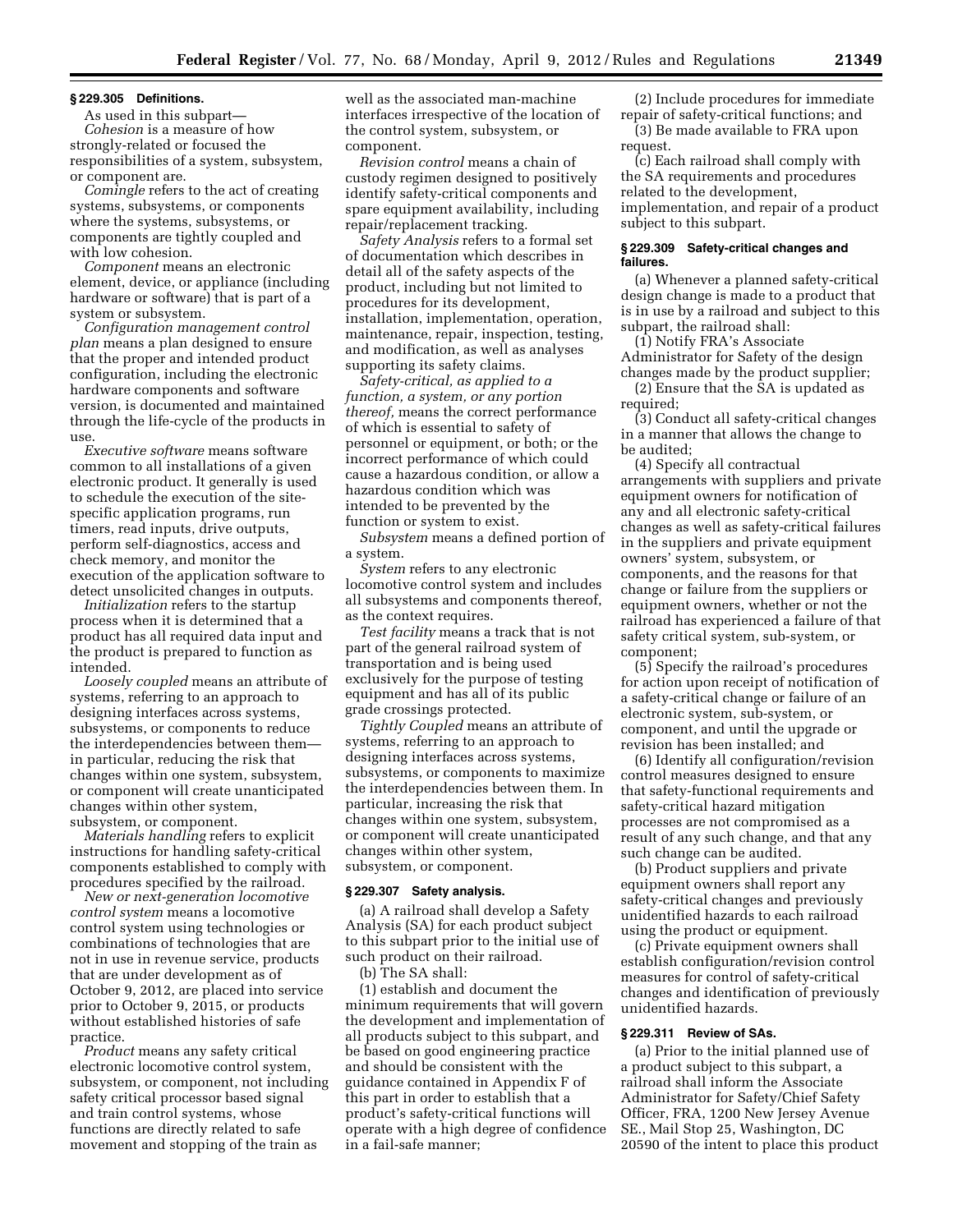in service. The notification shall provide a description of the product, and identify the location where the complete SA documentation described in § 229.307, the testing records contained in § 229.313, and the training and qualification program described in § 229.319 is maintained.

(b) FRA may review or audit the SA within 60 days of receipt of the notification or anytime after the product is placed in use. If FRA has not notified the railroad of its intent to review or audit the SA within the 60-day period, the railroad may assume that FRA does not intend to review or audit, and place the product in use. FRA reserves the right, however, to conduct a review or audit at a later date.

(c) A railroad shall maintain and make available to FRA upon request all railroad or vendor documentation used to demonstrate that the product meets the safety requirements of the SA for the life-cycle of the product.

(d) After a product is placed in service, the railroad shall maintain a database of all safety-relevant hazards encountered with the product. The database shall include all hazards identified in the SA and those that had not been previously identified in the SA. If the frequency of the safetyrelevant hazards exceeds the threshold set forth in the SA, then the railroad shall:

(1) Report the inconsistency by mail, facsimile, email, or hand delivery to the Director, Office of Safety Assurance and Compliance, FRA, 1200 New Jersey Ave. SE., Mail Stop 25, Washington, DC 20590, within 15 days of discovery;

(2) Take immediate countermeasures to reduce the frequency of the safetyrelevant hazard(s) below the threshold set forth in the SA; and

(3) Provide a final report to FRA's Director, Office of Safety Assurance and Compliance, on the results of the analysis and countermeasures taken to reduce the frequency of the safetyrelevant hazard(s) below the calculated probability of failure threshold set forth in the SA when the problem is resolved. For hazards not identified in the SA the threshold shall be exceeded at one occurrence.

# **§ 229.313 Product testing results and records.**

(a) Results of product testing conducted by a railroad as required by this subpart shall be recorded on preprinted forms provided by the railroad, or stored electronically. Electronic recordkeeping or automated tracking systems, subject to the provisions contained in paragraph (e) of this section, may be utilized to store and maintain any testing or training record required by this subpart. Results of product testing conducted by a vendor or private equipment owner in support of a SA shall be provided to the railroad as part of the SA.

(b) The testing records shall contain all of the following:

(1) The name of the railroad;

(2) The location and date that the test was conducted;

(3) The equipment tested;

(4) The results of tests;

(5) The repairs or replacement of equipment;

(6) Any preventative adjustments made; and

(7) The condition in which the equipment is left.

(c) Each record shall be:

(1) Signed by the employee conducting the test, or electronically coded, or identified by the automated test equipment number;

(2) Filed in the office of a supervisory official having jurisdiction, unless otherwise noted; and

(3) Available for inspection and copying by FRA.

(d) The results of the testing conducted in accordance with this subpart shall be retained as follows:

(1) The results of tests that pertain to installation or modification of a product shall be retained for the life-cycle of the product tested and may be kept in any office designated by the railroad;

(2) The results of periodic tests required for the maintenance or repair of the product tested shall be retained until the next record is filed and in no case less than one year; and

(3) The results of all other tests and training shall be retained until the next record is filed and in no case less than one year.

(e) Electronic or automated tracking systems used to meet the requirements contained in paragraph (a) of this section shall be capable of being reviewed and monitored by FRA at any time to ensure the integrity of the system. FRA's Associate Administrator for Safety may prohibit or revoke a railroad's authority to utilize an electronic or automated tracking system in lieu of preprinted forms if FRA finds that the electronic or automated tracking system is not properly secured, is inaccessible to FRA, or railroad employees requiring access to discharge their assigned duties, or fails to adequately track and monitor the equipment. The Associate Administrator for Safety will provide the affected railroad with a written statement of the basis for the decision prohibiting or revoking the railroad from utilizing an electronic or automated tracking system.

# **§ 229.315 Operations and maintenance manual.**

(a) The railroad shall maintain all documents pertaining to the installation, maintenance, repair, modification, inspection, and testing of a product subject to this part in one Operations and Maintenance Manual (OMM).

(1) The OMM shall be legible and shall be readily available to persons who conduct the installation, maintenance, repair, modification, inspection, and testing, and for inspection by FRA.

(2) At a minimum, the OMM shall contain all product vendor operation and maintenance guidance.

(b) The OMM shall contain the plans and detailed information necessary for the proper maintenance, repair, inspection, and testing of products subject to this subpart. The plans shall identify all software versions, revisions, and revision dates.

(c) Hardware, software, and firmware revisions shall be documented in the OMM according to the railroad's configuration management control plan.

(d) Safety-critical components, including spare products, shall be positively identified, handled, replaced, and repaired in accordance with the procedures specified in the railroad's configuration management control plan.

(e) A railroad shall determine that the requirements of this section have been met prior to placing a product subject to this subpart in use on their property.

# **§ 229.317 Training and qualification program.**

(a) A railroad shall establish and implement training and qualification program for products subject to this subpart prior to the product being placed in use. These programs shall meet the requirements set forth in this section and in § 229.319.

(b) The program shall provide training for the individuals identified in this paragraph to ensure that they possess the necessary knowledge and skills to effectively complete their duties related to the product. These include:

(1) Individuals whose duties include installing, maintaining, repairing, modifying, inspecting, and testing safety-critical elements of the product;

(2) Individuals who operate trains or serve as a train or engine crew member subject to instruction and testing under part 217 of this chapter;

(3) Roadway and maintenance-of-way workers whose duties require them to know and understand how the product affects their safety and how to avoid interfering with its proper functioning; and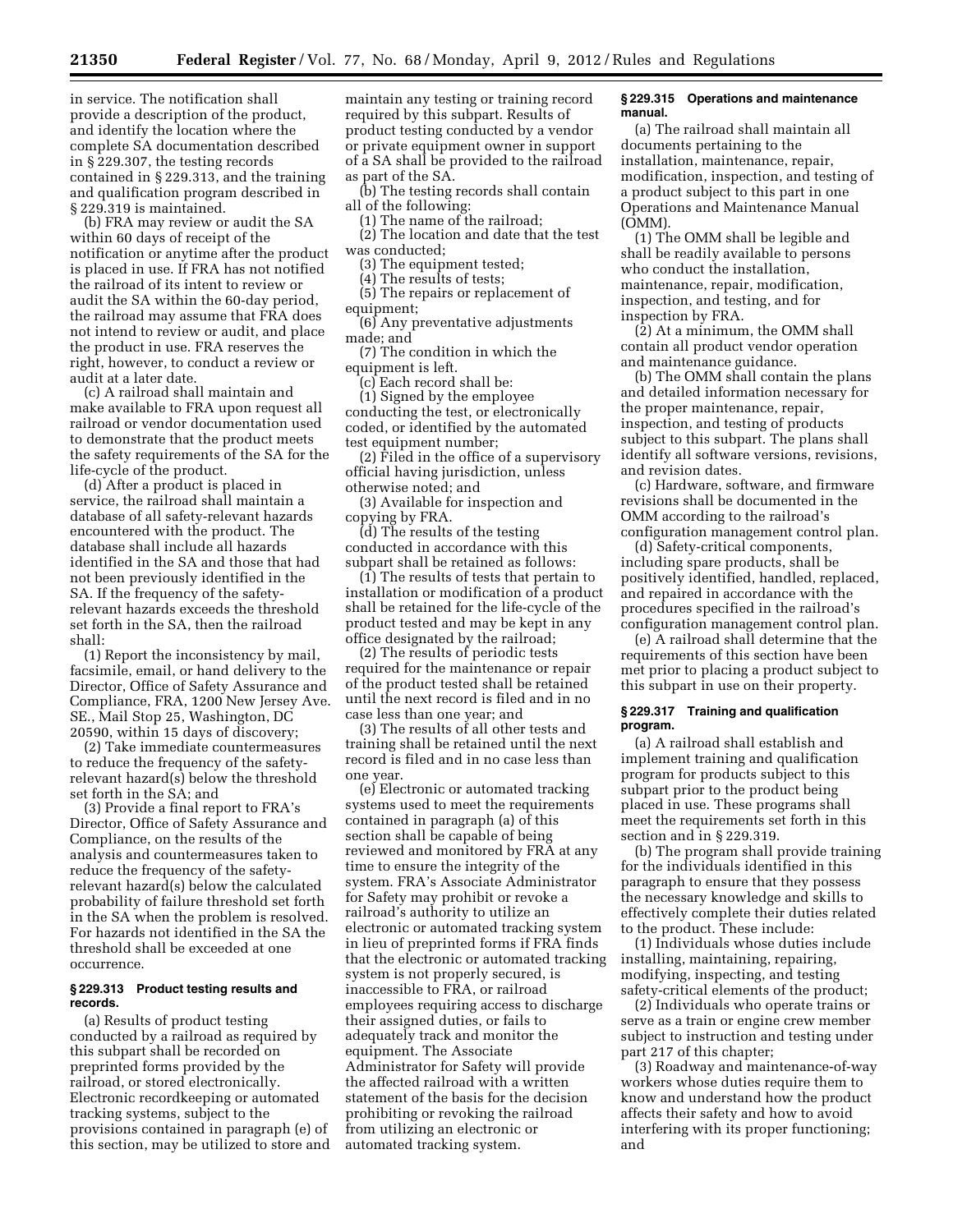(4) Direct supervisors of the individuals identified in paragraphs (b)(1) through (3) of this section.

(c) When developing the training and qualification program required in this section, a railroad shall conduct a formal task analysis. The task analysis shall:

(1) Identify the specific goals of the program for each target population (craft, experience level, scope of work, etc.), task(s), and desired success rate;

(2) Identify the installation, maintenance, repair, modification, inspection, testing, and operating tasks that will be performed on the railroad's products, including but not limited to the development of failure scenarios and the actions expected under such scenarios;

(3) Develop written procedures for the performance of the tasks identified; and

(4) Identify any additional knowledge, skills, and abilities above those required for basic job performance necessary to perform each task.

(d) Based on the task analysis, a railroad shall develop a training curriculum that includes formally structured training designed to impart the knowledge, skills, and abilities identified as necessary to perform each task.

(e) All individuals identified in paragraph (b) of this section shall successfully complete a training curriculum and pass an examination that covers the product and appropriate rules and tasks for which they are responsible (however, such persons may perform such tasks under the direct onsite supervision of a qualified person prior to completing such training and passing the examination).

(f) A railroad shall conduct periodic refresher training at intervals to be formally specified in the program, except with respect to basic skills for which proficiency is known to remain high as a result of frequent repetition of the task.

(g) A railroad shall conduct regular and periodic evaluations of the effectiveness of the training program, verifying the adequacy of the training material and its validity with respect to the railroad's products and operations.

(h) A railroad shall maintain records that designate individuals who are qualified under this section until new designations are recorded or for at least one year after such persons leave applicable service. These records shall be maintained in a designated location and be available for inspection and replication by FRA.

#### **§ 229.319 Operating Personnel Training.**

(a) The training required under § 229.317 for any locomotive engineer or other person who participates in the operation of a train using an onboard electronic locomotive control system shall address all of the following elements and shall be specified in the training program.

(1) Familiarization with the electronic control system equipment onboard the locomotive and the functioning of that equipment as part of the system and in relation to other onboard systems under that person's control;

(2) Any actions required of the operating personnel to enable or enter data into the system and the role of that function in the safe operation of the train;

(3) Sequencing of interventions by the system, including notification, enforcement, penalty initiation and post penalty application procedures as applicable;

(4) Railroad operating rules applicable to control systems, including provisions for movement and protection of any unequipped trains, or trains with failed or cut-out controls;

(5) Means to detect deviations from proper functioning of onboard electronic control system equipment and instructions explaining the proper response to be taken regarding control of the train and notification of designated railroad personnel; and

(6) Information needed to prevent unintentional interference with the proper functioning of onboard electronic control equipment.

(b) The training required under this subpart for a locomotive engineer and conductor, together with required records, shall be integrated into the program of training required by parts 240 and 242 of this chapter.

■ 21. Appendix B is amended by: ■ a. Adding an entry under subpart A for 229.15;

■ b. Revising the entries under subpart B for 229.23 and 229.25 and under subpart C for 229.105;

■ c. Adding an entry under subpart C for 229.114;

■ d. Adding in the entry under subpart C for 229.119 entries for paragraphs (g), (h), and (i);

■ e. Adding an entry under subpart C for 229.140;

■ f. Moving the entry for 229.141 into

numerical order under subpart C; and

■ g. Adding an entry for subpart E. The additions and revisions read as follows:

# **Appendix B to Part 229—Schedule of Civil Penalties (1)**

|        | Section                             |  |  | Violation                      |                                                                                                           | Willful<br>violation |  |       |
|--------|-------------------------------------|--|--|--------------------------------|-----------------------------------------------------------------------------------------------------------|----------------------|--|-------|
|        |                                     |  |  | <b>Subpart A-General</b>       |                                                                                                           |                      |  |       |
|        |                                     |  |  |                                |                                                                                                           |                      |  |       |
| 229.15 |                                     |  |  |                                |                                                                                                           | 2,500                |  | 5,000 |
|        |                                     |  |  |                                |                                                                                                           |                      |  |       |
|        |                                     |  |  | Subpart B-lnspection and tests |                                                                                                           |                      |  |       |
|        |                                     |  |  |                                |                                                                                                           |                      |  |       |
|        | 229.23 Periodic inspection General: |  |  |                                |                                                                                                           |                      |  |       |
|        |                                     |  |  |                                |                                                                                                           | 2,500                |  | 5,000 |
|        |                                     |  |  |                                | (a)(2) Inspection performed improperly or at a location where the underneath portion cannot be safely in- | 2,500                |  | 5,000 |
|        |                                     |  |  |                                |                                                                                                           | 2,500                |  | 5,000 |
|        |                                     |  |  |                                |                                                                                                           | 2,500                |  | 5,000 |
|        |                                     |  |  |                                |                                                                                                           | 2,500                |  | 5,000 |
| (e):   |                                     |  |  |                                |                                                                                                           |                      |  |       |
|        |                                     |  |  |                                |                                                                                                           | 1.000                |  | 2.000 |
|        |                                     |  |  |                                |                                                                                                           | 1.000                |  | 2,000 |
|        |                                     |  |  |                                |                                                                                                           | 1.000                |  | 2,000 |
|        |                                     |  |  |                                |                                                                                                           |                      |  |       |
|        |                                     |  |  |                                |                                                                                                           | 1,000                |  | 2,000 |
|        |                                     |  |  |                                |                                                                                                           |                      |  |       |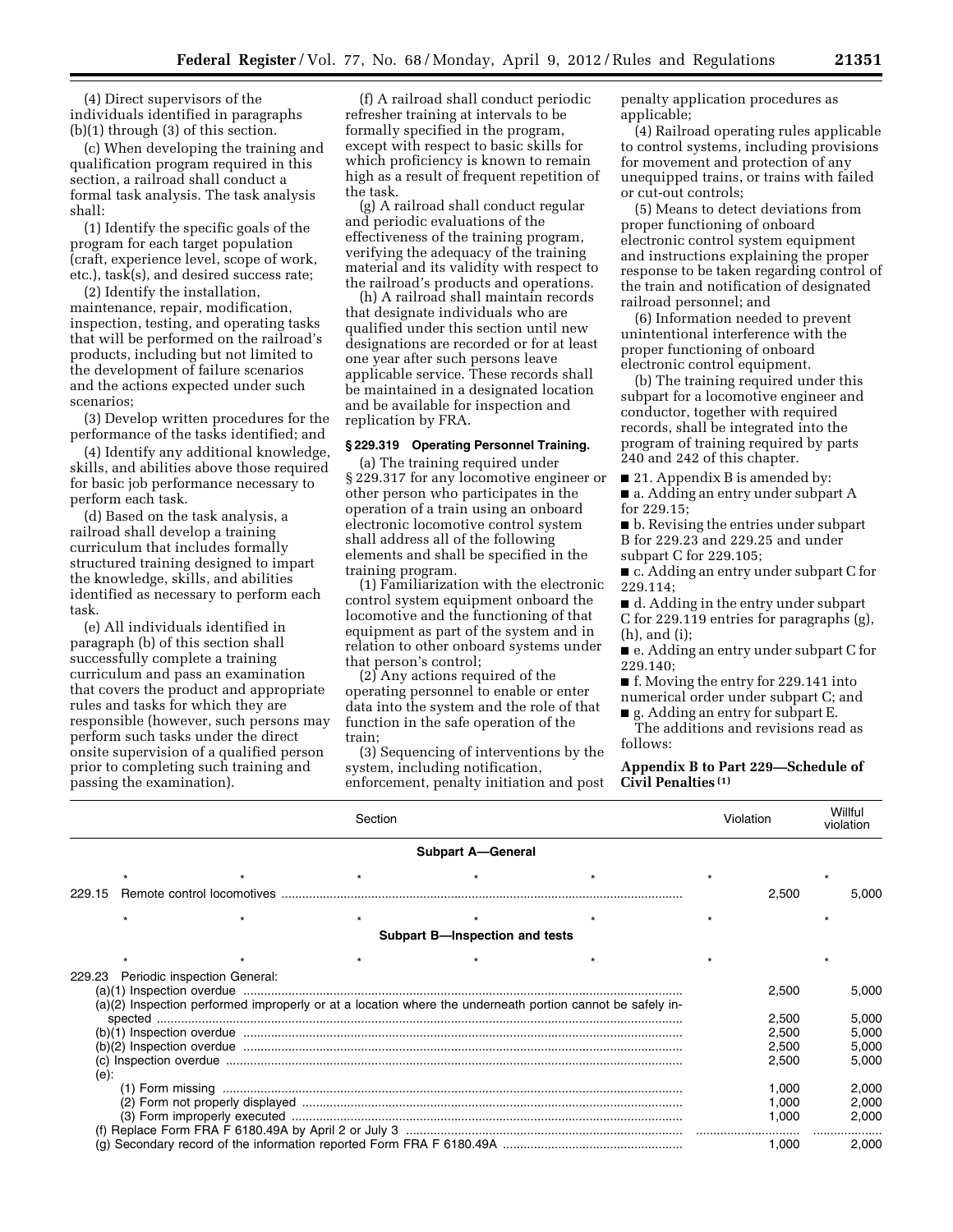|                                              | Section                                 | Violation      | Willful<br>violation |
|----------------------------------------------|-----------------------------------------|----------------|----------------------|
|                                              |                                         |                |                      |
| 229.25 Tests: every periodic inspection:     |                                         | 2,500<br>8,000 | 5,000<br>16,000      |
|                                              | $_{\star}$                              |                |                      |
|                                              |                                         |                |                      |
|                                              |                                         | 1,000          | 1,500                |
|                                              | $^\star$                                |                |                      |
|                                              |                                         | 2,500          | 5,000                |
|                                              |                                         |                |                      |
|                                              |                                         |                |                      |
| 229.119 Cabs, floors, and passageways:       |                                         |                |                      |
|                                              |                                         |                |                      |
|                                              |                                         |                |                      |
|                                              |                                         | 2.500          | 5.000                |
|                                              |                                         | 2,500          | 5,000                |
|                                              |                                         | 2,500          | 5,000                |
|                                              |                                         |                |                      |
|                                              |                                         |                |                      |
|                                              |                                         | 2,500          | 5,000                |
|                                              |                                         |                |                      |
|                                              |                                         |                |                      |
| 229.307 Safety analysis:                     | <b>Subpart E-Locomotive Electronics</b> |                |                      |
|                                              |                                         | 5,000          | 10,000               |
|                                              |                                         | 2,500          | 5,000                |
|                                              |                                         |                | 15,000               |
| 229.309 Safety-critical changes and failure: |                                         | 5,000-10,000   |                      |
|                                              |                                         | 1,000          | 2,000                |
|                                              |                                         | 3,500          | 7,000                |
|                                              |                                         | 10,000         | 15,000               |
|                                              |                                         | 10,000         | 15,000               |
|                                              |                                         | 3,500          | 7,000                |
| 229.311 Review of SAs:                       |                                         |                |                      |
|                                              |                                         | 1,000          | 2,000                |
|                                              |                                         | 1,000          | 2,000                |
|                                              |                                         | 5,000-10,000   | 15,000               |
|                                              |                                         | 1,000          | 2,000                |
| 229.313 Product testing results and records: |                                         |                |                      |
|                                              |                                         | 5,000          | 10,000               |
|                                              |                                         | 3,500          | 7,000                |
|                                              |                                         | 3,500          | 7,000                |
| 229.315 Operations and maintenance manual:   |                                         |                |                      |
|                                              |                                         | 5,000          | 10,000               |
|                                              |                                         | 5,000          | 10.000               |
|                                              |                                         | 5,000-10,000   | 15,000               |
| 229.317 Training and qualification program:  |                                         |                |                      |
|                                              |                                         | 5,000          | 10,000               |
|                                              |                                         | 2,500          | 5,000                |
|                                              |                                         | 2,500          | 5,000                |
|                                              |                                         | 1.500          | 3.000                |
|                                              |                                         | 2.500          | 5,000                |
|                                              |                                         |                |                      |

1A penalty may be assessed against an individual only for a willful violation. Generally, when two or more violations of these regulations are discovered with respect to a single locomotive that is used by a railroad, the appropriate penalties set forth above are aggregated up to a maximum of \$16,000 per day. However, a failure to perform, with respect to a particular locomotive, any of the inspections and tests required under subpart B of this part will be treated as a violation separate and distinct from, and in addition to, any substantive violative conditions found on that locomotive. Moreover, the Administrator reserves the right to assess a penalty of up to \$100,000 for any violation where circumstances warrant. See 49 CFR part 209, appendix A.

Failure to observe any condition for movement set forth in § 229.9 will deprive the railroad of the benefit of the movement-for-repair provision and make the railroad and any responsible individuals liable for penalty under the particular regulatory section(s) concerning the substantive defect(s) present on the locomotive at the time of movement. Failure to comply with § 229.19 will result in the lapse of any affected waiver.

■ 22. Part 229 is amended by adding Appendix F to read as follows:

# **Appendix F to Part 229— Recommended Practices for Design and Safety Analysis**

The purpose of this appendix is to provide recommended criteria for design and safety analysis that will maximize the safety of electronic locomotive control systems and

mitigate potential negative safety effects. It seeks to promote full disclosure of potential safety risks to facilitate minimizing or eliminating elements of risk where practicable. It discuses critical elements of good engineering practice that the designer should consider when developing safety critical electronic locomotive control systems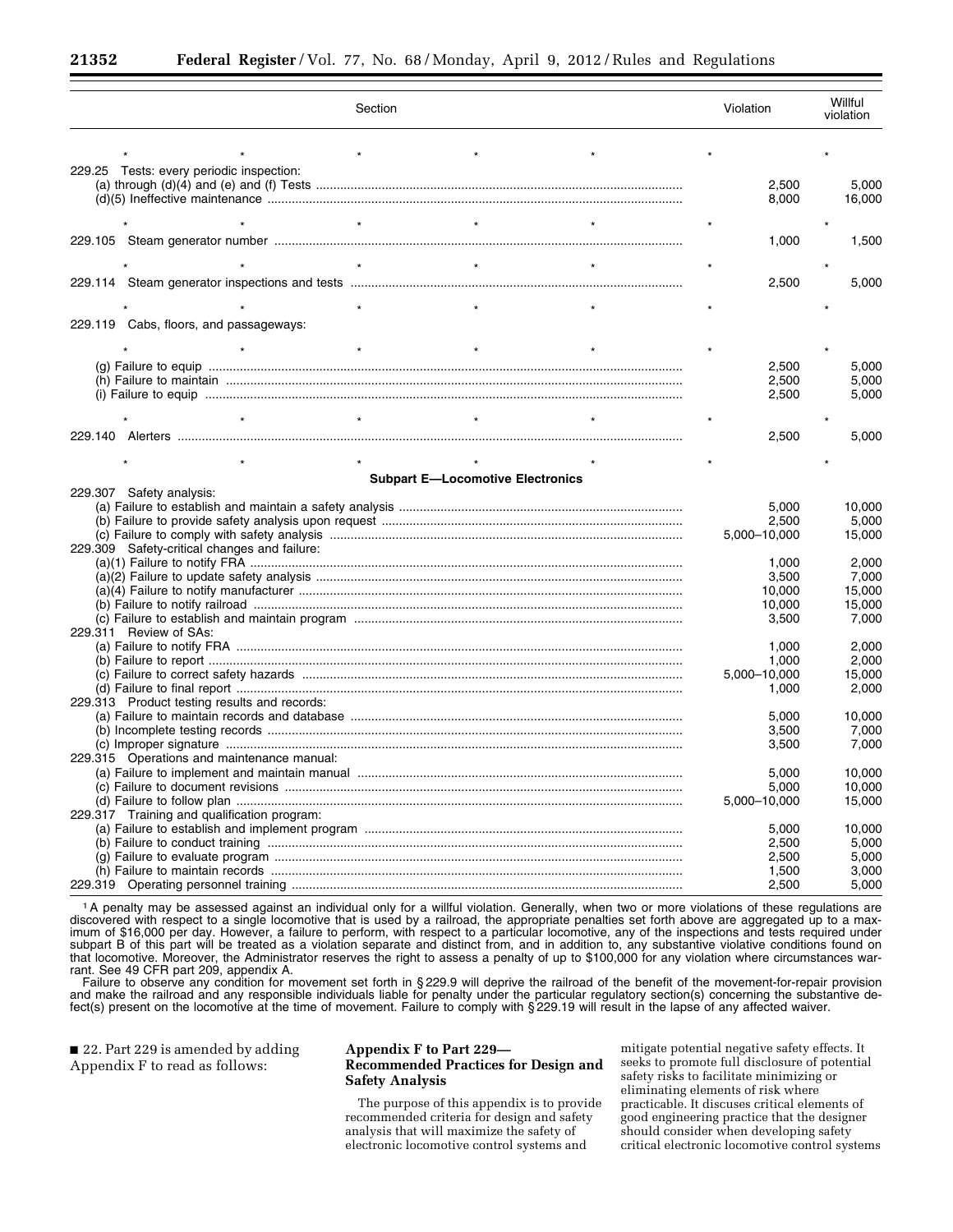to accomplish this objective. The criteria and processes specified this appendix is intended to minimize the probability of failure to an acceptable level within the limitations of the available engineering science, cost, and other constraints. Railroads procuring safety critical electronic locomotive controls are encouraged to ensure that their vendor addresses each of the elements of this appendix in the design of the product being procured. FRA uses the criteria and processes set forth in this appendix (or other technically equivalent criteria and processes that may be recommended by industry) when evaluating analyses, assumptions, and conclusions provided in the SA documents.

# **Definitions**

In addition to the definitions contained in § 229.305, the following definitions are applicable to this Appendix:

*Hazard* means an existing or potential condition that can result in an accident.

*High degree of confidence,* as applied to the highest level of aggregation, means there exists credible safety analysis supporting the conclusion that the risks associated with the product have been adequately mitigated.

*Human factors* refers to a body of knowledge about human limitations, human abilities, and other human characteristics, such as behavior and motivation, that shall be considered in product design.

*Human-machine interface* (HMI) means the interrelated set of controls and displays that allows humans to interact with the machine.

*Risk* means the expected probability of occurrence for an individual accident event (probability) multiplied by the severity of the expected consequences associated with the accident (severity).

*Risk assessment* means the process of determining, either quantitatively or qualitatively, the measure of risk associated with use of the product under all intended operating conditions.

*System Safety Precedence* means the order of precedence in which methods used to eliminate or control identified hazards within a system are implemented.

*Validation* means the process of determining whether a product's design requirements fulfill its intended design objectives during its development and lifecycle. The goal of the validation process is to determine ''whether the correct product was built.''

*Verification* means the process of determining whether the results of a given phase of the development cycle fulfill the validated requirements established at the start of that phase. The goal of the verification process is to determine ''whether the product was built correctly.''

# **Safety Assessments—Recommended Contents**

The safety-critical assessment of each product should include all of its interconnected subsystems and components and, where applicable, the interaction between such subsystems. FRA recommends that such assessments contain the following:

(a) A complete description of the product, including a list of all product components and their physical relationship in the subsystem or system;

(b) A description of the railroad operation or categories of operations on which the product is designed to be used;

(c) An operational concepts document, including a complete description of the product functionality and information flows; as well as identifying which functions are intended to enhance or preserve safety and the manner in which the product architecture implements these functions;

(d) A safety requirements document, including a list with complete descriptions of all functions, which the product performs to enhance or preserve safety, and that describes the manner in which product architecture satisfies safety requirements;

(e) A hazard log consisting of a comprehensive description of all safety relevant hazards addressed during the life cycle of the product, including maximum threshold limits for each hazard (for unidentified hazards, the threshold shall be exceeded at one occurrence);

(f) A risk assessment and analysis.

(1) The risk metric for the proposed product should describe with a high degree of confidence the accumulated risk of a locomotive control system that operates over the intended product life. Each risk metric for the proposed product should be expressed with an upper bound, as estimated with a sensitivity analysis, and the risk value selected is demonstrated to have a high degree of confidence.

(2) Each risk calculation should consider the totality of the locomotive control system and its method of operation. The failure modes of each subsystem or component, or both, should be determined for the integrated hardware/software (where applicable) as a function of the Mean Time to Hazardous Events (MTTHE), failure restoration rates, and the integrated hardware/software coverage of all processor based subsystems or components, or both. Train operating and movement rules, along with components that are layered in order to enhance safety-critical behavior, should also be considered.

(3) An MTTHE value should be calculated for each subsystem or component, or both, indicating the safety-critical behavior of the integrated hardware/software subsystem or component, or both. The human factor impact should be included in the assessment, whenever applicable, to provide an integrated MTTHE value. The MTTHE calculation should consider the rates of failures caused by permanent, transient, and intermittent faults accounting for the fault coverage of the integrated hardware/software subsystem or component, phased-interval maintenance, and restoration of the detected failures.

(4) The analysis should clearly document: (i) Any assumptions regarding the reliability or availability of mechanical, electric, or electronic components. Such assumptions include MTTF projections, as well as Mean Time To Repair (MTTR) projections, unless the risk assessment specifically explains why these assumptions are not relevant. The analysis should document these assumptions in such a form as to permit later comparisons with inservice experience (e.g., a spreadsheet). The analysis should also document any

assumptions regarding human performance. The documentation should be in a form that facilitates later comparisons with in-service experience.

(ii) Any assumptions regarding software defects. These assumptions should be in a form which permits the railroad to project the likelihood of detecting an in-service software defect and later comparisons with in-service experience.

(iii) All of the identified safety-critical fault paths leading to a mishap as predicted by the SA. The documentation should be in a form that facilitates later comparisons with inservice faults.

(4) MTTHE compliance verification and validation should be based on the assessment of the design for verification and validation process, historical performance data, analytical methods and experimental safety critical performance testing performed on the subsystem or component. The compliance process shall be demonstrated to be compliant and consistent with the MTTHE metric and demonstrated to have a high degree of confidence.

(5) The safety-critical behavior of all nonprocessor based components, which are part of a processor-based system or subsystem, should be quantified with an MTTHE metric. The MTTHE assessment methodology should consider failures caused by permanent, transient, and intermittent faults, phase interval maintenance and restoration of failures and the effect of fault coverage of each non-processor-based subsystem or component. The MTTHE compliance verification and validation should be based on the assessment of the design for verification and validation process, historical performance data, analytical methods and experimental safety critical performance testing performed on the subsystem or component. The non-processor based quantification compliance should also be demonstrated to have a high degree of confidence.

(g) A hazard mitigation analysis, including a complete and comprehensive description of all hazards to be addressed in the system design and development, mitigation techniques used, and system safety precedence followed;

(h) A complete description of the safety assessment and verification and validation processes applied to the product and the results of these processes;

(i) A complete description of the safety assurance concepts used in the product design, including an explanation of the design principles and assumptions; the designer should address each of the following safety considerations when designing and demonstrating the safety of products covered by this part. In the event that any of these principles are not followed, the analysis should describe both the reason(s) for departure and the alternative(s) utilized to mitigate or eliminate the hazards associated with the design principle not followed.

(1) *Normal operation.* The system (including all hardware and software) should demonstrate safe operation with no hardware failures under normal anticipated operating conditions with proper inputs and within the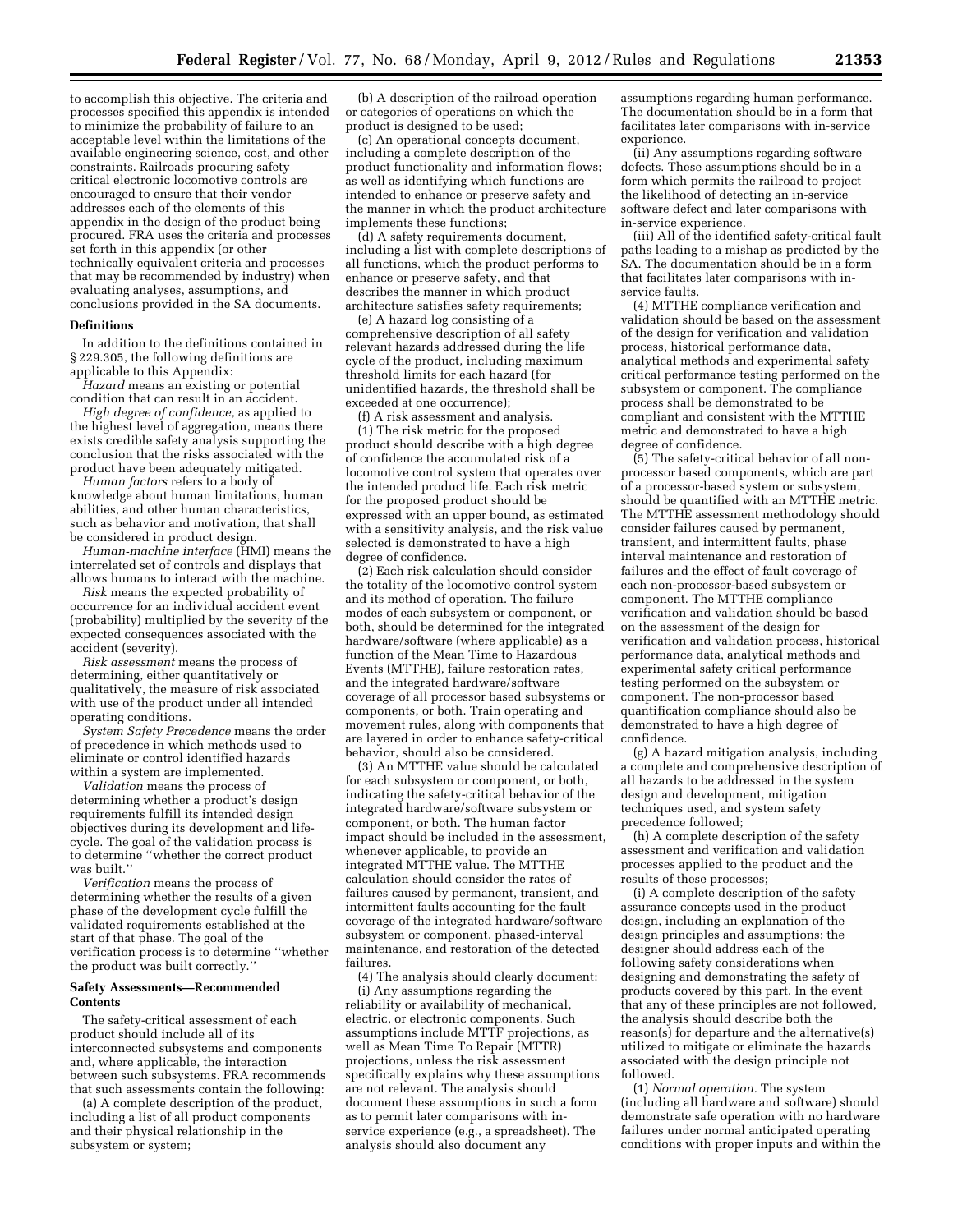expected range of environmental conditions. All safety-critical functions should be performed properly under these normal conditions. Absence of specific operator actions or procedures will not prevent the system from operating safely. Hazards categorized as unacceptable should be eliminated by design. Best effort should also be made by the designer to eliminate hazards that are undesirable. Those undesirable hazards that cannot be eliminated must be mitigated to an acceptable level.

(2) *Systematic failure.* It should be shown how the product is designed to mitigate or eliminate unsafe systematic failures—those conditions which can be attributed to human error that could occur at various stages throughout product development. This includes unsafe errors in the software due to human error in the software specification, design or coding phase, or both; human errors that could impact hardware design; unsafe conditions that could occur because of an improperly designed human-machine interface; installation and maintenance errors; and errors associated with making modifications.

(3) *Random failure.* The product should be shown to operate safely under conditions of random hardware failure. This includes single as well as multiple hardware failures, particularly in instances where one or more failures could occur, remain undetected (latent) and react in combination with a subsequent failure at a later time to cause an unsafe operating situation. In instances involving a latent failure, a subsequent failure is similar to there being a single failure. In the event of a transient failure, and if so designed, the system should restart itself if it is safe to do so. Frequency of attempted restarts should be considered in the hazard analysis. There should be no single point failures in the product that can result in hazards categorized as unacceptable or undesirable. Occurrence of credible single point failures that can result in hazards shall be detected and the product shall be detected and the product should achieve a known state that eliminates the possibility of false activation of any physical appliance. If one non-self-revealing failure combined with a second failure can cause a hazard that is categorized as unacceptable or undesirable, then the second failure should be detected and the product must achieve a known safe state that eliminates the possibility of false activation.

(4) *Common Mode failure.* Another concern of multiple failures involves common mode failure in which two or more subsystems or components intended to compensate one another to perform the same function all fail by the same mode and result in unsafe conditions. This is of particular concern in instances in which two or more elements (hardware or software, or both) are used in combination to ensure safety. If a common mode failure exists, then any analysis cannot rely on the assumption that failures are independent. Examples include: the use of redundancy in which two or more elements perform a given function in parallel and when one (hardware or software) element checks/monitors another element (of hardware or software) to help ensure its safe

operation. Common mode failure relates to independence, which shall be ensured in these instances. When dealing with the effects of hardware failure, the designer should address the effects of the failure not only on other hardware, but also on the execution of the software, since hardware failures can greatly affect how the software operates.

(5) *External influences.* The product should operate safely when subjected to different external influences, including:

(i) Electrical influences such as power supply anomalies/transients, abnormal/ improper input conditions (e.g., outside of normal range inputs relative to amplitude and frequency, unusual combinations of inputs) including those related to a human operator, and others such as electromagnetic interference or electrostatic discharges, or both;

(ii) Mechanical influences such as vibration and shock; and climatic conditions such as temperature and humidity.

(6) *Modifications.* Safety must be ensured following modifications to the hardware or software, or both. All or some of the concerns previously identified may be applicable depending upon the nature and extent of the modifications.

(7) *Software.* Software faults should not cause hazards categorized as unacceptable or undesirable.

(8) *Closed Loop Principle.* The product design should require positive action to be taken in a prescribed manner to either begin product operation or continue product operation.

(j) A human factors analysis, including a complete description of all human-machine interfaces, a complete description of all functions performed by humans in connection with the product to enhance or preserve safety, and an analysis of the physical ergonomics of the product on the operators and the safe operation of the system;

(k) A complete description of the specific training of railroad and contractor employees and supervisors necessary to ensure the safe and proper installation, implementation, operation, maintenance, repair, inspection, testing, and modification of the product;

(l) A complete description of the specific procedures and test equipment necessary to ensure the safe and proper installation, implementation, operation, maintenance, repair, inspection, test, and modification of the product. These procedures, including calibration requirements, should be consistent with or explain deviations from the equipment manufacturer's recommendations;

(m) A complete description of the necessary security measures for the product over its life-cycle;

(n) A complete description of each warning to be placed in the Operations and Maintenance Manual and of all warning labels required to be placed on equipment as necessary to ensure safety;

(o) A complete description of all initial implementation testing procedures necessary to establish that safety-functional requirements are met and safety-critical hazards are appropriately mitigated;

(p) A complete description of all postimplementation testing (validation) and monitoring procedures, including the intervals necessary to establish that safetyfunctional requirements, safety-critical hazard mitigation processes, and safetycritical tolerances are not compromised over time, through use, or after maintenance (repair, replacement, adjustment) is performed; and

(q) A complete description of each record necessary to ensure the safety of the system that is associated with periodic maintenance, inspections, tests, repairs, replacements, adjustments, and the system's resulting conditions, including records of component failures resulting in safety relevant hazards;

(r) A complete description of any safetycritical assumptions regarding availability of the product, and a complete description of all backup methods of operation; and

(s) The configuration/revision control measures designed to ensure that safetyfunctional requirements and safety-critical hazard mitigation processes are not compromised as a result of any change. Changes classified as maintenance require validation.

# **Guidance Regarding the Application of Human Factors in the Design of Products**

The product design should sufficiently incorporate human factors engineering that is appropriate to the complexity of the product; the gender, educational, mental, and physical capabilities of the intended operators and maintainers; the degree of required human interaction with the component; and the environment in which the product will be used. HMI design criteria minimize negative safety effects by causing designers to consider human factors in the development of HMIs. As used in this discussion, ''designer'' means anyone who specifies requirements for—or designs a system or subsystem, or both, for—a product subject to this part, and ''operator'' means any human who is intended to receive information from, provide information to, or perform repairs or maintenance on a safety critical locomotive control product subject to this part.

I. FRA recommends that system designers should:

(a) Design systems that anticipate possible user errors and include capabilities to catch errors before they propagate through the system;

(b) Conduct cognitive task analyses prior to designing the system to better understand the information processing requirements of operators when making critical decisions;

(c) Present information that accurately represents or predicts system states; and

(d) Ensure that electronics equipment radio frequency emissions are compliant with appropriate Federal Communications Commission (FCC) regulations. The FCC rules and regulations are codified in Title 47 of the Code of Federal Regulations (CFR). The following documentation is applicable to obtaining FCC Equipment Authorization:

(1) *OET Bulletin Number 61 (October, 1992 Supersedes May, 1987 issue) FCC Equipment Authorization Program for Radio Frequency Devices.* This document provides an overview of the equipment authorization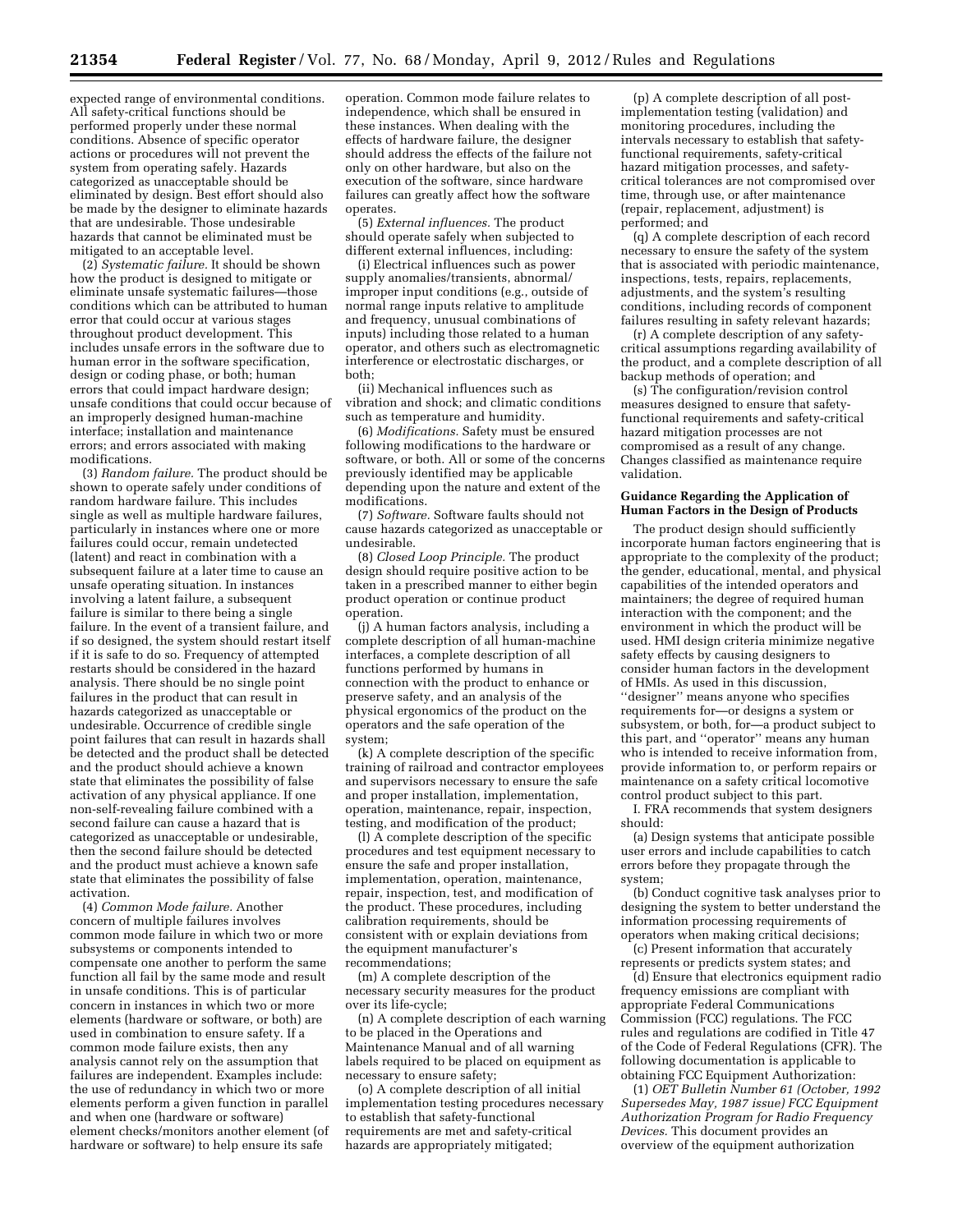program to control radio interference from radio transmitters and certain other electronic products and how to obtain an equipment authorization.

(2) *OET Bulletin 63: (October 1993) Understanding The FCC Part 15 Regulations for Low Power, Non-Licensed Transmitters.*  This document provides a basic understanding of the FCC regulations for low power, unlicensed transmitters, and includes answers to some commonly-asked questions. This edition of the bulletin does not contain information concerning personal communication services (PCS) transmitters operating under Part 15, Subpart D of the rules.

(3) *Title 47 Code of Federal Regulations Parts 0 to 19.* The FCC rules and regulations governing PCS transmitters may be found in 47 CFR, Parts 0 to 19.

(4) *OET Bulletin 62 (December 1993) Understanding The FCC Regulations for Computers and other Digital Devices.* This document has been prepared to provide a basic understanding of the FCC regulations for digital (computing) devices, and includes answers to some commonly-asked questions.

II. Human factors issues designers should consider with regard to the general functioning of a system include:

(a) *Reduced situational awareness and over-reliance.* HMI design shall give an operator active functions to perform, feedback on the results of the operator's actions, and information on the automatic functions of the system as well as its performance. The operator shall be ''in-the loop.'' Designers should consider at minimum the following methods of maintaining an active role for human operators:

(1) The system should require an operator to initiate action to operate the train and require an operator to remain ''in-the-loop'' for at least 30 minutes at a time;

(2) The system should provide timely feedback to an operator regarding the system's automated actions, the reasons for such actions, and the effects of the operator's manual actions on the system;

(3) The system should warn operators in advance when they require an operator to take action;

(4) HMI design should equalize an operator's workload; and

(5) HMI design should not distract from the operator's safety related duties.

(b) *Expectation of predictability and consistency in product behavior and communications.* HMI design should accommodate an operator's expectation of logical and consistent relationships between actions and results. Similar objects should behave consistently when an operator performs the same action upon them. End users have a limited memory and ability to process information. Therefore, HMI design should also minimize an operator's information processing load.

(1) To minimize information processing load, the designer should:

(i) Present integrated information that directly supports the variety and types of decisions that an operator makes;

(ii) Provide information in a format or representation that minimizes the time required to understand and act; and

(iii) Conduct utility tests of decision aids to establish clear benefits such as processing time saved or improved quality of decisions. (2) To minimize short-term memory load,

the designer should integrate data or information from multiple sources into a single format or representation (''chunking'') and design so that three or fewer ''chunks'' of information need to be remembered at any one time. To minimize long-term memory load, the designer should design to support recognition memory, design memory aids to minimize the amount of information that should be recalled from unaided memory when making critical decisions, and promote active processing of the information.

(3) When creating displays and controls, the designer shall consider user ergonomics and should:

(i) Locate displays as close as possible to the controls that affect them;

(ii) Locate displays and controls based on an operator's position;

(iii) Arrange controls to minimize the need for the operator to change position;

(iv) Arrange controls according to their

expected order of use; (v) Group similar controls together;

(vi) Design for high stimulus-response compatibility (geometric and conceptual);

(vii) Design safety-critical controls to require more than one positive action to activate (e.g., auto stick shift requires two movements to go into reverse);

(viii) Design controls to allow easy recovery from error; and

(ix) Design display and controls to reflect specific gender and physical limitations of the intended operators.

(4) Detailed locomotive ergonomics human machine interface guidance may be found in ''Human Factors Guidelines for Locomotive Cabs'' (FRA/ORD–98/03 or DOT–VNTSC– FRA–98–8).

(5) The designer should also address information management. To that end, HMI design should:

(i) Display information in a manner which emphasizes its relative importance;

(ii) Comply with the ANSI/HFS 100–2007, or more recent standard;

(iii) Utilize a display luminance that has a difference of at least 35cd/m2 between the foreground and background (the displays should be capable of a minimum contrast 3:1 with 7:1 preferred, and controls should be provided to adjust the brightness level and contrast level);

(iv) Display only the information necessary to the user;

(v) Where text is needed, use short, simple sentences or phrases with wording that an operator will understand and appropriate to the educational and cognitive capabilities of the intended operator;

(vi) Use complete words where possible; where abbreviations are necessary, choose a commonly accepted abbreviation or consistent method and select commonly used terms and words that the operator will understand;

(vii) Adopt a consistent format for all display screens by placing each design element in a consistent and specified location;

(viii) Display critical information in the center of the operator's field of view by

placing items that need to be found quickly in the upper left hand corner and items which are not time-critical in the lower right hand corner of the field of view;

(ix) Group items that belong together;

(x) Design all visual displays to meet human performance criteria under monochrome conditions and add color only if it will help the user in performing a task, and use color coding as a redundant coding technique:

(xi) Limit the number of colors over a group of displays to no more than seven;

(xii) Design warnings to match the level of risk or danger with the alerting nature of the signal; and

(xiii) With respect to information entry, avoid full QWERTY keyboards for data entry.

(6) With respect to problem management, the HMI designer should ensure that the HMI

design: (i) enhances an operator's situation awareness;

(ii) supports response selection and scheduling; and

(iii) supports contingency planning. (7) Designers should comply with FCC requirements for Maximum Permissible Exposure limits for field strength and power density for the transmitters operating at frequencies of 300 kHz to 100 GHz and specific absorption rate (SAR) limits for devices operating within close proximity to the body. The Commission's requirements are detailed in Parts 1 and 2 of the FCC's Rules and Regulations (47 CFR 1.1307(b), 1.1310, 2.1091, 2.1093). The FCC has a number of bulletins and supplements that offer guidelines and suggestions for evaluating compliance. These documents are not intended to establish mandatory procedures; other methods and procedures may be acceptable if based on sound engineering practice.

(i) OET Bulletin No. 65 (Edition 97–01, August 1997), ''Evaluating Compliance With FCC Guidelines For Human Exposure To Radio frequency Electromagnetic Fields'';

(ii) OET Bulletin No 65 Supplement A, (Edition 97–01, August 1997), OET Bulletin No 65 Supplement B (Edition 97–01, August 1997); and

(iii) OET Bulletin No 65 Supplement C (Edition 01–01, June 2001). This bulletin provides assistance in determining whether proposed or existing transmitting facilities, operations, or devices comply with limits for human exposure to radio frequency RF fields adopted by the FCC.

#### **Guidance for Verification and Validation of Products**

The goal of this assessment is to provide an evaluation of the product manufacturer's utilization of safety design practices during the product's development and testing phases, as required by the applicable railroad's requirements, the requirements of this part, and any other previously agreedupon controlling documents or standards. The standards employed for verification or validation, or both, of products shall be sufficient to support achievement of the applicable requirements of this part.

(a) The latest version of the following standards have been recognized by FRA as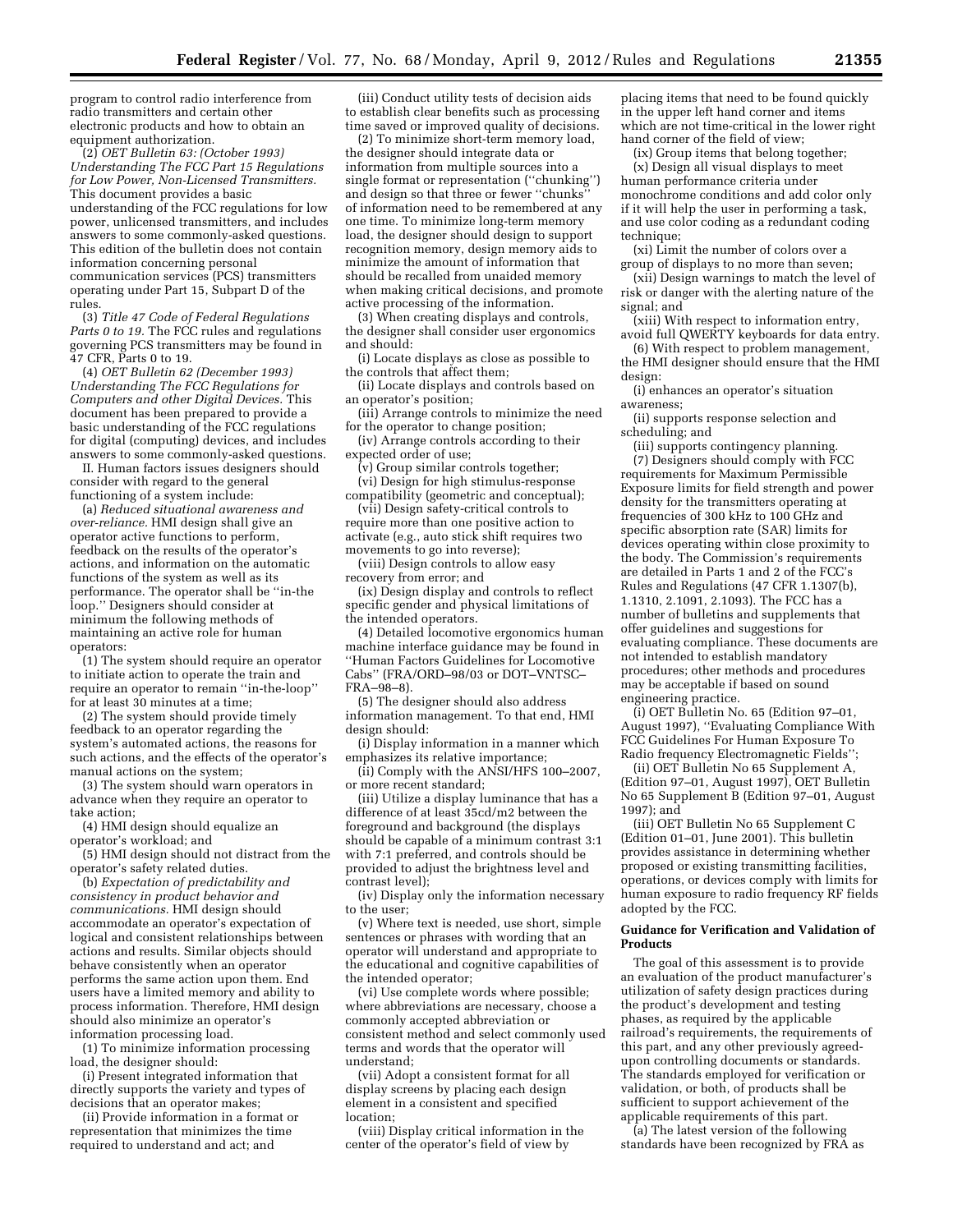providing appropriate risk analysis processes for incorporation into verification and validation standards.

(1) U.S. Department of Defense Military Standard (MIL–STD) 882C, ''System Safety Program Requirements'' (January 19, 1993); (2) The most recent CENLE/IEC Standards

as follows:

(i) EN50126:/IEC 62278, Railway Applications: Communications, Signaling, and Processing Systems Specification and Demonstration of Reliability, Availability, Maintainability and Safety (RAMS);

(ii) EN50128/IEC 62279, Railway Applications: Communications, Signaling, and Processing Systems Software for Railway Control and Protection Systems;

(iii) EN50129, Railway Applications: Communications, Signaling, and Processing Systems-Safety Related Electronic Systems for Signaling; and

(iv) EN50155, Railway Applications: Electronic Equipment Used in Rolling Stock.

(3) ATCS Specification 140, Recommended Practices for Safety and Systems Assurance. (4) ATCS Specification 130, Software

Quality Assurance.

(5) Safety of High Speed Ground Transportation Systems. Analytical Methodology for Safety Validation of Computer Controlled Subsystems. Volume II: Development of a Safety Validation Methodology. Final Report September 1995. Author: Jonathan F. Luedeke, Battelle. DOT/ FRA/ORD–95/10.2.

(6) IEC 61508 (International Electrotechnical Commission), Functional Safety of Electrical/Electronic/Programmable/ Electronic Safety (E/E/P/ES) Related Systems, Parts 1–7 as follows:

(i) IEC 61508–1 (1998–12) Part 1: General requirements and IEC 61508–1 Corr. (1999– 05) Corrigendum 1–Part 1: General Requirements;

(ii) IEC 61508–2 (2000–05) Part 2: Requirements for electrical/electronic/ programmable electronic safety-related systems;

(iii) IEC 61508–3 (1998–12) Part 3: Software requirements and IEC 61508–3 Corr.1(1999–04) Corrigendum 1–Part3: Software requirements;

(iv) IEC 61508–4 (1998–12) Part 4: Definitions and abbreviations and IEC 61508–4 Corr.1(1999–04) Corrigendum 1– Part 4: Definitions and abbreviations;

(v) IEC 61508–5 (1998–12) Part 5: Examples of methods for the determination of safety integrity levels and IEC 61508–5 Corr.1 (1999–04) Corrigendum 1 Part 5: Examples of methods for determination of safety integrity levels;

(vi) 1IEC 61508–6 (2000–04) Part 6: Guidelines on the applications of IEC 61508– 2 and –3; and,

(vii) IEC 61508–7 (2000–03) Part 7: Overview of techniques and measures.

(7) ANSI/GEIA–STD–0010: Standard Best Practices for System Safety Program Development and Execution

(b) When using unpublished standards, including proprietary standards, the standards should be available for inspection and replication by the railroad and FRA and should be available for public examination.

(c) *Third party assessments.* The railroad, the supplier, or FRA may conclude it is

necessary for a third party assessment of the system. A third party assessor should be ''independent''. An ''independent third party'' means a technically competent entity responsible to and compensated by the railroad (or an association on behalf of one or more railroads) that is independent of the supplier of the product. An entity that is owned or controlled by the supplier, that is under common ownership or control with the supplier, or that is otherwise involved in the development of the product would not be considered ''independent''.

(1) The reviewer should not engage in design efforts, in order to preserve the reviewer's independence and maintain the supplier's proprietary right to the product. The supplier should provide the reviewer access to any, and all, documentation that the reviewer requests and attendance at any design review or walk through that the reviewer determines as necessary to complete and accomplish the third party assessment. Representatives from FRA or the railroad might accompany the reviewer.

(2) Third party reviews can occur at a preliminary level, a functional level, or implementation level. At the preliminary level, the reviewer should evaluate with respect to safety and comment on the adequacy of the processes, which the supplier applies to the design, and development of the product. At a minimum, the reviewer should compare the supplier processes with industry best practices to determine if the vendor methodology is acceptable and employ any other such tests or comparisons if they have been agreed to previously with the railroad or FRA. Based on these analyses, the reviewer shall identify and document any significant safety vulnerabilities that are not adequately mitigated by the supplier's (or user's) processes. At the functional level, the reviewer evaluates the adequacy, and comprehensiveness, of the safety analysis, and any other documents pertinent to the product being assessed for completeness, correctness, and compliance with applicable standards. This includes, but is not limited to the Preliminary Hazard Analysis (PHA), the Hazard Log (HL), all Fault Tree Analyses (FTA), all Failure Mode and Effects Criticality Analysis (FMECA), and other hazard analyses. At the implementation level, the reviewer randomly selects various safety-critical software modules for audit to verify whether the system process and design requirements were followed. The number of modules audited shall be determined as a representative number sufficient to provide confidence that all un-audited modules were developed in similar manner as the audited module. During this phase the reviewer would also evaluate and comment on the adequacy of the plan for installation and test of the product for revenue service.

(d) *Reviewer Report.* Upon completion of an assessment, the reviewer prepares a final report of the assessment. The report should contain the following information:

(1) The reviewer's evaluation of the adequacy of the risk analysis, including the supplier's MTTHE and risk estimates for the product, and the supplier's confidence interval in these estimates;

(2) Product vulnerabilities which the reviewer felt were not adequately mitigated, including the method by which the railroad would assure product safety in the event of a hardware or software failure (i.e., how does the railroad or vendor assure that all potentially hazardous failure modes are identified?) and the method by which the railroad or vendor addresses comprehensiveness of the product design for the requirements of the operations it will govern (i.e., how does the railroad and/or vendor assure that all potentially hazardous operating circumstances are identified? Who records any deficiencies identified in the design process? Who tracks the correction of these deficiencies and confirms that they are corrected?);

(3) A clear statement of position for all parties involved for each product vulnerability cited by the reviewer;

(4) Identification of any documentation or information sought by the reviewer that was denied, incomplete, or inadequate;

(5) A listing of each design procedure or process which was not properly followed;

(6) Identification of the software verification and validation procedures for the product's safety-critical applications, and the reviewer's evaluation of the adequacy of these procedures;

(7) Methods employed by the product manufacturer to develop safety-critical software, such as use of structured language, code checks, modularity, or other similar generally acceptable techniques; and

(8) Methods by which the supplier or railroad addresses comprehensiveness of the product design which considers the safety elements.

# **PART 238 [AMENDED]**

■ 23. The authority citation for part 238 continues to read as follows:

**Authority:** 49 U.S.C. 20103, 20107, 20133, 20141, 20302–20303, 20306, 20701–20702, 21301–21302, 21304; 28 U.S.C. 2461, note; and 49 CFR 1.49.

■ 24. Section 238.105 is amended by revising paragraph (d)(1) to read as follows:

# **§ 238.105 Train electronic hardware and software safety.**

\* \* \* \* \*

(d) \* \* \*

(1) Hardware and software that controls or monitors a train's primary braking system shall either:

(i) Fail safely by initiating a full service or emergency brake application in the event of a hardware or software failure that could impair the ability of the engineer to apply or release the brakes; or

(ii) Provide the engineer access to direct manual control of the primary braking system (service or emergency braking).

\* \* \* \* \*